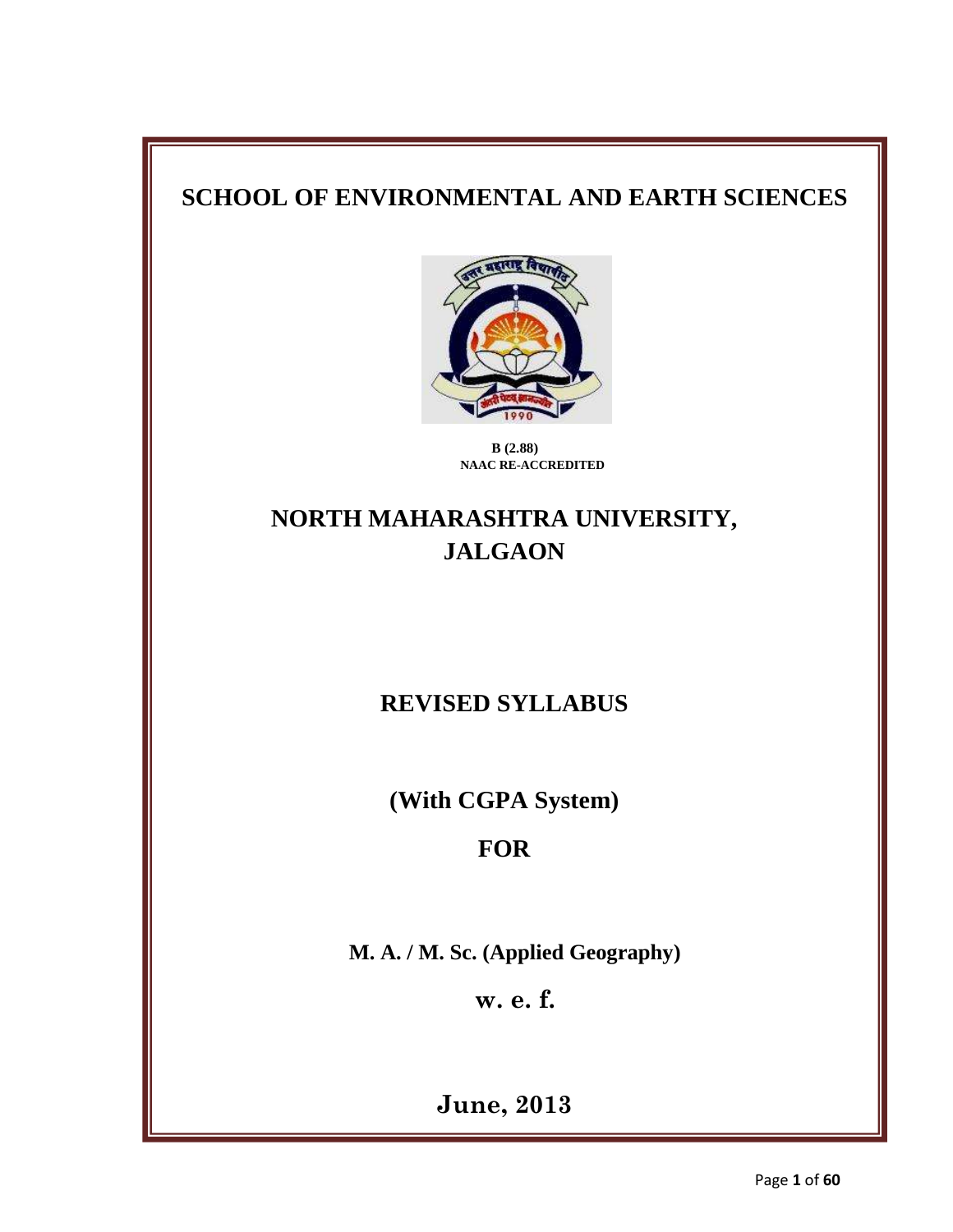#### **SCHOOL OF ENVIRONMENTAL AND EARTH SCIENCES North Maharashtra University, Jalgaon**

#### **SEMESTER WISE DISTRIBUTION OF COURSES**

### **M. A. / M. Sc. (Applied Geography) SEMESTER I & II W. E. F. JUNE 2013-14**

#### **Semester I**

- Gg. 101: Geomorphology
- Gg. 102: Environmental Geosciences
- Gg. 103: Fundamental of Cartography
- Gg. 104: Practical's in Physical Geography
- Gg. 105: Cartographic Techniques with Help of GIS
- Gg. 106: Tutorials I

#### **Semester II**

- Gg. 202: Climatology & Oceanography.
- Gg. 203: Geo-Statistics & Research Methodology.
- Gg. 204: Practical's in Human Geography
- Gg. 205: Practical's in Climatology and Oceanography.
- Gg. 206: Tutorials II

## **SEMESTER III & IV**

## **W. E. F. JUNE 2014-15**

#### **Semester III**

- Gg. 301: Geography of Resources. Gg. 302: Fundamental of Remote Sensing. Gg. 303: Fundamental of Geographical Information System & GPS. Gg. 304: Practical's in Remote Sensing and Image Processing. Gg. 305: Practical's in GIS & GPS Techniques with Help of Computer.
- Gg. 306: Seminar I

## **Semester IV**

- Gg. 401: Watershed Management and Planning.
- Gg. 402: Agricultural Geography.
- Gg. 403: Regional Geography of India and Maharashtra.
- Gg. 404: Instrumentation and Surveying.
- Gg. 405: Project Work and Dissertation.
- Gg. 406: Seminar II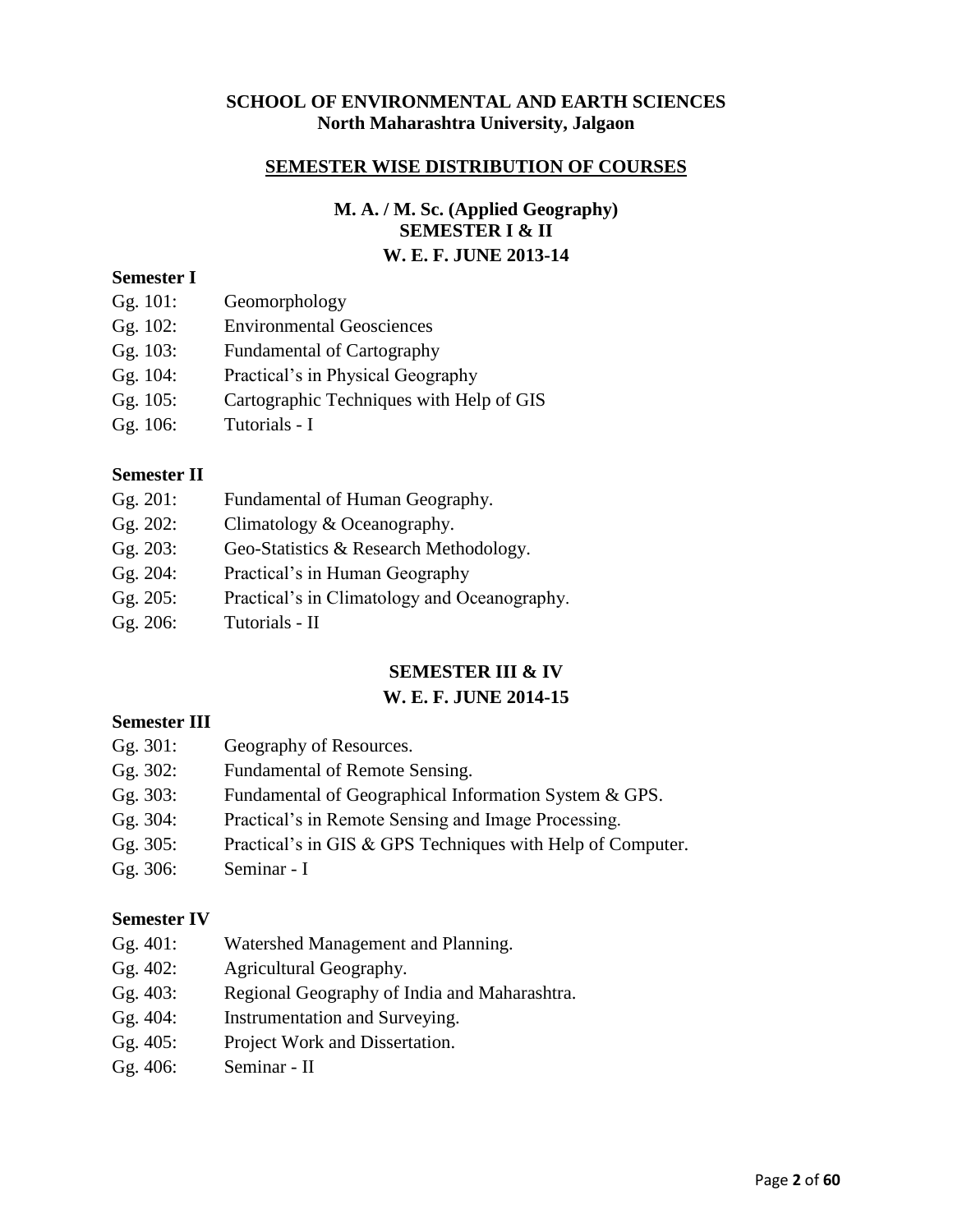#### **SCHOOL OF ENVIRONMENTAL AND EARTH SCIENCES North Maharashtra University, Jalgaon**

## **COURSE STRUCTURE WITH CREDIT**

|                     | Course        | <b>Marks</b> | Hrs./Week | <b>Credit</b> | <b>Total</b> |
|---------------------|---------------|--------------|-----------|---------------|--------------|
|                     | <b>GG-101</b> | <b>100</b>   | 04        | 04            |              |
|                     | GG-102        | <b>100</b>   | 04        | 04            |              |
| <b>Semester I</b>   | GG-103        | 100          | 04        | 04            | 21           |
|                     | <b>GG-104</b> | 100          | 08        | 04            |              |
|                     | $GG - 105$    | <b>100</b>   | 08        | 04            |              |
|                     | GG-106        | 40           | 01        | 01            |              |
|                     | <b>GG-201</b> | <b>100</b>   | 04        | 04            |              |
|                     | GG-202        | 100          | 04        | 04            |              |
| <b>Semester II</b>  | GG -203       | <b>100</b>   | 04        | 04            | 21           |
|                     | GG-204        | 100          | 08        | 04            |              |
|                     | $GG - 205$    | <b>100</b>   | 08        | 04            |              |
|                     | GG -206       | 40           | 01        | 01            |              |
|                     | GG -301       | 100          | 04        | 04            |              |
|                     | GG-302        | <b>100</b>   | 04        | 04            |              |
| <b>Semester III</b> | GG -303       | <b>100</b>   | 04        | 04            | 21           |
|                     | GG -304       | 100          | 08        | 04            |              |
|                     | GG -305       | 100          | 08        | 04            |              |
|                     | GG -306       | 40           | 01        | 01            |              |
|                     | GG -401       | <b>100</b>   | 04        | 04            |              |
|                     | GG -402       | <b>100</b>   | 04        | 04            |              |
|                     | GG -403       | <b>100</b>   | 04        | 04            | 21           |
| <b>Semester IV</b>  | GG -404       | <b>100</b>   | 08        | 04            |              |
|                     | GG -405       | 100          | 08        | 04            |              |
|                     | GG -406       | 40           | 01        | 01            |              |

## **M. A. / M. Sc. (Applied Geography)**

 **Grand Total: 84**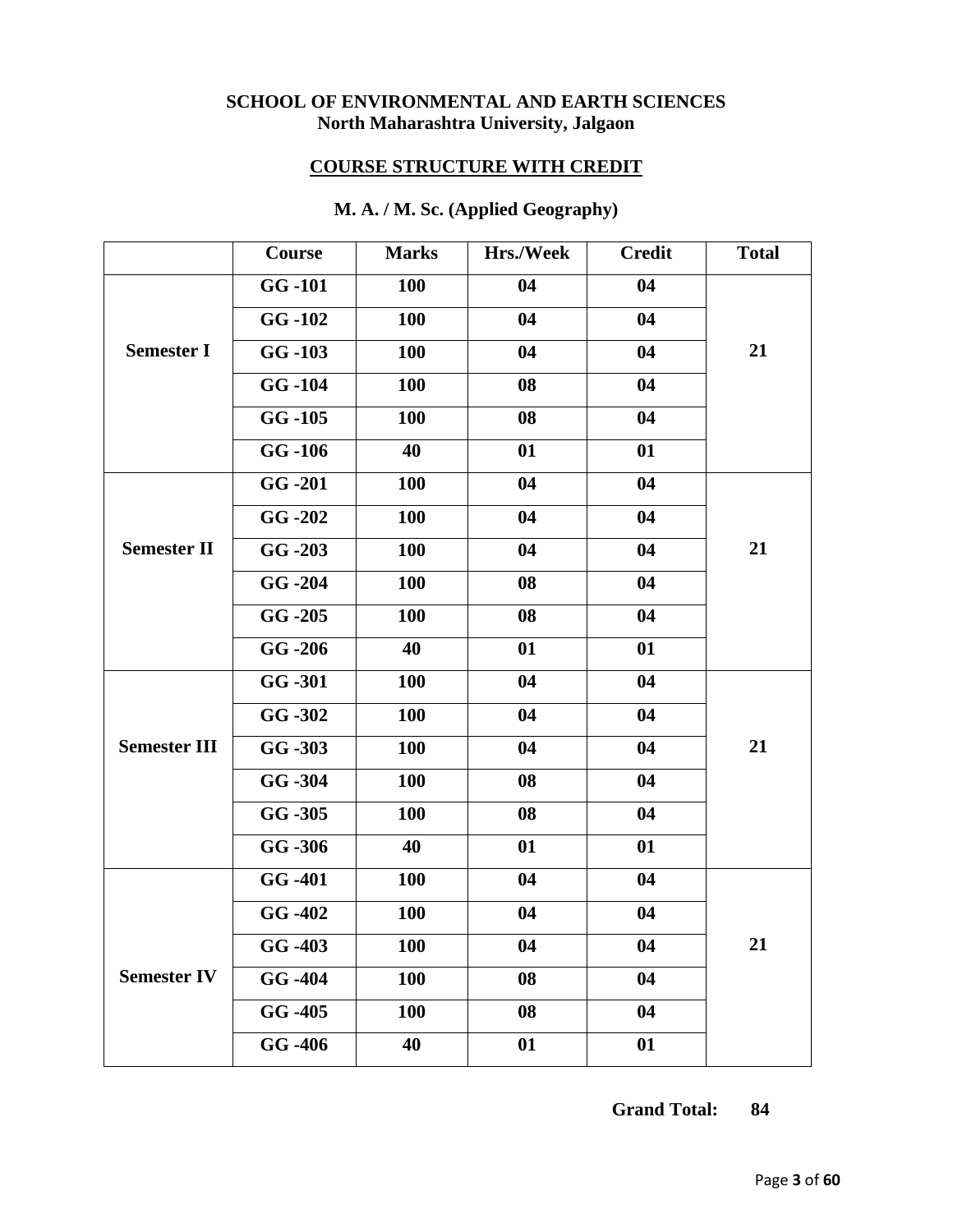## **JOB OPPORTUNITY**

Geography has wide range of applications in fields like transportation, environmental sciences, airline route and shipping route planning, civil services, cartography (map making), satellite technology, population council, meteorology departments, education, disaster management are some of the careers. The job role as well as nature of work varies depending upon the job profile. Some of the popular opportunities within the field of geography in India include economical geography, cultural geography, political geography, historical geography, tourism geography, regional geography, and climatology and so on. One can specialise in related fields and become a geographer.

- **Govt Department:** A geographer can avail job opportunities in government departments (like planning and developmental commissions, forestry, environmental, and disaster management departments etc), travel agencies, manufacturing firms, text book and map publishers, media agencies, etc.
- **Cartographer:** Many people choose to work as a cartographer who is a person with extensive knowledge about maps and is involved in making maps, charts, globes, and models of Earth and other planets.
- **Surveyor:** Many others with a degree in geography also opt to work as a surveyor. A surveyor is the person who is involved in measuring the surface of land, distance between two places through mathematical calculations. Their job involves lot of on the field work and is majorly recruited by state and central survey departments, construction companies and so on. At SY and TY level Plane Table Survey, GPS Surveys are included in the syllabus. Many posts of surveyors are vacant in privet sector and Govt department of survey.
- **GPS Surveyors:** In recent days even the fields of GIS as well as Remote Sensing are providing job opportunities to people with the educational background in geography and related specialisations. And not to forget the management of the lifelines of most modes of transport that occurs via travel and tourism wherein people with a background in geography are often recruited (along with the required certifications) as tour operators, itinerary planners, tour guides and so on. Also those with PhD or relevant master's can also opt to teach the subject at school, college or masters level or may be involved in developing educational content for the relevant subject. Indeed, it is correctly said that geography is everywhere and opens our eyes to the world we live in, and so for those curious souls who love to know more and explore about the earth, the road towards geography may lead you to your final destination! Get going…
- **GIS and Remote Sensing Fields:** Geography as a career provides multiple job options. With the increased use of satellite technology and Geographical Information System, geography is becoming a more promising career option than it was ever before. The GIS is a computer based information system which is used to digitally represent and analyse the geographic features present on the earth surface.
- $\triangleright$  Geographers provide their services in diverse fields. There are comparatively few geographers so they are in high demand at national and international level. The remuneration depends on the potential, experience, seniority and type of organisation. Generally private companies pay awesome wage along with other benefits, when compared with the government and public organisation. In the field of geography, a qualified person can expect a starting salary somewhere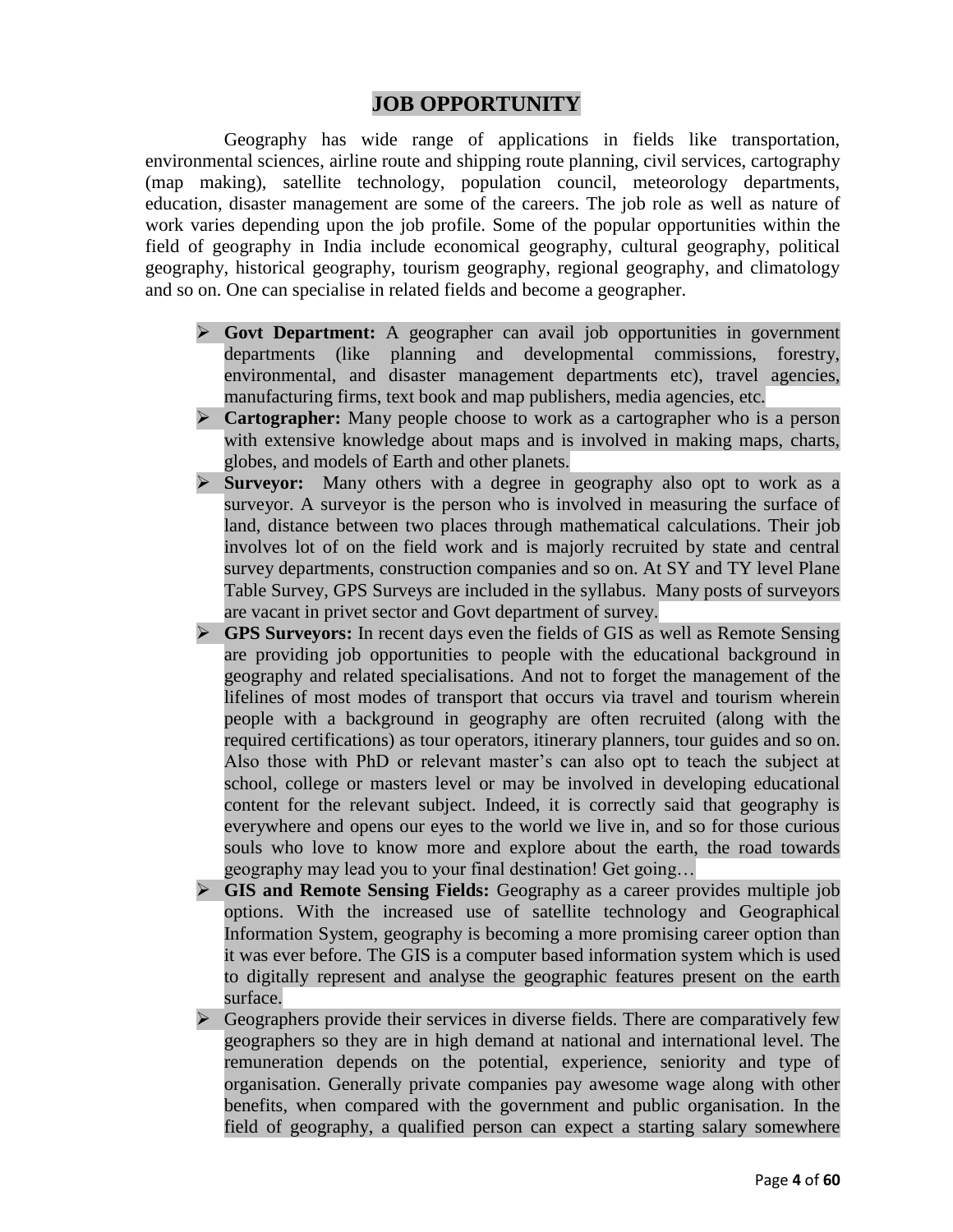around Rs. 15,000 - 25,000 per month. The senior persons in private sector may draw more than Rs.1,20, 000 per month. Consultants also get attractive consultancy fees.

- **Drafter:** He/she associate closely with engineers and architectures. It involves planning, housing and development projects in terms of their location and utilization.
- **Government employer:** Central government agencies employ geographers for mapping, intelligence work and remote sensing interpretation. State and local governments employ geographers on planning and development commissions.
- **Urban and regional planner:** Concerned with planning, housing and Development projects with respect to their location and utilization of available land-space.
- **GIS specialist:** City governments, county agencies and other government agencies and private groups are often in need of experienced GIS professionals.
- **Climatologist**: Agencies viz. National Weather Service, news media, the Weather Channel and other government entities occasionally need climatologist. A geographer with experience and vast coursework in meteorology and climatology serves as the best climatologist.
- **Transportation manager:** The regional transit authorities or shipping, logistics and transportation companies requires in transportation geography.
- **Environmental Manager:** The environmental assessment, clean-up and management companies require a geographer for environmental impact reports. It's often a wide-open field with tremendous growth opportunities.
- **Science (Geography) writer:** One can serve as a science writer or a travel writer for a magazine or newspaper.
- **Researcher:** Many Government and non-government institutes along with research centres offers several career options for qualified geographers with numerous specializations.
- **Urban planner.**
- **Teacher/Professor:** The college teachers, school teachers and university teacher. Depending upon the experience and degrees obtained.
- **Demographer:** In government and research organizations.
- **Government officer:** Geographical Survey of India/State and Central government provides job opportunities.
- **Careers in Indian Navy:** The Indian Navy is the seventh largest in the world and is a well knit, cohesive fighting force with tri dimensional capabilities. The Indian Navy provides you all the training you need and help you make the most of what you have your talents, your skills, your spirit and your aspirations. You get very challenging job and get chance to travel widely.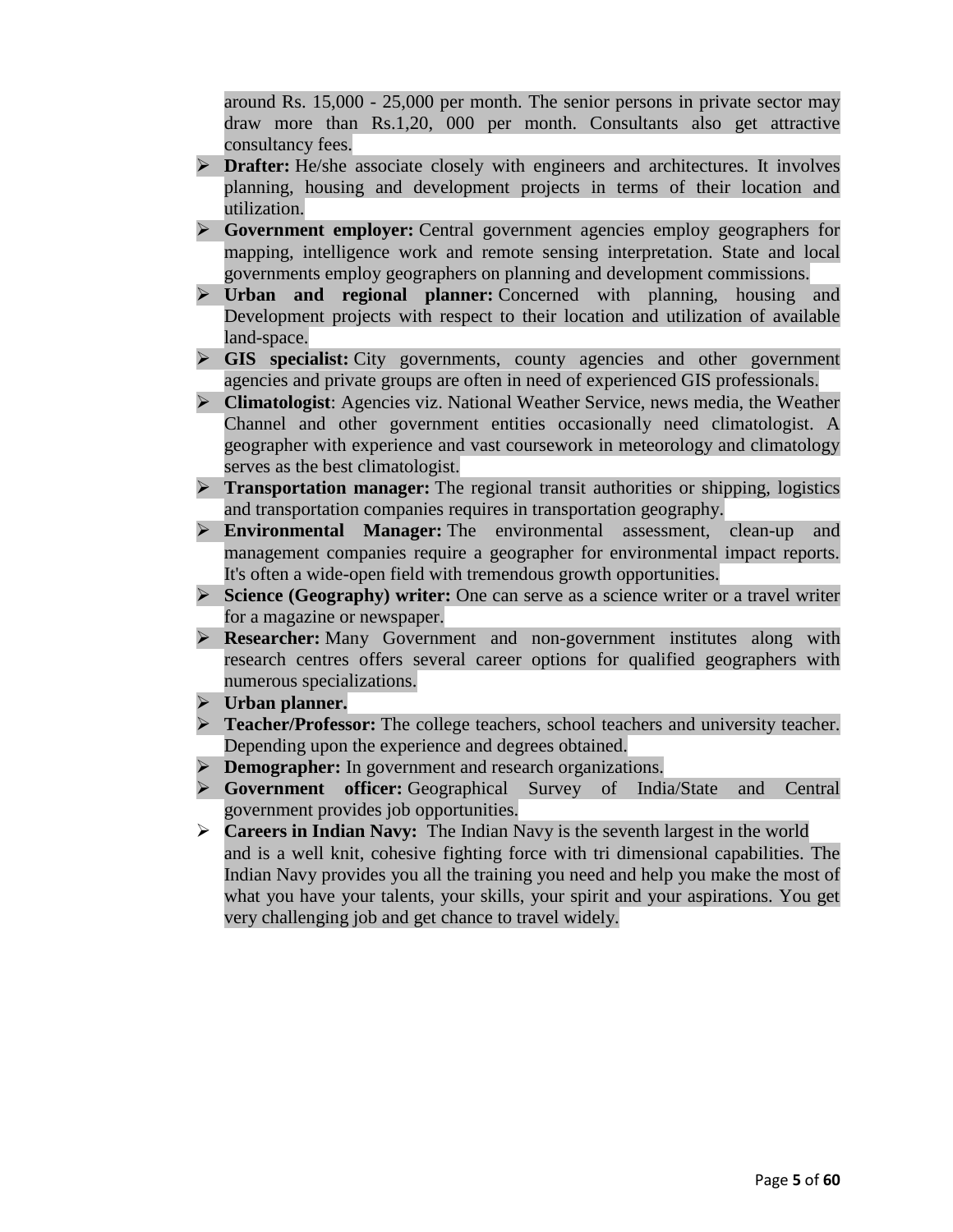# **NORTH MAHARASHTRA UNIVERSITY, JALGAON M.A. / M.Sc. APPLIED GEOGRAPHY**

# **SEMESTER I & II**

# **W. E. F. JUNE 2013-14**

# **Semester I**

- Gg. 101: Geomorphology
- Gg. 102: Environmental Geosciences
- Gg. 103: Fundamental of Cartography
- Gg. 104: Practical's in Physical Geography
- Gg. 105: Cartographic Techniques with Help of GIS
- Gg. 106: Tutorials -I

# **Semester II**

- Gg. 201: Fundamental of Human Geography.
- Gg. 202: Climatology & Oceanography.
- Gg. 203: Geo-Statistics & Research Methodology.
- Gg. 204: Practical's in Human Geography
- Gg. 205: Practical's in Climatology and Oceanography.
- Gg. 206: Tutorials II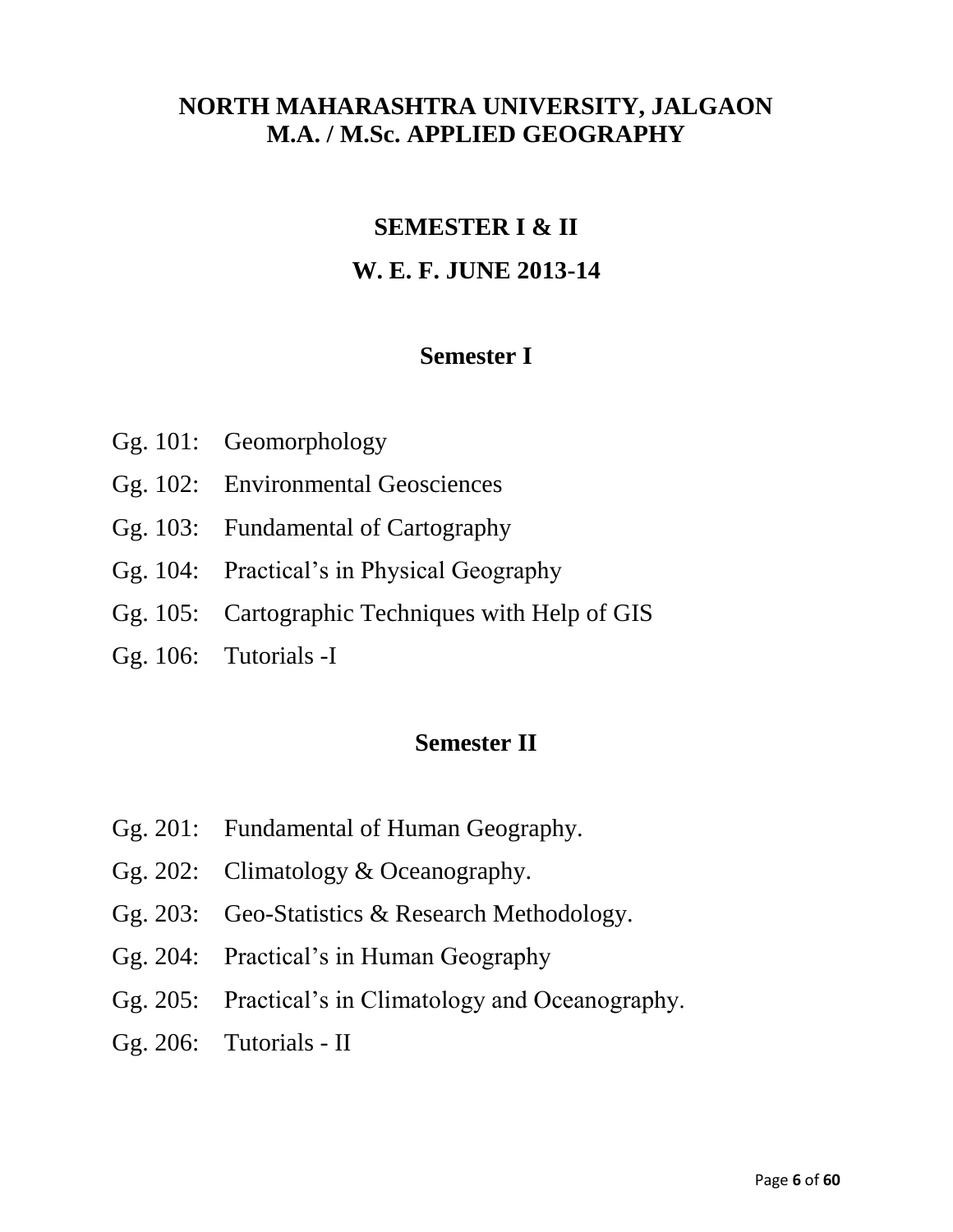## NORTH MAHARASHTRA UNIVERSITY, JALGAON M.A. /M.Sc. APPLIED GEOGRAPHY **SYLLABUS** Semester I (w. e .f. June 2013-14) **Gg. 101: GEOMORPHOLOGY**

| Unit           | <b>Title</b>                                                            | <b>Periods</b> |
|----------------|-------------------------------------------------------------------------|----------------|
| No.            |                                                                         |                |
| 1              | Geomorphology                                                           | 12             |
|                | a) Nature and Scope                                                     |                |
|                | i. Definition and history of Geomorphology                              |                |
|                | b) Concepts                                                             |                |
|                | i. Uniformitarianism and Catastrophism                                  |                |
|                | ii. Geomorphic Scale – Timescale (Cyclic, Graded and Steady)            |                |
|                | and Spatial Scale                                                       |                |
|                | iii. Recent trends in Geomorphology                                     |                |
|                | iv. Process Geomorphology                                               |                |
| $\overline{2}$ | <b>Tectonism and Geomorphology</b>                                      | 12             |
|                | a) Interior of the Earth. Sources of Knowledge                          |                |
|                | i. Inferred Knowledge (Density, Temperature, Pressure)                  |                |
|                | ii. Surface Expressions (Seismic Wave Evidences) Holmes                 |                |
|                | <b>Convection Current Theory</b>                                        |                |
|                | iii. Rocks - Igneous, Metamorphic and Sedimentary rocks.<br>b) Isostasy |                |
|                |                                                                         |                |
|                | c) Wegener's Continental Drift Theory                                   |                |
|                | d) Plate Tectonics and Sea Floor Spreading                              |                |
| 3              | e) Endogenic Forces                                                     | 12             |
|                | <b>Landforms Development:</b>                                           |                |
|                | a) Models of landscape evolution, Slope forms, processes,               |                |
|                | classification and development: Ideas of Davis, Penck, and King.        |                |
|                | b) Multicyclic and polygenetic evolution of landscapes.                 |                |
|                | c) Dynamics of fluvial, glacial, Aeolian, Costal and Karst cycle        |                |
|                | process and resulting landforms.                                        |                |
| $\overline{4}$ | <b>Geomorphologic Process</b>                                           | 12             |
|                | a) Denudational Processes.                                              |                |
|                | i. Weathering                                                           |                |
|                | ii. Mass Movement                                                       |                |
|                | iii. Erosion                                                            |                |
|                | iv. Definitions and Comparison of these processes                       |                |
|                | b) Weathering and Mass movement                                         |                |
|                | i. Types of Weathering                                                  |                |
|                | ii. Types of Mass Movement                                              |                |
| 5              | <b>Applied Geomorphology:</b>                                           | 12             |
|                | a) Geohydrology                                                         |                |
|                | b) Geomorphic hazards and mitigation                                    |                |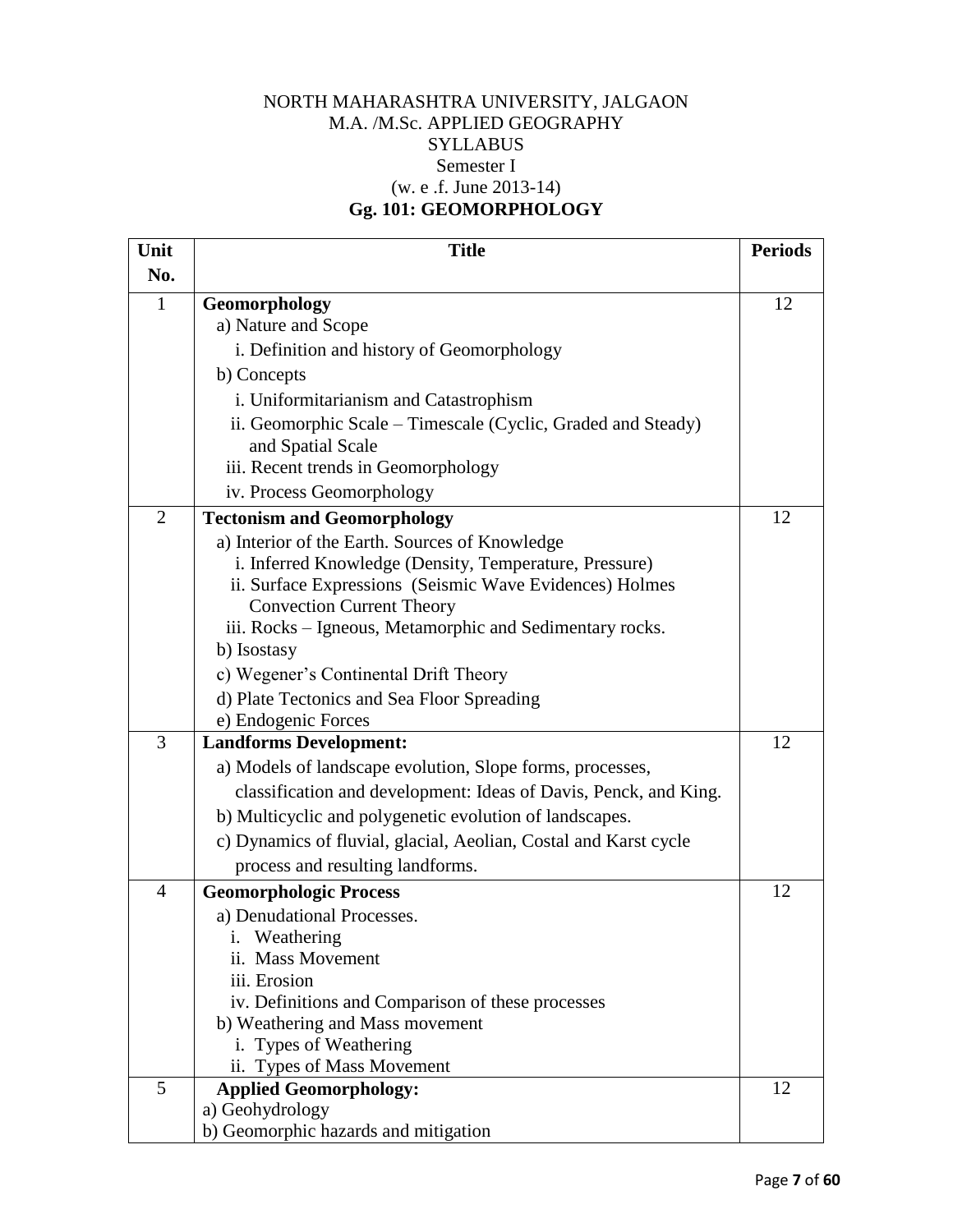| c) Geomorphology and Soils                                     |  |
|----------------------------------------------------------------|--|
| d) Geomorphology and mining                                    |  |
| e) Geomorphology in mineral, Groundwater prospecting and       |  |
| watershed management.                                          |  |
| f) Application of geomorphic mapping                           |  |
| i. Urban geomorphology                                         |  |
| ii. Regional geomorphology (with reference to Khandesh Region) |  |
| iii. Terrain evaluation, classification and its applications   |  |
| iv. Oil exploitation                                           |  |
| <b>Total Periods</b>                                           |  |

#### **Reference Books**

- 1. **Thornbury, W.D. (1960)**: Principles of Geomorphology", John Wiley and Sons, New York
- 2. **Chorley R. J, Schumm, S.A. and Sugden D.E. (1984)**: Geomorphology, Methuen, London.
- 3. **Kale V.S and Gupta, A (2001)**: Introduction to Geomorphology, Orient Longman, Calcutta.
- 4. **Savindra Singh (2002)**: Geomorphology, Prayag Pustak Bhawan, Allahabad.
- 5. **Spark B.W. (1972)**: Geomorphology, Longman, New York.
- 6. **Steers A. (1958)**: The Unstable Earth, Methuen, London.
- 7. **Ollier, C.D. (1981)**: Tectonics and Landforms, Longman, London.
- 8. **Strahler A.H. and Strahler, A.N. ( 1998)**: Introducing Physical Geography, John Wiley and Sons, Inc. New York.

-----

- 9. **Wooldridge and Morgan**: Geomorphology, Longman,New York.
- 10. **Holmes:** Physical geology,
- 11. **Fairbridge, R.W. (1968)**: Encyclopedia of Geomorphology, Reinholdts, New York.
- 12. **K. Siddhartha (2001):** The Earth's Dynamic Surface, Kisalaya Publications Pvt. Ltd.
- 13. **Savindra Singh**: Physical Geography, Prayag Pustak Bhawan, Allahabad.
- 14. **Strahler, A. N. (1965):** Introduction to Physical Geography, Wlley, New York.
- 15. **James G. Edinger :** Environment.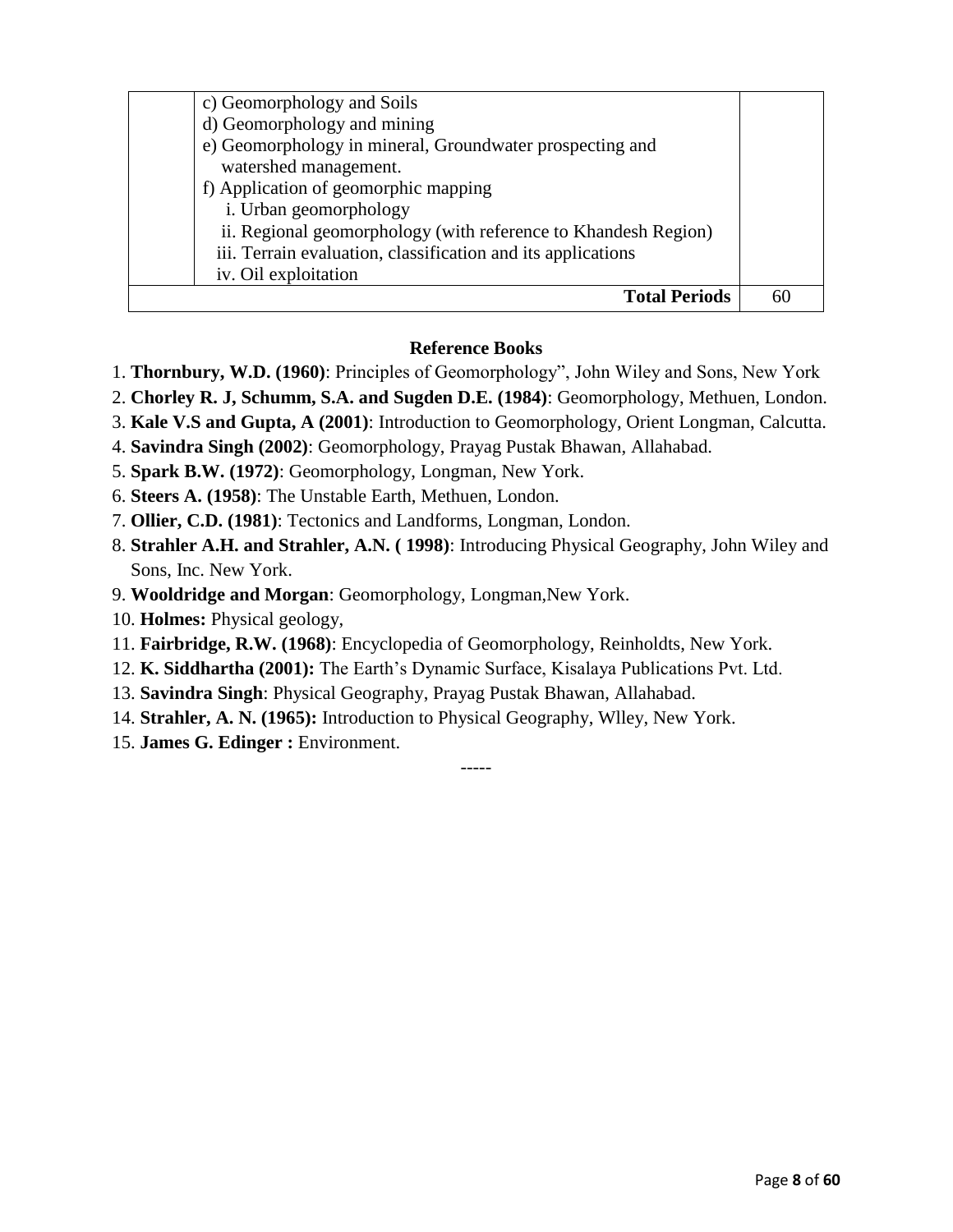## NORTH MAHARASHTRA UNIVERSITY, JALGAON M.A. /M.Sc. APPLIED GEOGRAPHY **SYLLABUS** Semester I (w. e .f. June 2013-14) **Gg. 102: ENVIRONMENTAL GEOSCIENCES**

| Unit           | Title                                                              | Periods |
|----------------|--------------------------------------------------------------------|---------|
| No.            |                                                                    |         |
| $\mathbf{1}$   | <b>Basic issues in environmental sciences:</b>                     | 12      |
|                | a) Definition, principles and scope of environmental science.      |         |
|                | b) Components of environment                                       |         |
|                | c) Geography and environment                                       |         |
|                | d) Man and nature, Environment and resources                       |         |
|                | e) Man - Environment Relationships:                                |         |
|                | i. Approaches to the study                                         |         |
|                | ii. Environmental deterministic approach                           |         |
|                | iii. Teleological approach                                         |         |
|                | iv. Possibilistic approach                                         |         |
|                | v. Economic deterministic approach                                 |         |
|                | vi. Ecological approach                                            |         |
|                | f) Environment and man; Man's interaction with the environment.    |         |
| $\overline{2}$ | <b>Ecological systems:</b>                                         | 12      |
|                | a) Ecological concepts                                             |         |
|                | i. Meaning and definitions                                         |         |
|                | ii. Ecosystem concepts and Components                              |         |
|                | b) Ecosystem – form and functions                                  |         |
|                | i. Food chain                                                      |         |
|                | ii. Food web                                                       |         |
|                | iii. Tropic level                                                  |         |
|                | iv. Ecological niche.                                              |         |
|                | c) Biosphere and Ecosystem                                         |         |
|                | i. Material circulation through ecosystem                          |         |
|                | ii. Natural system and man induced changes –                       |         |
|                | iii. Energy cycle                                                  |         |
|                | iv. Hydrological cycle                                             |         |
|                | v. Nutrient cycle (carbon, nitrogen, phosphorous)                  |         |
| 3              | <b>Environmental Degradation:</b>                                  | 12      |
|                | a) Concepts and types of environmental degradation                 |         |
|                | b) Causes of environmental degradation                             |         |
|                | c) population growth and development, urbanization, land           |         |
|                | degradation.                                                       |         |
|                | d) Environmental Pollution                                         |         |
|                | i. Sources and types of pollution                                  |         |
|                | ii. Air pollution, adverse effects of air pollution on weather and |         |
|                | climate-ozone depletion                                            |         |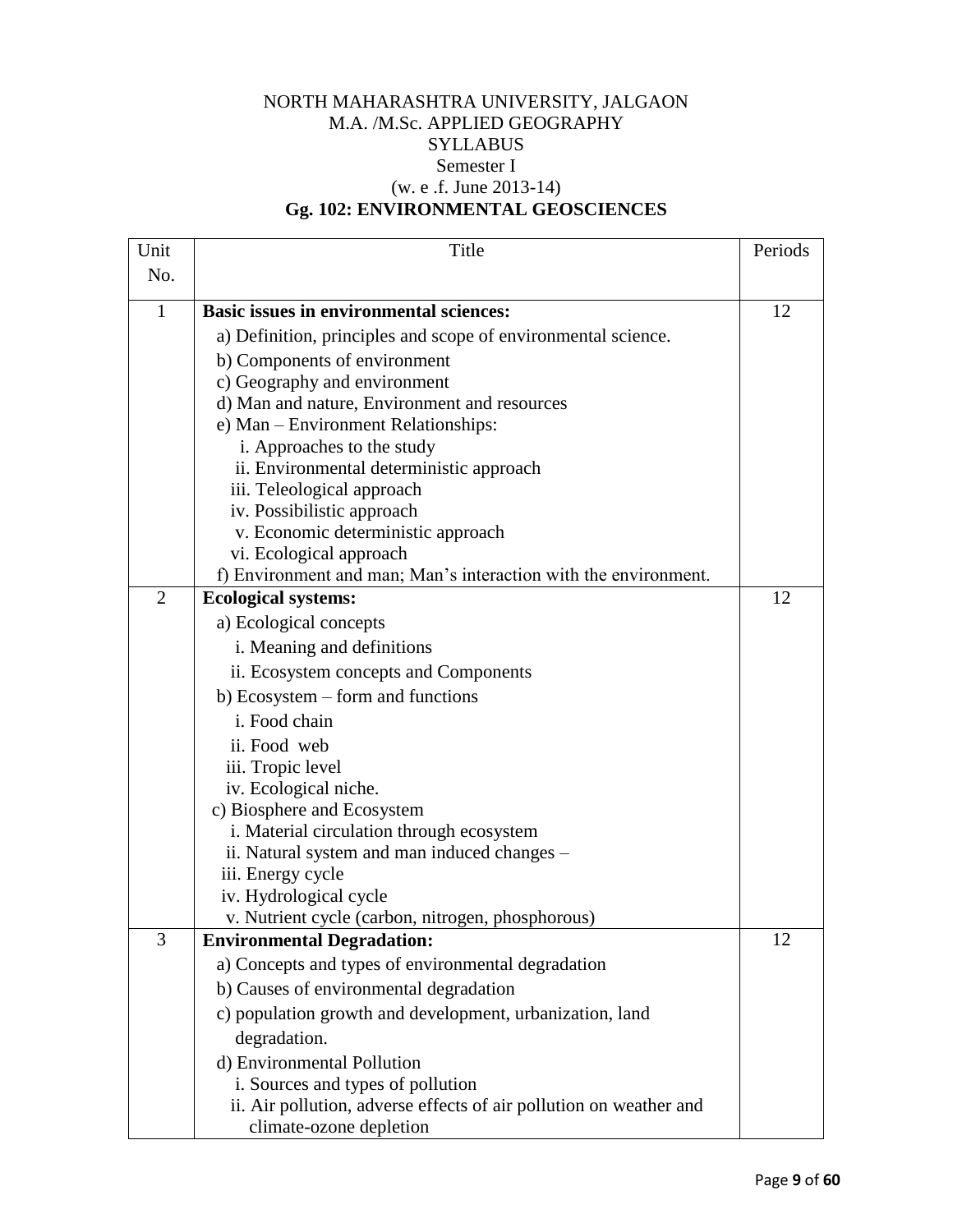|                | iii. Green house effect                                           |    |
|----------------|-------------------------------------------------------------------|----|
|                | iv. Effects on human health                                       |    |
|                | v. Water pollution                                                |    |
|                | vi. Surface and ground water                                      |    |
|                | vii. Adverse effects on human health.                             |    |
| $\overline{4}$ | <b>Environmental Hazards:</b>                                     | 12 |
|                | a) Meaning and concepts                                           |    |
|                | b) Earthquake disaster                                            |    |
|                | i. Adverse effects                                                |    |
|                | ii. Earthquake hazards in India                                   |    |
|                | iii. Management of earthquake disaster                            |    |
|                | c) Tropical Cyclones                                              |    |
|                | i. Adverse effects                                                |    |
|                | ii. Cyclones in India                                             |    |
|                | iii. Management of cyclonic disaster                              |    |
|                | d) Floods causes                                                  |    |
|                | i. Flood disaster in India                                        |    |
|                | ii. Management of floods.                                         |    |
|                | e) Environmental Planning and Management                          |    |
|                | i. Environmental management: methods and approaches               |    |
|                | ii. Ecological basis of environmental management                  |    |
|                | iii. Ecological principles; Survey, evaluation, preservation and  |    |
|                | Conservation of resources.                                        |    |
| 5              | <b>Biogeography:</b>                                              | 12 |
|                | Meaning, Nature, Scope, significance, approaches, history, recent |    |
|                | developments.                                                     |    |
|                | a) Spatial dimension in biogeography                              |    |
|                | i. Pattern and causes of plant and animal distributions           |    |
|                | ii. Factors influencing the distribution of life                  |    |
|                | iii. Bio-geographical regions and realms                          |    |
|                | b) Historical biogeography                                        |    |
|                | c) Patterns of life in the past and today                         |    |
|                | d) Biodiversity                                                   |    |
|                | i. Concept                                                        |    |
|                | ii. Recent trends and future possibilities                        |    |
|                | iii. Biodiversity and the source of novelty in life.              |    |
|                | <b>Total Periods</b>                                              | 60 |

## **Reference Books**

- 1. **Daniel Botkin and Edward Keller (1997)**: Environmental Sciences, John Wiley and Sons, New York
- **2. Eldon D. Enger and Bradley F. Smith (1995):** Environmental Science, WCB Publishers, Boston.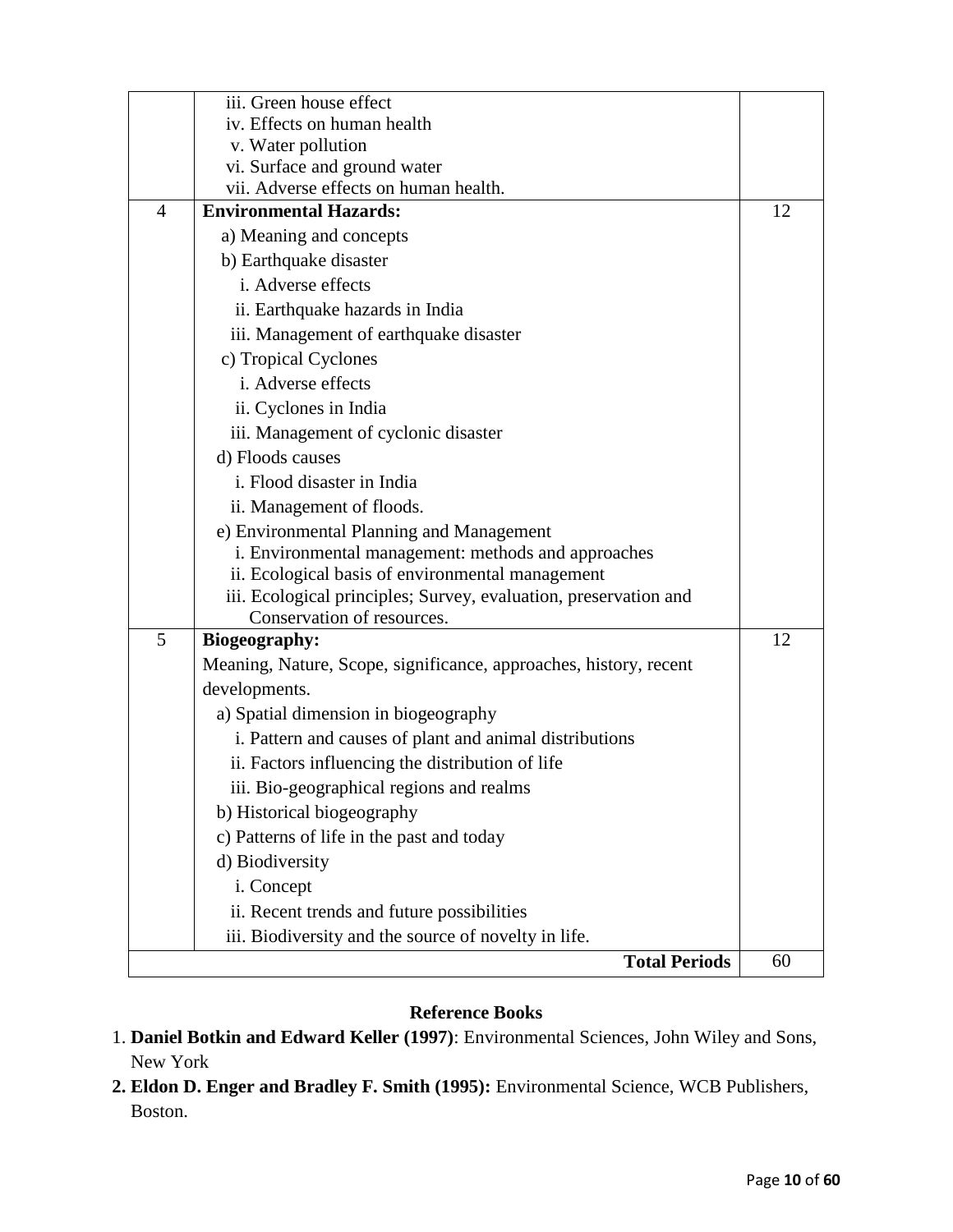- **3. Dr. A. K. Jain (1989):** Forests in India, Vorha Publication, Allahabad.
- **4. Nileema Rajvaidya (1989):** Advances of Environmental Science and Technology, APH Publishing House, Delhi)
- **5. Soil Sciences (1997):** T.D. Bishwas & S. K. Mukharji, , Tata Mc-graw hill pub.Co. Ltd. New Delhi.
- **6. Environmental Awareness (1998):** Chandna, R.C., , , Kalyani Publishers, New Delhi.
- **7. Global Environmental Crisis (2006):** Gaur, S., and Chandrashekhar, T., Book Enclave, Jaipur.
- **8. Environmental Issues for the 21st Century (2003):** Gupta, P.D., Mittal Publications, New Delhi.
- **9. Changing Environments (2003):** Morris, D., Freeland, J., Hinchliff, S., Smith, S., John Wiley and Sons Ltd., The Open University, U.K.
- **10. Ecology and Environmental Management Park (1980):** C.C. Butterworths, London.
- **11. Environmental Challenges of the 21st Century (2004):** Radha, S., and Sankhyan, A.S., Deep Publications, New Delhi.
- **12. Environment and Sustainable Development (2007):** Rasure, K.A., , , Serials Publications, New Delhi.
- **13. Environmental Studies (2006):** Saxena, H.M., Rawat Publications, Jaipur.
- **14. Environmental Geography (1991):** Singh, S., Prayag Publication, Allahabad.
- **15. Geography and Man's Environment (1997):** Strahler, A.N., and Strahler, A.M., , , John Wiley and Sons, New York.
- **16. Environmental Impact Assessment, An Indo – Australian Perspective (2007):** Taj, B., Murphy, P. and Rana, P.S., Bookwell New Delhi.
- **17. Environmental Protection and Development (2005):** Verma, S. B. and Shiva, K.S., Deep Publications, New Delhi

-----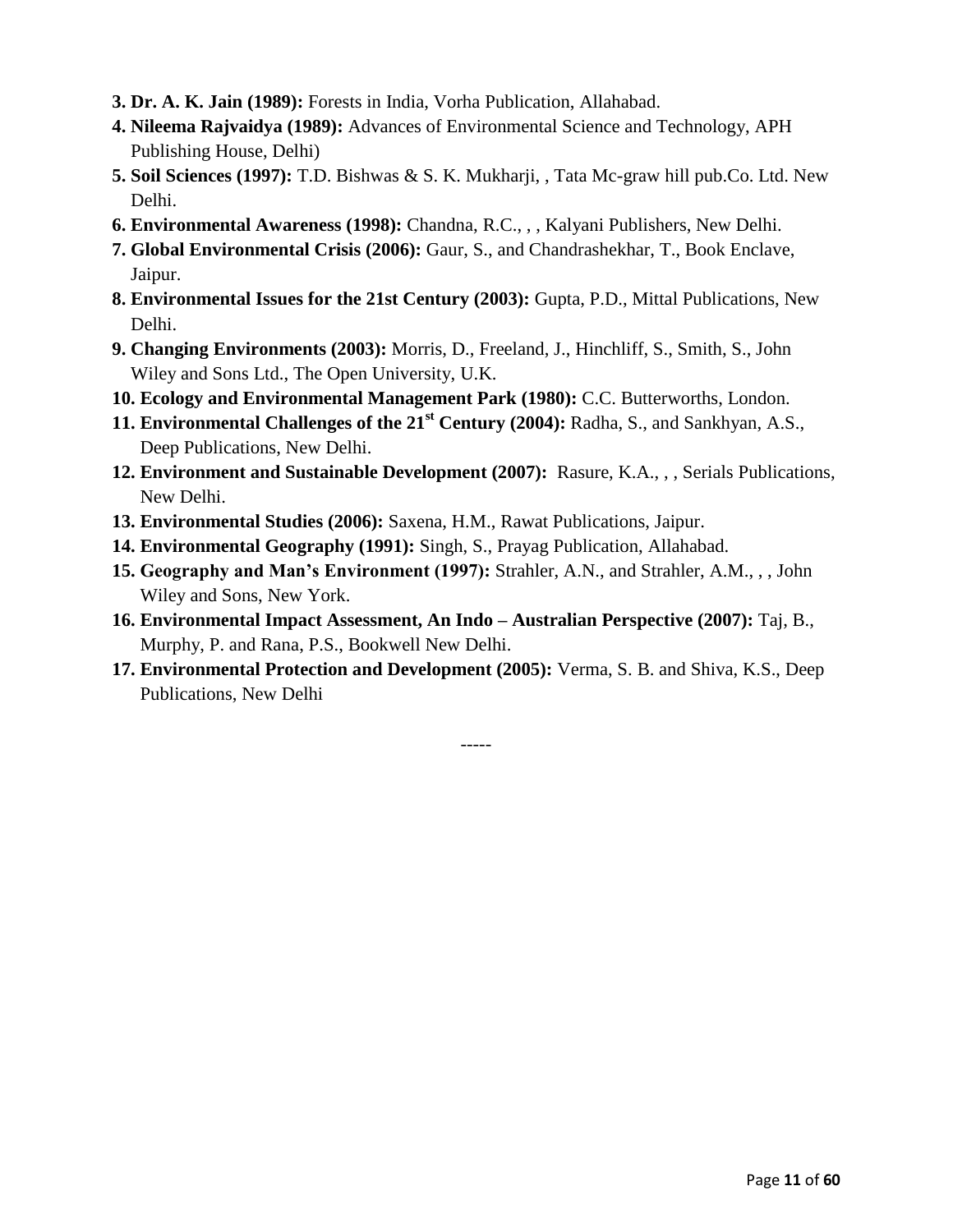## NORTH MAHARASHTRA UNIVERSITY, JALGAON M.A. /M.Sc. APPLIED GEOGRAPHY **SYLLABUS** Semester I (w. e .f. June 2013-14) **Gg. 103: FUNDAMENTAL OF CARTOGRAPHY**

| Unit           | Title                                                             | Periods |
|----------------|-------------------------------------------------------------------|---------|
| No.            |                                                                   |         |
| $\mathbf{1}$   | <b>Fundamental of Cartography:</b>                                | 12      |
|                | a) Definition, Nature, Scope, History, Types, Developments        |         |
|                | b) Significance                                                   |         |
|                | c) Advance Cartographic techniques                                |         |
|                | d) Application of cartography.                                    |         |
| $\overline{2}$ | <b>Qualitative Cartography:</b>                                   | 12      |
|                | a) Map                                                            |         |
|                | i. Definition                                                     |         |
|                | ii. Elements                                                      |         |
|                | iii. Types                                                        |         |
|                | iv. Characteristics                                               |         |
|                | v. Map Making Methods.                                            |         |
|                | b) Scale                                                          |         |
|                | i. Definition                                                     |         |
|                | ii. Types of Scale, Presentation Techniques & Conversion of Scale |         |
|                | iii. Characteristics                                              |         |
|                | iv. Scaling Methods & Uses.                                       |         |
|                | c) Relief:                                                        |         |
|                | i. Definition                                                     |         |
|                | ii. Types                                                         |         |
|                | iii. Characteristics                                              |         |
|                | iv. Relief Presentation Techniques: hachure's, shading, contours  |         |
|                | and layer tints) & Uses.                                          |         |
|                | d) Profiles:                                                      |         |
|                | i. Definition                                                     |         |
|                | ii. Types                                                         |         |
|                | iii. Characteristics                                              |         |
|                | iv. Drawing of profiles                                           |         |
|                | v. Significance.                                                  |         |
|                | e) Gradient & Slope                                               |         |
|                | i. Definition                                                     |         |
|                | ii. Types                                                         |         |
|                | iii. Characteristics                                              |         |
|                | iv. Slope analysis methods                                        |         |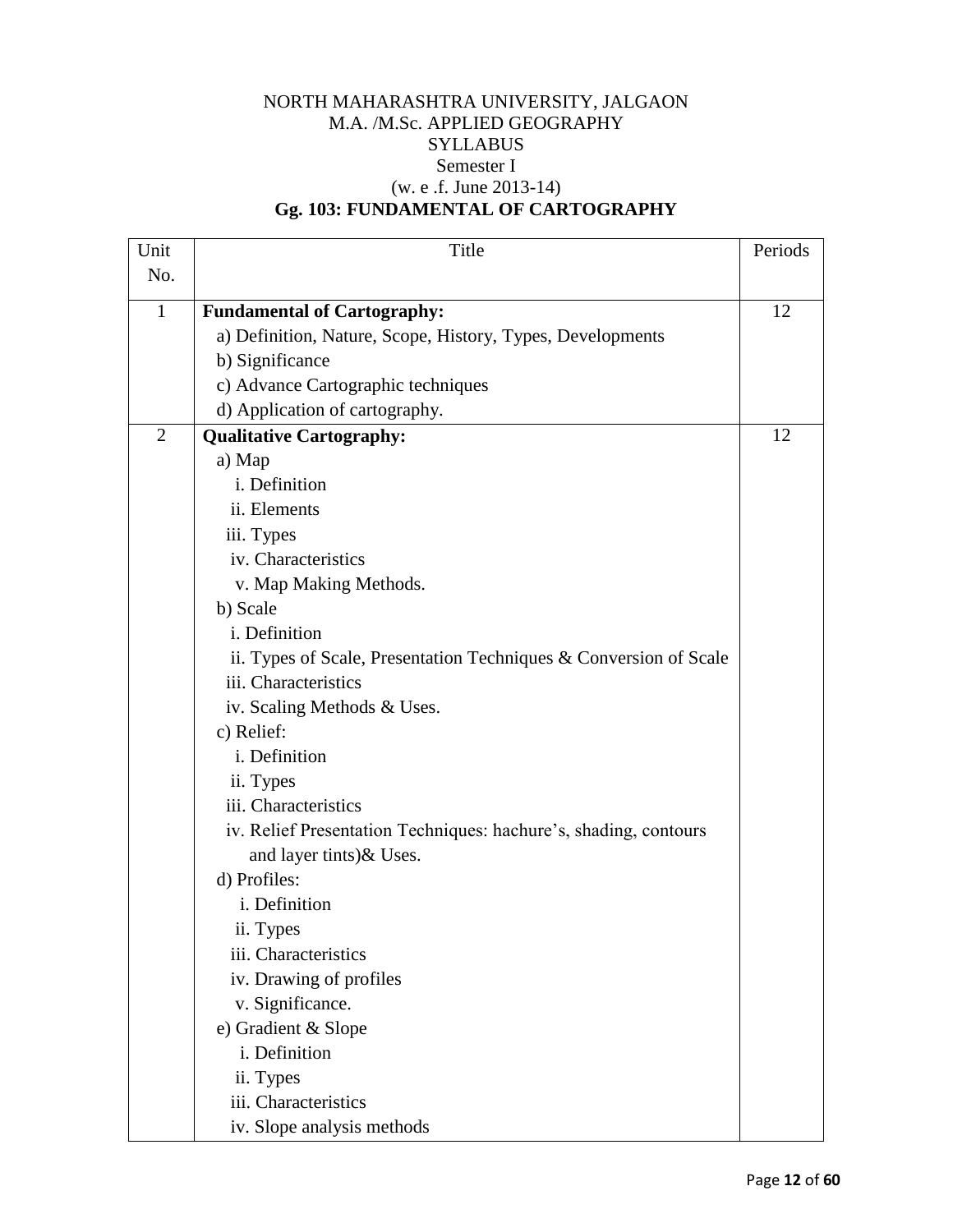|                | v. Significance.                                                   |    |
|----------------|--------------------------------------------------------------------|----|
| 3              | <b>Quantitative Cartography:</b>                                   | 12 |
|                | a) Representation of numerical data:                               |    |
|                | i) line graphs ii) bar graphs iii) Proportional Circle iv) Divided |    |
|                | Circe v) Histogram vi) Thematic Mapping- Choropleth and            |    |
|                | Isopleths                                                          |    |
|                | b) Methods of Area Measurement                                     |    |
|                | c) Methods of Map enlargement and reduction                        |    |
| $\overline{4}$ | <b>Computer Cartography:</b>                                       | 12 |
|                | a) Fundamentals of computer cartography                            |    |
|                | i. Digital cartography                                             |    |
|                | ii. History                                                        |    |
|                | iii. Developments and advantages of computerize cartography.       |    |
|                | b) Representation of geographic data with the help of Advance      |    |
|                | Techniques: CAD, GIS and GPS                                       |    |
| 5              | <b>Map Interpretation Techniques:</b>                              | 12 |
|                | a) Study of Survey of Indian topographical maps                    |    |
|                | i. Classification scale and Indexing of Toposheets                 |    |
|                | ii. Introduction to SOI topographical maps: numbering, scales and  |    |
|                | grid reference, signs and symbols, color system, etc.              |    |
|                | b) Interpretation of SOI maps                                      |    |
|                | i. Hilly, Mountainous, Plain, Desert, Coastal Areas                |    |
|                | c) Interpretation of Foreign Toposheets                            |    |
|                | i. Ordinance Survey Map of UK                                      |    |
|                | ii) Geological Survey of USA.                                      |    |
|                | <b>Total Periods</b>                                               | 60 |

## **Reference Books:**

- **1. Geographical Information Systems - Principles and Application (1991):** Maquire, D.J., Good Child, M.F. and Rhind, D.W., Taylor and Francis Publication Washington,.
- **2. Geographical Information System (1991):** Fraser Taylor, Pergmon Press, U.K.
- **3. Digital Cartography (1992):** Cromley, R.G., Prentice Hall, New Jersey.
- **4. Computer Assisted Cartography: Principles and Prospects (1982):** Monmonier, M. S.:, Prentice Hall, New Jersey.
- **5. Introductory Cartography (1984):** Campbell, J., Prentice Hall, Inc., Englewood Cliff, New Jersey.
- **6. Elements of Cartography (New edition):** Robinson, A.H., John Willey and Sons, New York.
- **7. National Atlas and Thematic Maps Organization (NATMO):** National Atlas of India Calcutta.
- **8. Field Techniques and Research Methods in Geography (1982):** Glodard R. H., Dubuque.
- **9. Statistical Methods in Geographical Studied (1977):** Mahmood A., Rajesh Publication, Delhi.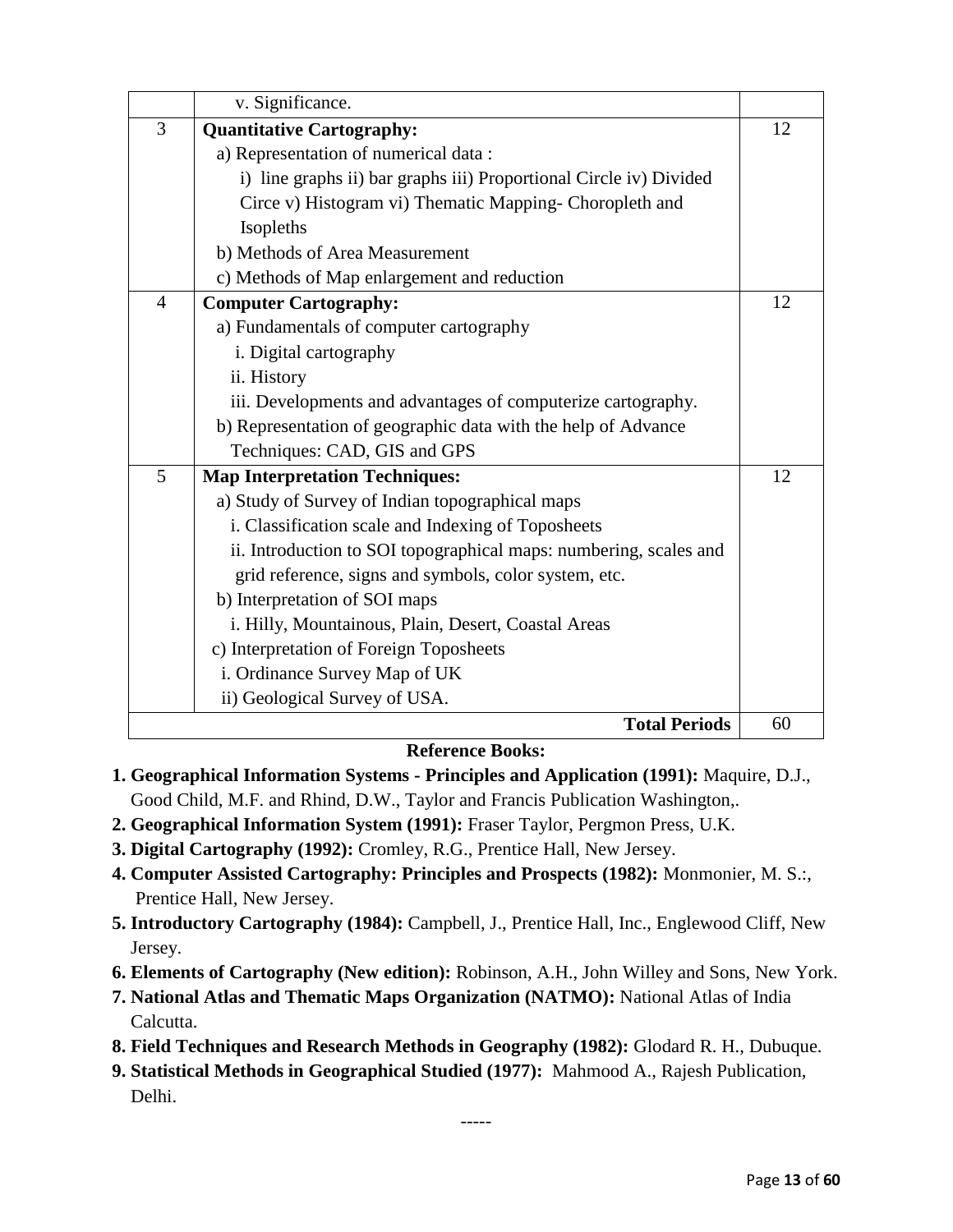## NORTH MAHARASHTRA UNIVERSITY, JALGAON M.A. /M.Sc. APPLIED GEOGRAPHY **SYLLABUS** Semester I (w. e .f. June 2013-14) **Gg. 104: PRACTICALS IN PHYSICAL GEOGRAPHY**

| Unit           | Title                                                              | Periods |
|----------------|--------------------------------------------------------------------|---------|
| No.            |                                                                    |         |
| $\mathbf{1}$   | <b>Drainage Network Hierarchy:</b>                                 | 12      |
|                | a) Drainage network hierarchy                                      |         |
|                | i) Horton's method                                                 |         |
|                | ii) Strahler's method                                              |         |
|                | b) Laws of drainage composition                                    |         |
|                | I) Law of stream order :                                           |         |
|                | i) Measurement of order wise stream number                         |         |
|                | ii) Stream number v/s Stream order. (Preparation of graph)         |         |
|                | iii) Bifurcation ratio                                             |         |
|                | II) Law of stream length                                           |         |
|                | i) Measurement of stream length and average.                       |         |
|                | ii) Stream order v/s average stream length. (Preparation of graph) |         |
|                | iii) Length Ratio                                                  |         |
| $\overline{2}$ | Measurement of catchment area of drainage basin unit:              | 12      |
|                | i) Drainage Frequency                                              |         |
|                | ii) Drainage Density                                               |         |
|                | iii) Constant of Channel Maintenance                               |         |
|                | iv) Basin Elongation                                               |         |
|                | vi) Ruggedness Number                                              |         |
|                | vii)Stream order v/s mean area Interpretation of the results of    |         |
|                | all sub units.                                                     |         |
| 3              | <b>Relief and Slope Analysis:</b>                                  | 12      |
|                | a) Absolute Relief Map                                             |         |
|                | b) Relative Relief Map                                             |         |
|                | c) Dissection Index Map                                            |         |
|                | d) Hypsometric Integral                                            |         |
|                | e) Miller's Isotan Map                                             |         |
|                | d) Slope Map by Wentworth's Method                                 |         |
| 4              | <b>Geological Maps:</b>                                            | 12      |
|                | a) Introduction of Geological Maps:                                |         |
|                | i) Dip                                                             |         |
|                | ii) Strike Line                                                    |         |
|                | iii) Bedding Plane                                                 |         |
|                | iv) Plane of Unconformity                                          |         |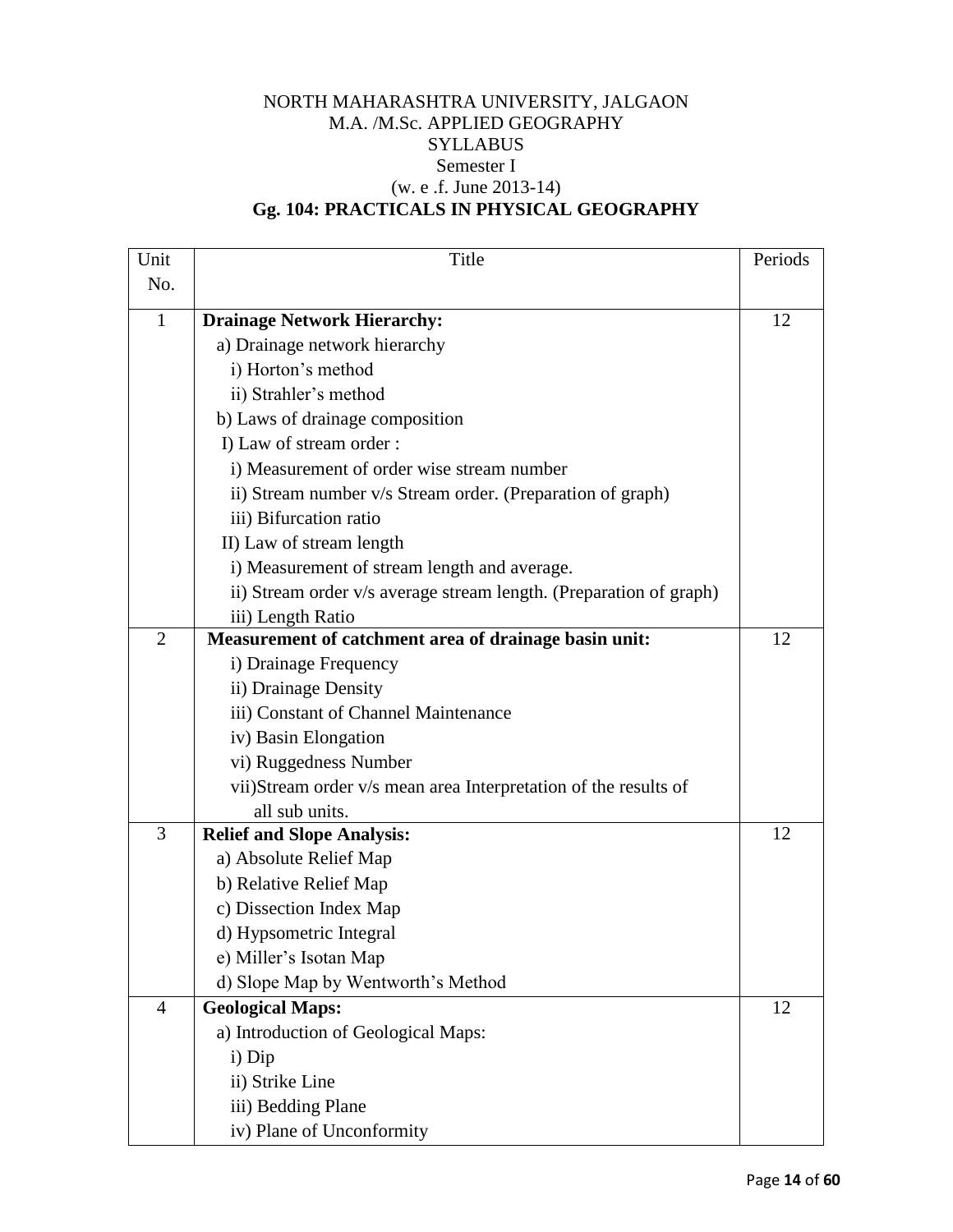|   | v) Out Crop                                                         |    |
|---|---------------------------------------------------------------------|----|
|   | b) Drawing of Geological Section and its Interpretation.            |    |
|   | (Three Maps)                                                        |    |
| 5 | <b>Sediment Analysis:</b>                                           | 12 |
|   | a) Sieving and pipette method-                                      |    |
|   | i) Analysis of 1 sandy and 1 Clayey sample                          |    |
|   | ii) Plotting of data on probability graph paper and estimation of   |    |
|   | grain size parameters.                                              |    |
|   | iii) Interpretation of processes.                                   |    |
|   | b) Study of Sedimentary sequences and weathering profile-           |    |
|   | i) Study of 1 sedimentary sequence of river or costal sediments and |    |
|   | 1 weathering profiles.                                              |    |
|   | ii) Interpretation in terms of past and present processes,          |    |
|   | <b>Total Periods</b>                                                | 60 |

#### **Reference Books**

- **1. Physical Geography:** Strahler A.N.
- **2. Elements of Practical Geography (1968):** R. L. Singh & Dutt P. K., Student's Friend, Allahabad
- **3. Elements of Climatology:** G. T. Triwartha.
- **4. Maps & Diagrams (1976):** Monkhouse F.J., Wilkuison H.R, Methune & Co. London.
- **5. Techniques in Geomorphology (1966):** King C.A.M., Edward Arnold, London.
- **6. Climatology Fundamental & Application:** Mathur.
- **7. The Skin of the Earth (1953):** Miller Austin, Methune & Co. Ltd London.
- **8. Drainage Basin Forms & Process:** Gragory K. J. & Walling D.
- **9. National Informatics Centre.**
- **10. Geomorphology (1986):** Hart, M. G., Unwin Hyman, London.
- **11. Geomorphological Techniques (1990):** Goudie, A., Unwin Hyman, London.
- **12. Techniques in Geomorphology (1966):** King, C.A.M., Edward Arnold, London.
- **13. Geomorphological Field Manual ((1983):** Aackombe, R. V. and Gardiner, V., George Allen and Unwin, London
- **14. Geomorphology (1984):** Chorley, R. J., Schumm, S. A. & Sugden, D.E., Methuen, London

----

**15. Introduction to Geomorphology (2001):** Kale, V. S. and Gupta, A., Orient Longman, **Calcutta**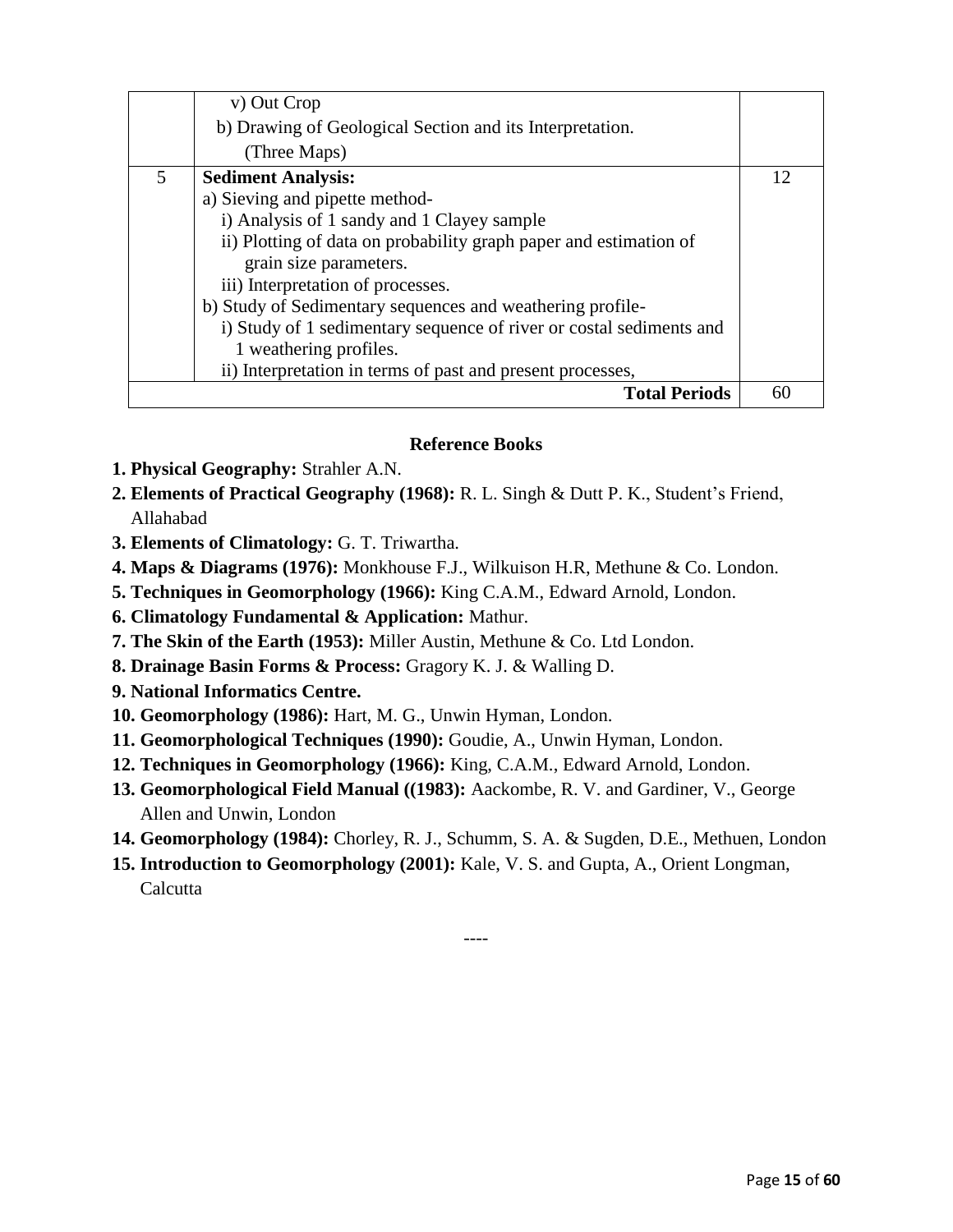## NORTH MAHARASHTRA UNIVERSITY, JALGAON M.A. /M.Sc. APPLIED GEOGRAPHY **SYLLABUS** Semester I (w. e .f. June 2013-14) **Gg. 105: CARTOGRAPHYIC TECHNIQUES WITH HELP OF GIS**

| Unit           | Title                                                            | Periods |
|----------------|------------------------------------------------------------------|---------|
| No.            |                                                                  |         |
|                |                                                                  |         |
| $\mathbf{1}$   | <b>Fundamental of Cartography:</b>                               | 12      |
|                | a) Advance Cartographic techniques & Application.                |         |
| $\overline{2}$ | Introduction to GIS Software:                                    | 12      |
|                | Interface, Menu bar, Toolbar, Data import, Scale, factor, Layer  |         |
|                | Properties, Drawing cleanup, Topology Building, Digitization,    |         |
|                | Layout, Safe file.                                               |         |
| 3              | a) Cartographic Techniques with the help of GIS:                 | 12      |
|                | Techniques To Prepare following Maps-                            |         |
|                | 1. Choropleth Map: i) Shading ii) Colour                         |         |
|                | 2. Dot Map                                                       |         |
|                | 3. Transformation of Dot map into Isopleth Map                   |         |
|                | 4. Proportional Circle Map: 2D and 3D                            |         |
|                | b) Cartographic Techniques in Population Geography:              |         |
|                | Preparation of Following Maps:                                   |         |
|                | 1. Density of Population                                         |         |
|                | 2. Concentration of Population                                   |         |
|                | 3. Sex Ratios                                                    |         |
|                | 4. Proportion of Category wise Population                        |         |
|                | 5. Religion wise composition                                     |         |
|                | 6. Literacy Rate                                                 |         |
| $\overline{4}$ | a) Cartographic Techniques in Rural Settlement Geography         | 12      |
|                | 1. Classification of Rural Settlements according to size of      |         |
|                | Population                                                       |         |
|                | 2. Proportion of Rural Population                                |         |
|                | 3. Dispersion of Settlements                                     |         |
|                | b) Cartographic Techniques in Population Geography               |         |
|                | 1. Classification of Towns according to size of Urban Settlement |         |
|                | 2. Proportion of Urban Population                                |         |
|                | 3. Degree of Urbanization                                        |         |
|                | 4. Functional Classification of Towns                            |         |
|                | c) Cartographic Techniques in Agricultural Geography             |         |
|                | 1. Proportion of Crops                                           |         |
|                | 2. Crop Concentration                                            |         |
|                | 3. Crop Diversification                                          |         |
|                | 4. Crop Combination                                              |         |
|                | 5. Land use and Land Classification                              |         |
| 5              | 2. Excursion:                                                    | 12      |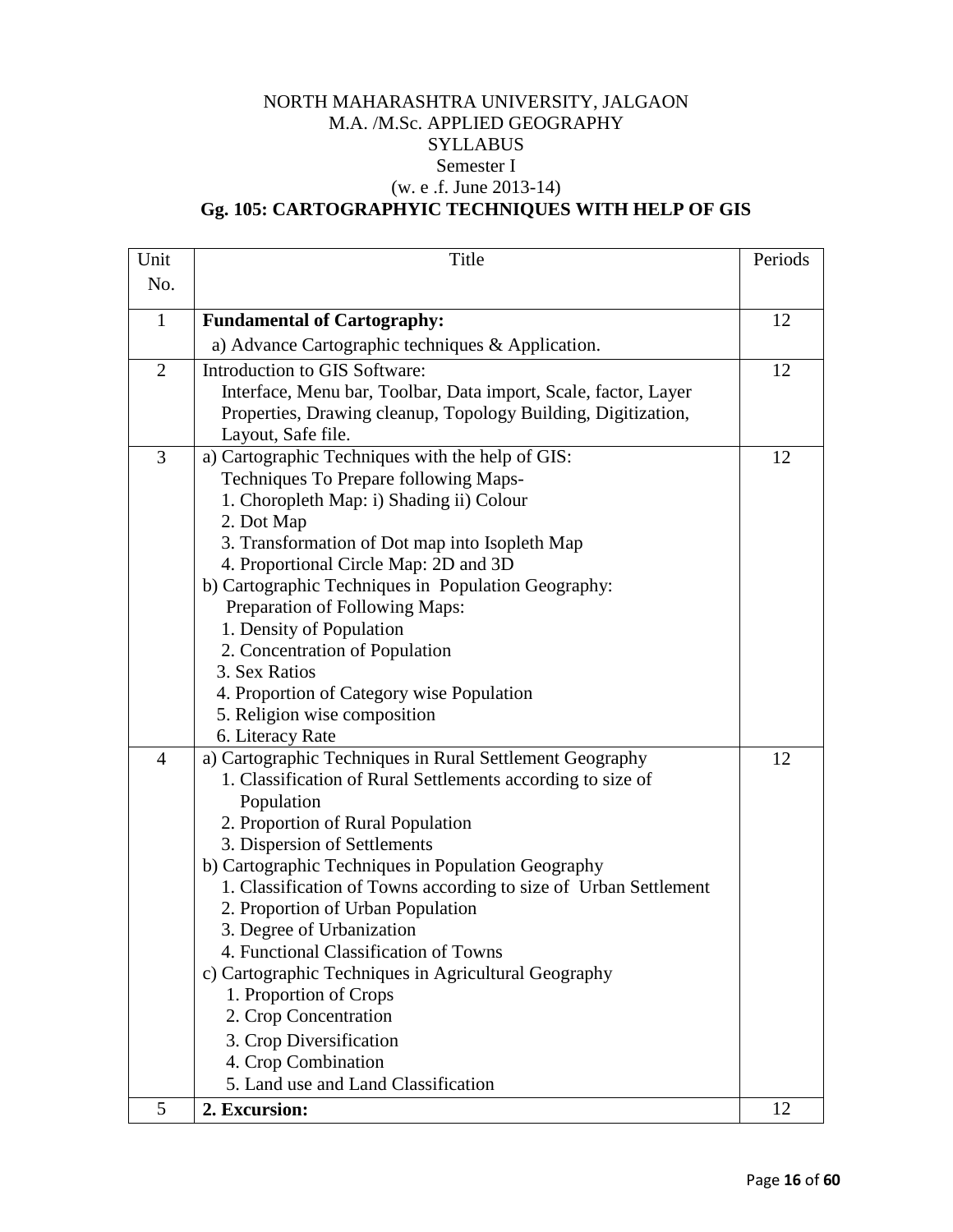| a) Visit to a place or a region of geographical interest.          |    |
|--------------------------------------------------------------------|----|
| b) Report should include the following points:                     |    |
| i) Land forms- More emphasis should be given on the formation      |    |
| of the land forms.                                                 |    |
| ii) Economy                                                        |    |
| iii) Settlements                                                   |    |
| vi) Transport                                                      |    |
| v) General Observations. While writing the report students may     |    |
| write report on any one point or may consider all points.          |    |
| c) Maps Photographs & Diagrams are necessary in the report.        |    |
| d) Collection of rock specimens is also expected. Students         |    |
| should bring them at the time of examination $\&$ show them to the |    |
| examiner. Examiners are requested to give weightage to such        |    |
| students.                                                          |    |
| <b>Total Periods</b>                                               | 60 |

#### **Reference Books:**

- **1. Statistic for Geography and Social Science:** R. B. Mandal.
- **2. Maps and Diagram:** Monkhouse.
- **3) Agricultural Geography:** Majid Hussen.
- **4) Geography of Settlement (1976):** Hudson F.S.
- **5) An Introduction to Quantitative Analysis in Human Geography (1974):** Yeats M.H.

**6) Agricultural Geography (1984):** Sing J. and Dhillon.

**7) Readings in Rural Settlement Geography:** Sing R.L.

**8) Transportation Geography:** Michaele E. and E. Hurse.

**9) The Study of Urban Geography:** Edward Arnold.

**10) Mastering Auto CAD:** George Omura, BPB Publication, B14 Connaught place, New Delhi

-----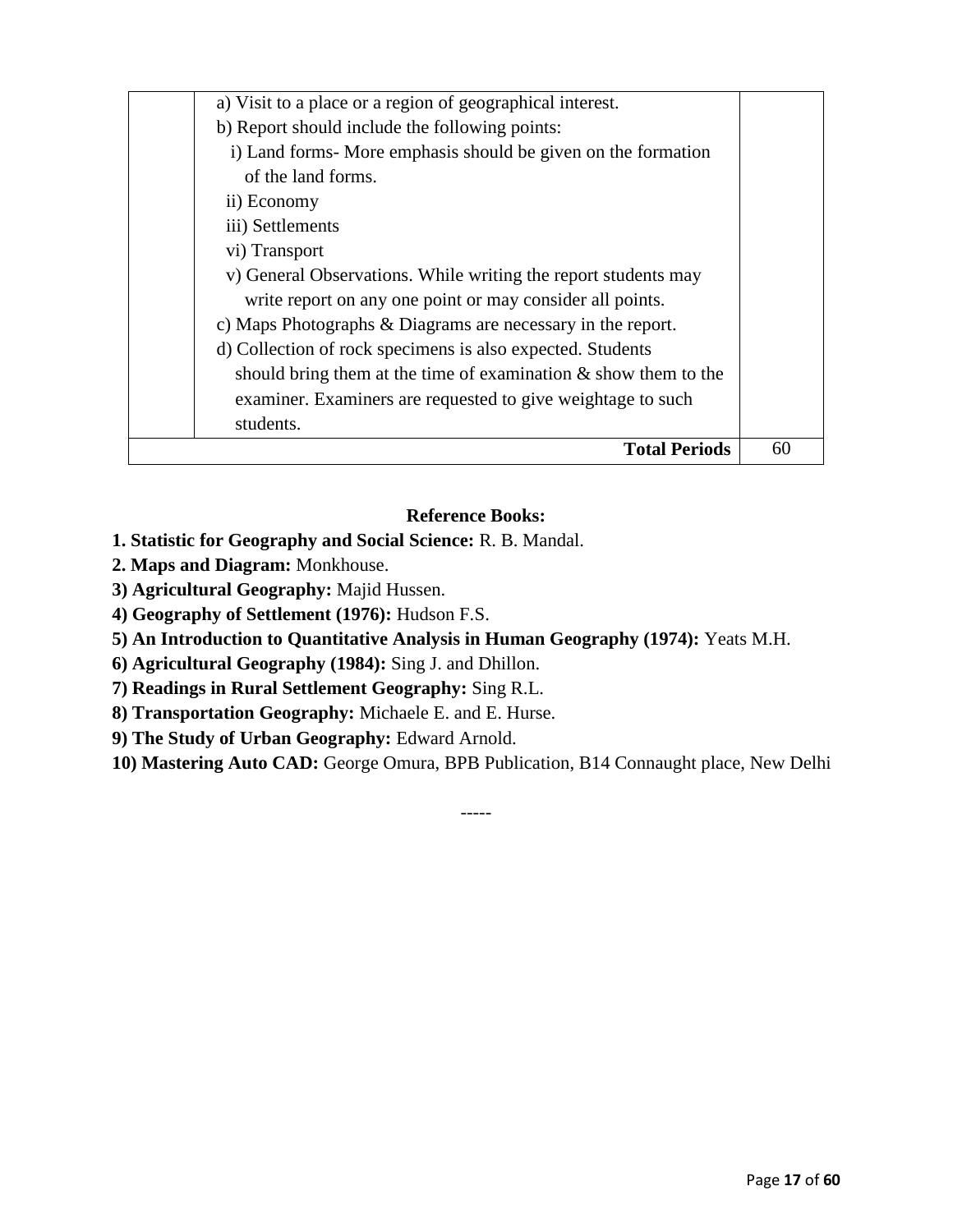# **NORTH MAHARASHTRA UNIVERSITY, JALGAON M.A. / M.Sc. APPLIED GEOGRAPHY**

# **SEMESTER II**

# **W. E. F. JUNE 2013-14**

# **Semester II**

- Gg. 201: Fundamental of Human Geography.
- Gg. 202: Climatology & Oceanography.
- Gg. 203: Geo-Statistics & Research Methodology.
- Gg. 204: Practical's in Human Geography
- Gg. 205: Practical's in Climatology and Oceanography.
- Gg. 206: Tutorials II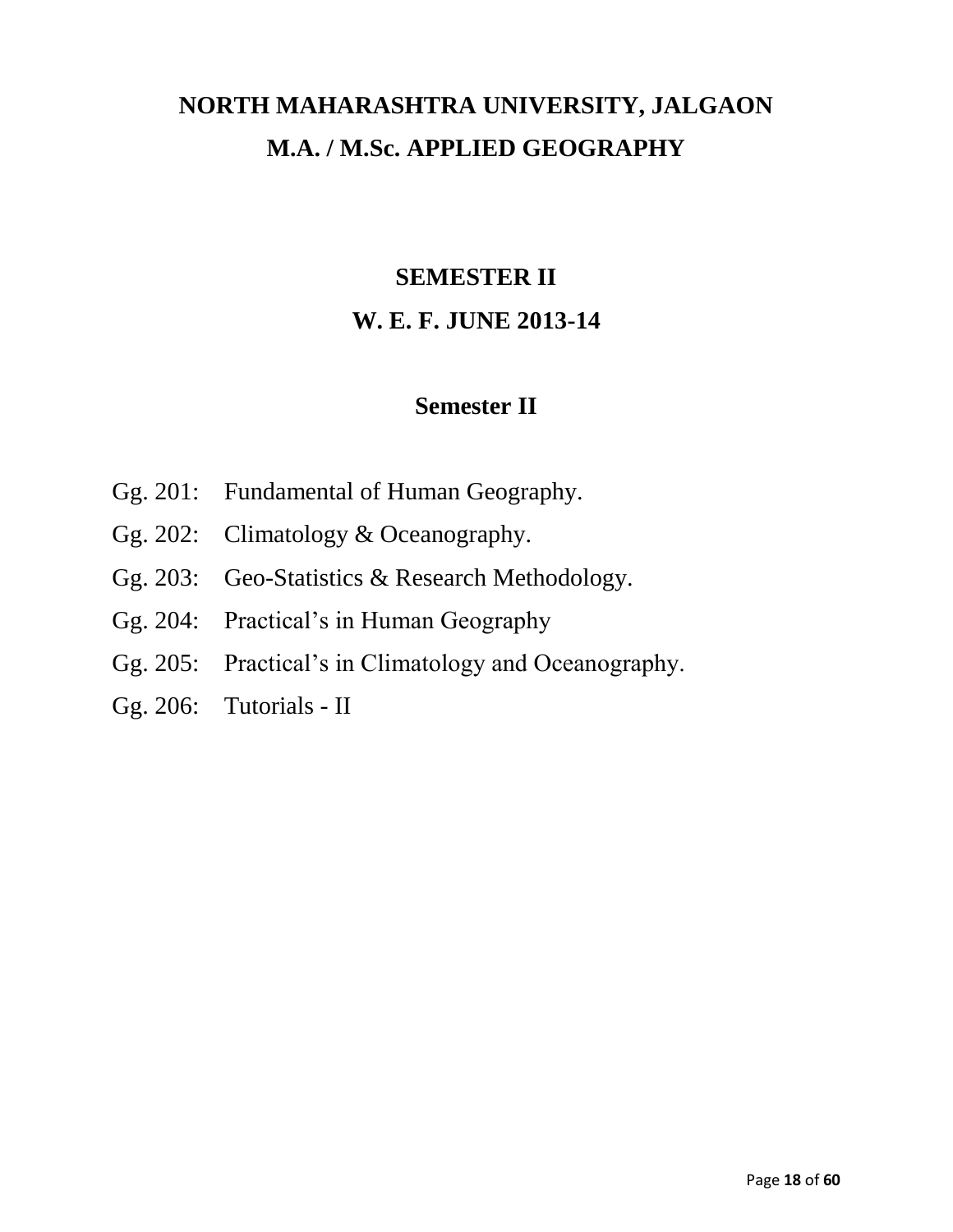## NORTH MAHARASHTRA UNIVERSITY, JALGAON M.A. /M.Sc. APPLIED GEOGRAPHY **SYLLABUS** Semester II (w. e .f. June 2013-14) **Gg. 201: Fundamental of Human Geography.**

| Unit           | <b>Title</b>                                                                   | <b>Periods</b> |
|----------------|--------------------------------------------------------------------------------|----------------|
| No.            |                                                                                |                |
| $\mathbf{1}$   | <b>Introduction of Human Geography:</b>                                        | 12             |
|                | Introduction to basic concepts in human geography, Approaches,                 |                |
|                | scope, nature, branches and significance of the study of human                 |                |
|                | geography                                                                      |                |
| $\overline{2}$ | <b>Population Geography:</b>                                                   | 12             |
|                | Nature, scope, significance and historical development, and its                |                |
|                | Relationship with demography and population studies.                           |                |
|                | a) Sources of Population Data: The census, vital registration and other        |                |
|                | Sources, problems relating to comparability of data.                           |                |
|                | b) Population distribution, growth and determinants:                           |                |
|                | (i) Pre-historic, ancient, medieval and modern period,                         |                |
|                | (ii) Ecumene and non-ecumene areas.                                            |                |
|                | c) Theories of Growth: Biological - Malthus; Volitional-Social                 |                |
|                | capillarity, demographic transition and regulation.<br>d) Population Dynamics: |                |
|                | i) Fertility-measurement, determinants and distributions;                      |                |
|                | ii) Mortality-measurement, determinants, and distribution;                     |                |
|                | iii) Migration: Brief History, trends and patterns of international            |                |
|                | and internal migration - developed world and developing world                  |                |
|                | model, internal migration in India.                                            |                |
|                | e) Population Regions: Typology of population regions, Ackerman                |                |
|                | scheme of population resource region.                                          |                |
|                | f) Human security – economic, food and health,                                 |                |
|                | g) Population policy of developed and undeveloped country and India.           |                |
| 3              | <b>Settelment Geography:</b>                                                   | 12             |
|                | Conceptual framework: Significance and scope of settlement                     |                |
|                | geography; development of settlement geography, methodological                 |                |
|                | advances in the study of settlement geography; approaches to the               |                |
|                | study of settlements: evolutionary, spatial, and ecological; types of          |                |
|                | settlement: clustered and dispersed.                                           |                |
|                | a) Rural settlements: definition and characteristics; site and situation.      |                |
|                | The evolution of field boundaries and field patterns. Types and                |                |
|                | materials of farm fencing; folk housing and folk architecture;                 |                |
|                | traditional building materials.                                                |                |
|                | b) Urban settlements: site and situation; size and spacing of urban            |                |
|                | settlements; theory of christaller; functional classification of urban         |                |
|                | centers harris and nelson; morphological characteristics of urban              |                |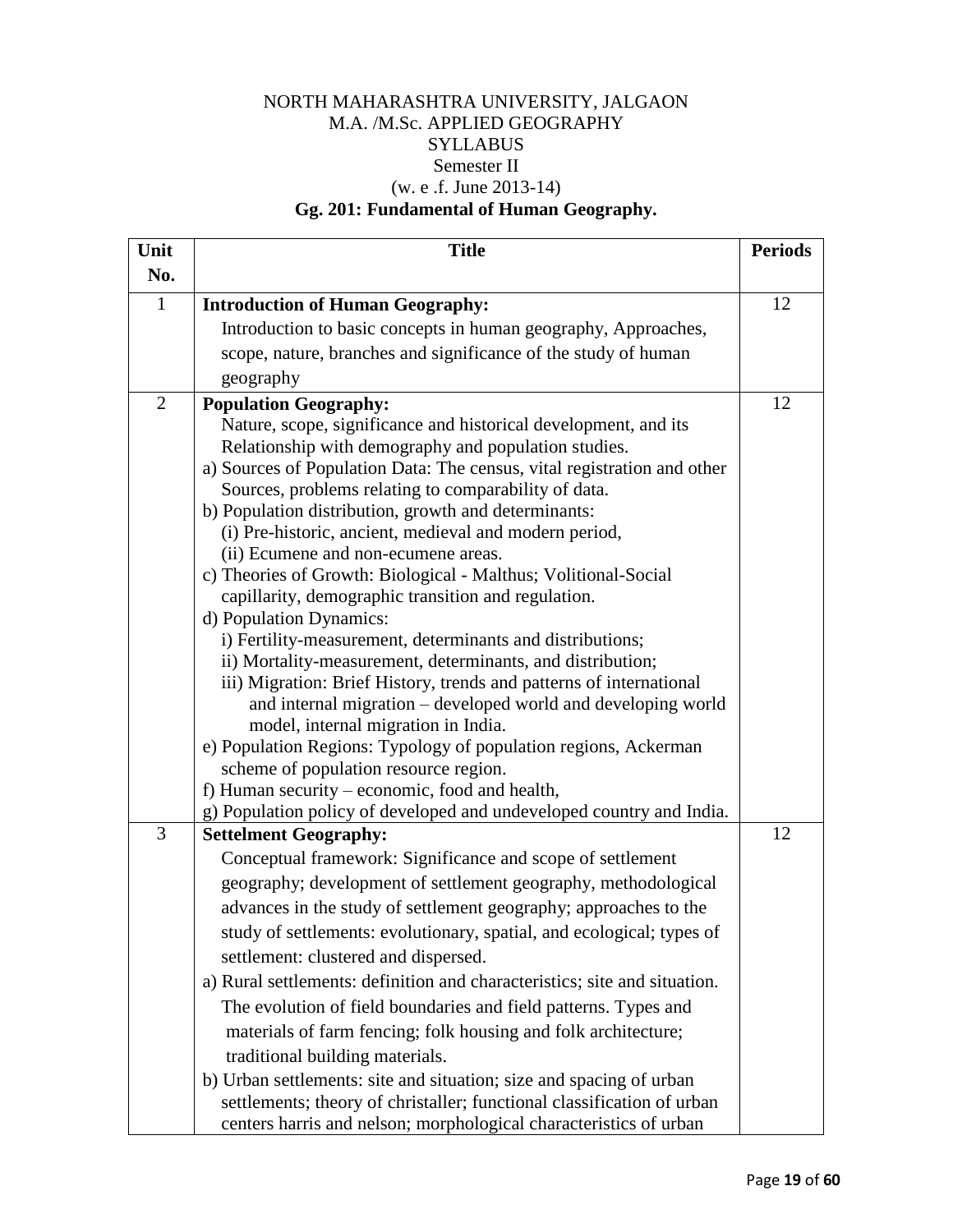|                | settlements; theories explaining internal structure of cities: sector,     |    |
|----------------|----------------------------------------------------------------------------|----|
|                | concentric zone and multiple-nuclei.                                       |    |
|                | c) Settlement in India: Indian village, nature and characteristics; a      |    |
|                | model of indian village by spate; study of rural settlements in India      |    |
|                | with special reference to their morphological characteristics;             |    |
|                | approaches to the morphogenesis of Indian villages. Orientation            |    |
|                | and segregation of castes in villages; dichotomy in built                  |    |
|                | environment: Mohammad Habib and Budha Prakash debate; study                |    |
|                | of landscape as a text.                                                    |    |
| $\overline{4}$ | <b>Health Geography:</b>                                                   | 12 |
|                | Concepts, Approaches and Determinants Basic Concepts, Scope                |    |
|                | and significance of Health, Disease and Wellbeing; Approaches to           |    |
|                | the Study of Health Geography: Ecological, Social and Spatial;             |    |
|                | a) Approaches to the Study of Wellbeing: Need-based, Relative              |    |
|                | Standard and Capability; Geographical Factors affecting Human              |    |
|                | Health and Wellbeing.                                                      |    |
|                | b) Diseases and their Typology: WHO Classification of Diseases and         |    |
|                | their Major Types: Genetic; Communicable and Non-                          |    |
|                | communicable; Occupational and Deficiency Diseases; Epidemics              |    |
|                | and Pandemic.                                                              |    |
|                |                                                                            |    |
|                | c) Global Patterns of Human Health and Wellbeing                           |    |
|                | Ecology, Etiology, Diffusion and Distribution Pattern of Malaria,          |    |
|                | Tuberculosis, Hepatitis, AIDS, Glycemia and Cardiovascular                 |    |
|                | Diseases; Poverty; Food Security; Nutrition Deficiency; Health and         |    |
|                | <b>Sanitation Facilities.</b>                                              |    |
|                | d) International and National Concerns: Role of WHO, UNICEF, Red           |    |
|                | Cross; Indian Health Care Planning: Child and Family Health                |    |
|                | Welfare, Immunization, Rural Health and Health for All                     |    |
|                | Programmes, National Health Care Infrastructure; Health GIS                |    |
| 5              | <b>Socio-Cultural Geography:</b>                                           | 12 |
|                | a) Fundamental concepts: Definition, scope and development of social       |    |
|                | geography. Relationship of social geography with other branches of         |    |
|                | social science. Concepts of social space, social area analysis and         |    |
|                | social well being. Development of social geography in India.               |    |
|                | b) Patterns and processes: World distribution of religious and             |    |
|                | linguistic groups. Cultural realm and their distribution. Socio-           |    |
|                | economic and environmental issues of the developed and                     |    |
|                | developing countries. Process and problems of social change in the         |    |
|                | traditional societies.                                                     |    |
|                | c) Social structure of India: Distribution of racial and linguistic groups |    |
|                | of India. Distribution of various social groups (i.e. SC, ST, OBC)         |    |
|                | and their socio-economic issues. Regional imbalances with-                 |    |
|                | reference to literacy, health, poverty and crimes in India. Levels of      |    |
|                | social well-being in India / HDI.                                          |    |
|                | d) Social issues in India: Unity in diversity. Regional consciousness      |    |
|                |                                                                            |    |
|                | and national integration. Social conflicts And violence. Emphasis of       |    |
|                | social planning during XIth and XIIth five year plans.                     |    |
|                | e) Concept of Culture; Meaning and scope of cultural geography;            |    |
|                | Processes of Cultural evolution; Cultural changes--perception,             |    |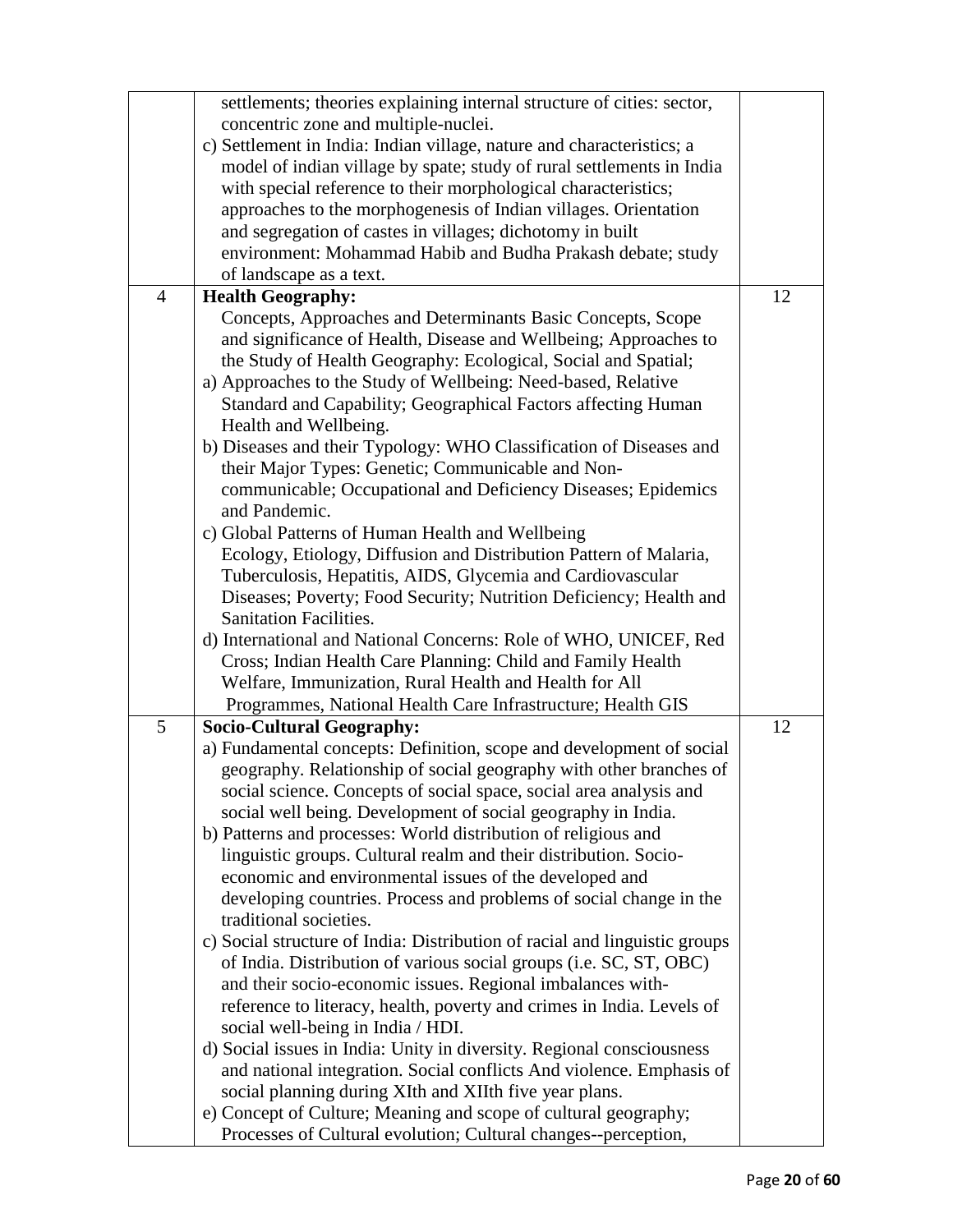| behaviouralism and cultural relativism; Major concepts--cultural     |    |
|----------------------------------------------------------------------|----|
| diffusion, material culture, cultural landscape, cultural ecology,   |    |
| acculturation.                                                       |    |
| f) Origin and dispersal of man; Cultural hearths; Primitive culture; |    |
| Agricultural practices, agricultural innovations; industrial and     |    |
| technological revolution; globalization and cultural development,    |    |
| cultural conflict.                                                   |    |
| g) Origin and dispersal of human races; zone-strata theory; Racial   |    |
| composition of India, Major religions of the world; Religion and     |    |
| economic development; Major linguistic families; world               |    |
| distribution of major languages; Religious composition of India.     |    |
| h) Environment and Culture; environmental perception; Resources      |    |
| and culture; space adjustment and space intensification; major       |    |
| cultural realms of the world; Major cultural regions of the world.   |    |
| <b>Total Periods</b>                                                 | 60 |

#### **Reference Books**

- 1. Chandna, R.C. : A Geography of Population, Jallundhar, 2002.
- 2. Sundaram,K.V. & Nangia, S. (Eds.) Population Geography, Delhi, 1995.
- 3. Khan, J.H. Scio-Economic & Structural Analysis of Internal Migration, New D. 2010.
- 4. Siddiqui, F.A, Regional Analysis of Population Structures; ND, 1984.
- 5. Trewartha, G.T.,A Geography of Population: World Patterns, NY. 1969.
- 6. Mitra, A., India's Population, Vols. I, II, Abhinav Pub., N.D., 1979.
- 7. Ahmad, E. 1979. Social and Geographical Aspects of Geography of Human Settlements. New Delhi: Classical Publications.
- 8. Census of India, 2001, 2011 House Types and Settlement Patterns of Villages in India. New Delhi.
- 9. Christaller, C. W. 1966. Central Places in Southern Germany. Englewood Cliffs N. J: Prentice Hall.
- 10. Cox, K. R. 1972. Man, Location and Behavior: An Introduction to Human Geography. New York: John Wiley and Sons.
- 11. Eidt, R. C., K. N. Singh, and R. P. B. Singh, 1977. Man, Culture and Settlement. Varanasi: Kalyani Publishers.
- 12. Mukerji, A. B. 1976. Rural Settlements of the Chandigarh Siwalik Hills (India): A Morphogenetic Analysis. Geografiska Annaler, 58(2): 95-115.
- 13. Mukerji, A. B. 1984. Progress in Rural Settlement Geography. In A Survey of Research in Geography 1972 – 75. New Delhi: Concept Publishing Company.
- 14. Singh, J. P. and Khan, M. 2002. Mystical Space, Cosmology and Landscape: Towards a Cultural Geography of India. New Delhi: Manak Publication.
- 15. Singh, R. L. and K. N. Singh (eds.) 1975. Readings in Rural Settlement Geography. Varanasi: The National Geographical Society of India, B. H. U.
- 16. Cliff, A. & Haggett, P. (1989). Atlas of Disease Distribution, Basil Blackwell, Oxford.
- 17. Fouberg, E.H., Murphy, A.B., H. J. de Blij.(2009). Human Geography: People, Place, and Culture, Wiley and Sons, Eagle Lake.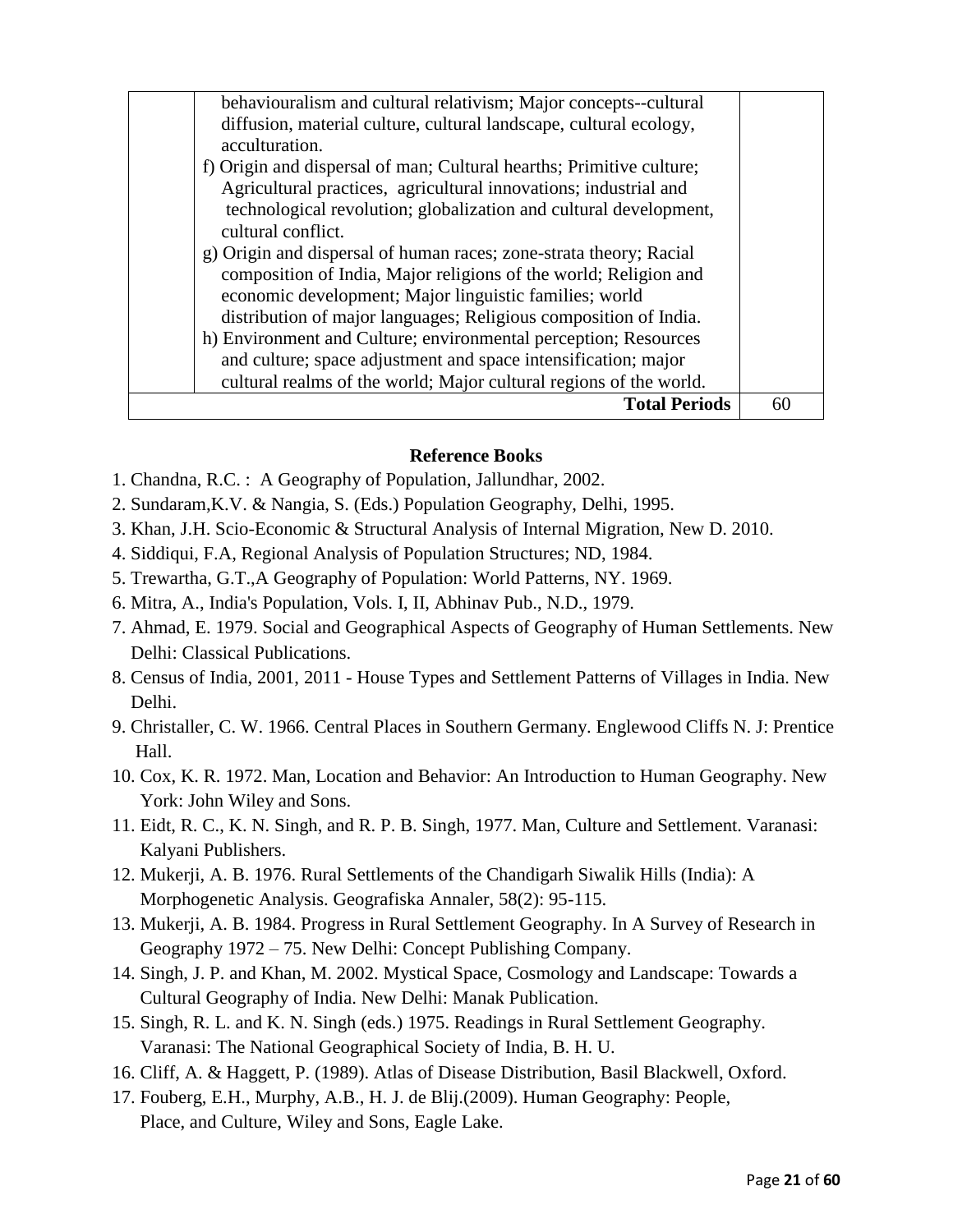- 18. Hazara, J. (ed) (1997). Health Care Planning in Developing Countries, University of Calcutta, Kolkata.
- 19. May, J.M. (1970). The World Atlas of Diseases, National Book Trust, New Delhi.
- 20. Narayan, K.V. (1997). Health and Development: Inter-sectoral linkages in India, Rawat Pub., Jaipur.
- 21. Rais,A. and Learmonth, A.T.A., (1986 ). Geoghraphical Aspects of Health and Diseases in India, Cocept Publishing Company, New Delhi.
- 22. Izhar,N. (2004). Geography and Health; A study in Medical Geography, Saujanya Books, Delhi.
- 23. http://en.wikipedia.org/wiki/Health\_geography
- 24. http://www.esri.com/industries/health/geomedicine/index.html
- 25. J.E.Spencer and W.L. Thomas: Introducing Cultural Geography John Willey and Sons, New York, 1973.
- 26. J. M. Broek: Geography of Mankind, Mc.Graw Hill, New York.
- 27. Husain, M., 2000, Human Geography, New Delhi.
- 28. Khan, J.H. Scio-Economic & Structural Analysis of Internal Migration, N. D. 2010.
- 29. Dicken, S.N., Introduction to Human Geography.
- 30. Spencer, J.E. & Thomas, W.L., 1978, Introduction to Cultural Geography, New York.

-----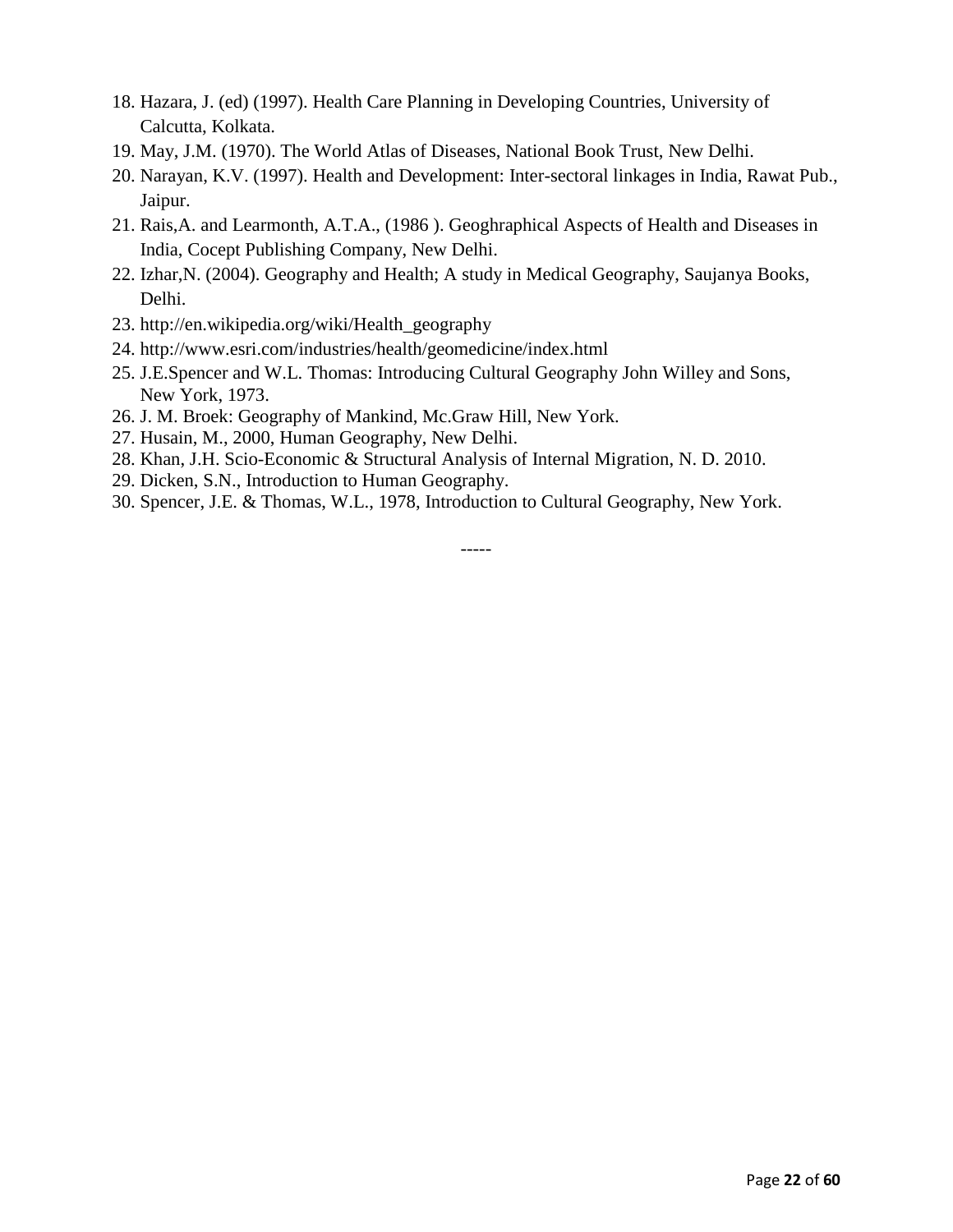## NORTH MAHARASHTRA UNIVERSITY, JALGAON M.A. /M.Sc. APPLIED GEOGRAPHY **SYLLABUS** Semester II (w. e .f. June 2013-14)

## **Gg. 202: Climatology & Oceanography.**

| Unit           | <b>Title</b>                                                        | <b>Periods</b> |
|----------------|---------------------------------------------------------------------|----------------|
| No.            |                                                                     |                |
| $\mathbf{1}$   | <b>Introduction to Climatology:</b>                                 | 10             |
|                | Nature, Scope, Approaches and Branches of climatology, its          |                |
|                | relationship with meteorology, Modern trend and techniques in       |                |
|                | meteorology and Climatology, Application of Climatology.            |                |
| $\overline{2}$ | Atmosphere:                                                         | 12             |
|                | a) Structure, composition and characteristics of atmosphere.        |                |
|                | b) Insolation - Heat balance of the earth, Green House effect.      |                |
|                | c) Elements of Climate:                                             |                |
|                | i) Temperature - Distribution of temperature: Temporal, vertical    |                |
|                | and horizontal                                                      |                |
|                | ii) Air-Pressure - Distribution of atmospheric pressure and winds   |                |
|                | iii) Humidity - Atmospheric Equilibrium: Stability and instability, |                |
|                | potential temperature and evapo-transpiration.                      |                |
|                | v) Wind - planetary, local and monsoon winds, its characteristics   |                |
|                | vi) Precipitation - hydrologic cycle; formation and types of        |                |
|                | precipitation; global and regional distribution of precipitation.   |                |
| 3              | 1) Climatic Phenomena:                                              | 07             |
|                | a) Air masses and fronts, origin, growth, classification.           |                |
|                | b) Frontogenesis, types and weather associated with fronts.         |                |
|                | c) Jet streams - their origin, types and distribution.              |                |
|                | d) Cyclones and anticyclones,                                       |                |
|                | e) Global warming, climate change.                                  |                |
|                | 2) Climatic Classifications:                                        | 07             |
|                | a) Koppen's - A critical appraisal of each Classification,          |                |
|                | b)Thornthwaites - A critical appraisal of each Classification,      |                |
|                | c) Climates of the World: Tropical, Temperate, Deserts.             |                |
|                | d) Interpretation and generation of climatic information, soils,    |                |
|                | agricultural activities.                                            |                |
| $\overline{4}$ | Oceanography:                                                       | 12             |
|                | Nature, scope, approaches, branches, significance and recent        |                |
|                | development in oceanography.                                        |                |
|                | a) Distribution of land and water.                                  |                |
|                | b) Ocean bottom topography.                                         |                |
|                | c) Bottom relief:                                                   |                |
|                | i) Pacific, ii) Atlantic and iii) Indian Ocean, iv) Artic Ocean.    |                |
|                | d) Characteristics of Ocean water:                                  |                |
|                | i) Temperature – distribution,                                      |                |
|                | ii) Salinity – composition, source and distribution,                |                |
|                | iii) Density of sea level.                                          |                |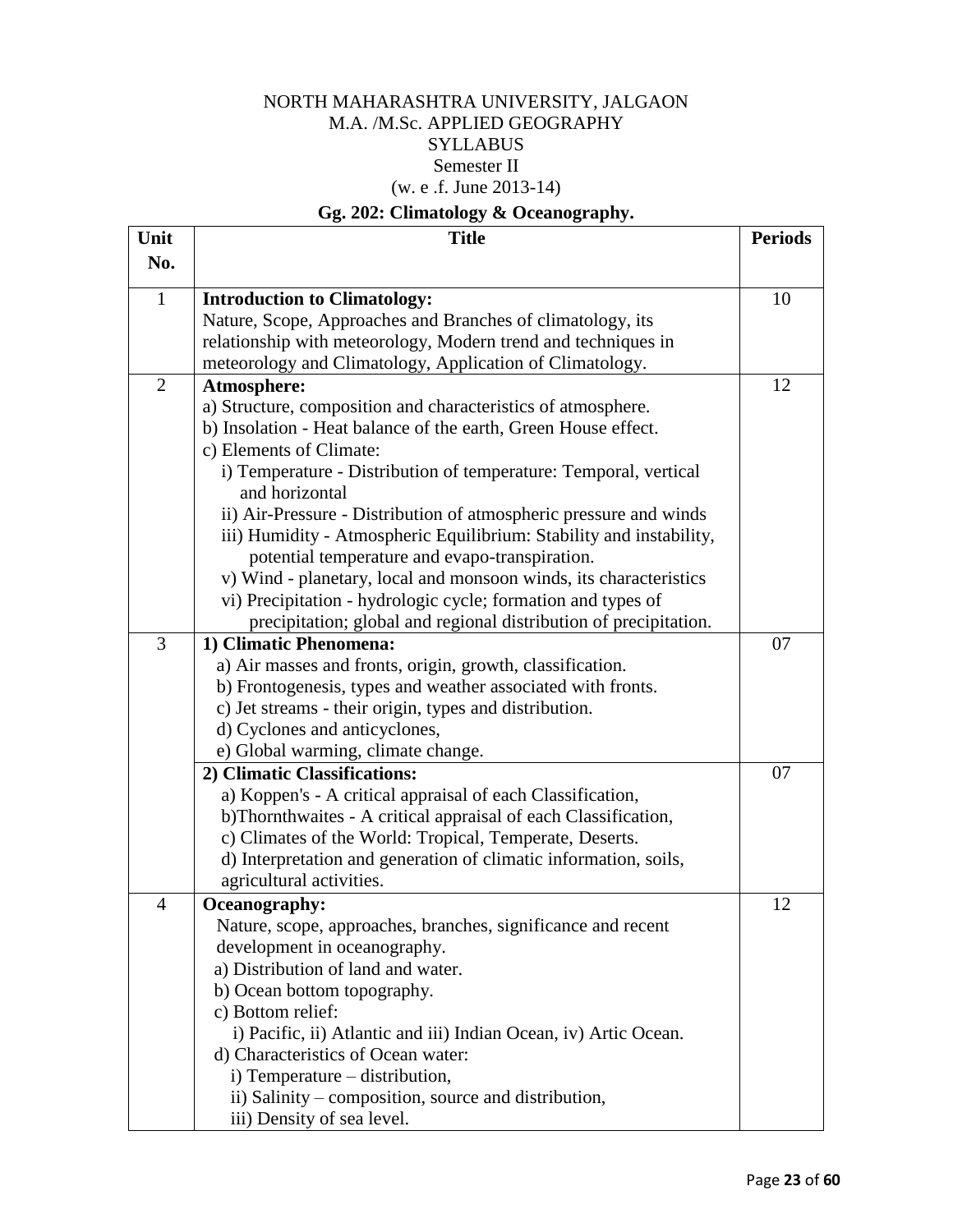|   | e) Movement of ocean water: currents - causes and character,<br>currents of Atlantic, Indian and Pacific Ocean,<br>f) Waves, tides and theories of origin.<br>g) Ocean deposits: sources, types and distribution of ocean deposits,<br>h) Coral reefs – formation, condition of growth, type and theories of<br>origin.                                                                                                                                                                                                                                                                                        |    |
|---|----------------------------------------------------------------------------------------------------------------------------------------------------------------------------------------------------------------------------------------------------------------------------------------------------------------------------------------------------------------------------------------------------------------------------------------------------------------------------------------------------------------------------------------------------------------------------------------------------------------|----|
| 5 | <b>Applied Climatology:</b><br>History, development, importance.<br>Weather Analysis: Data Acquisition and Dissemination.<br>Weather Forecasting: Methods, Types, Accuracy. Medium Range<br>Forecasts, Long Range Forecasts. Satellites in Weather Forecasting.<br>Relationship between Climate and Ocean, El-Nino, La-Nino,<br>Climatic Change: Definition and Detection: Seafloor Sediment,<br>Glacial Ice, Tree Rings, And Oxygen Isotope – Analysis.<br>Natural Causes of Climate Change: Plate Tectonics, Volcanic<br>Activity, Orbital Variations, Solar Variability, Human Impact on<br>Global Climate. | 12 |
|   | <b>Total Periods</b>                                                                                                                                                                                                                                                                                                                                                                                                                                                                                                                                                                                           | 60 |

#### **Reference Books**

- 1. Barry, R.G. & Chorley, R.J., Atmosphere, Weather and Climate, Methuen Co. Ltd., London, 5<sup>th</sup> Edition, 1987.
- 2. Bhutani, Smita, Our Atmosphere, Kalyani Publishers, Ludhiana, 2000.
- 3. Critchfield, H.J., General Climatology, Prentice Hall, N.J., 1975.
- 4. Frederick K. and Edward J. Tarbuck, The Atmosphere: An Introduction to Meteorology, Prentice Hall of India Pvt. Ltd., New Delhi, 1995.
- 5. Strahler, A.N., Modern Physical Geography, John Wiley and Sons, New York, Singapore, 1987.
- 6. Trewartha, G.T., An Introduction to Climate, McGraw Hill, New York, 1980, Fifth Edition (International Student Edition).
- 7. Thompson Russell D., Applied Climatology Principles & Practice, John Willey, New York, 1997.
- 8. Barry & Perry., Synophic Climatology.
- 9. Blair, T.A., Climatology-General and Regional.
- 10. Chorley, R.J. & Barry, R.G., Atmospheric Weather and climate.
- 11. Donn, W.L., Meteorology.
- 12. Jackson, I.J., Climate, Water and Agriculture in the Tropics, 1977.
- 13. Kendrew, W.G., Climates of the Continents.
- 14. Lal, D.S., Climatology.
- 15. Mather, J.R., Climatology: Fundamental and Applications, 1974.
- 16. Patterson., Introduction to Meteorology.
- 15. Stringer., Foundation of Climatology.
- 16. Stringer., Techniques in Climatology.
- 17. Trewartha, G.T., An Introduction to Climate.
- 18. Davis, R.J.A. 1986, Oceanography An Introduction of the Marine Environment,Win C. Brown, Iowa.
- 19. Siddhartha, K. 1999, Oceanography, A Brief Introduction, Kisalaya Pub. Pvt. Ltd.,New Delhi.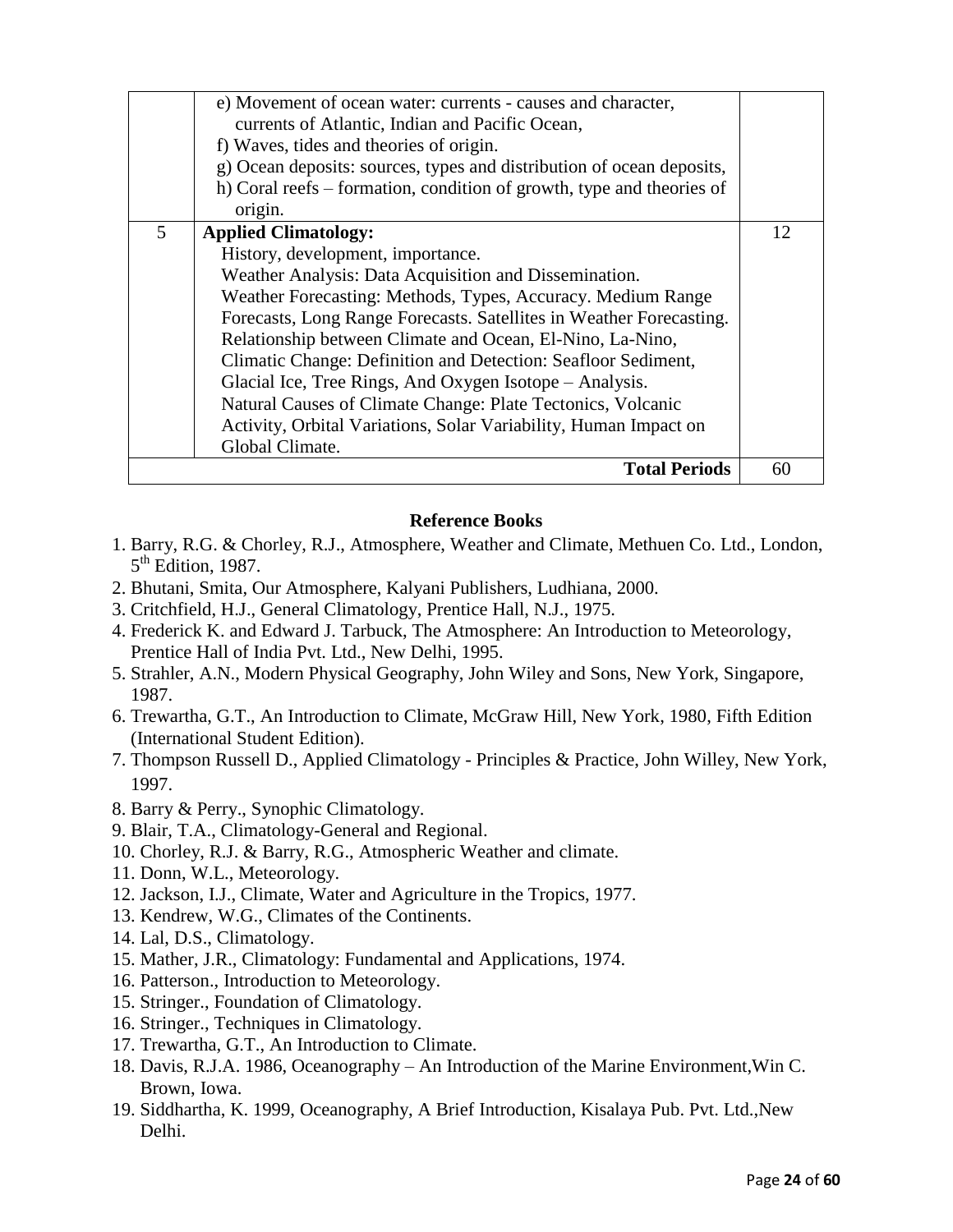- 20. Singh, S. 2002, Physical Geography, Prayag Pub., Allahabad.
- 21. Strahler, A. N. Strahler A.M., 1997, Geography and man's Environment, John Wiley And Sons, New York.
- 22. Thurnman, H.V., 1978, Introduction to oceanography, Charles E. Merrill Pub. Co., London.
- 23. Weyl, P.K. 1970, Oceanography an Introduction of the Marine Environment, John Wiley and Sons Ltd., London.

-----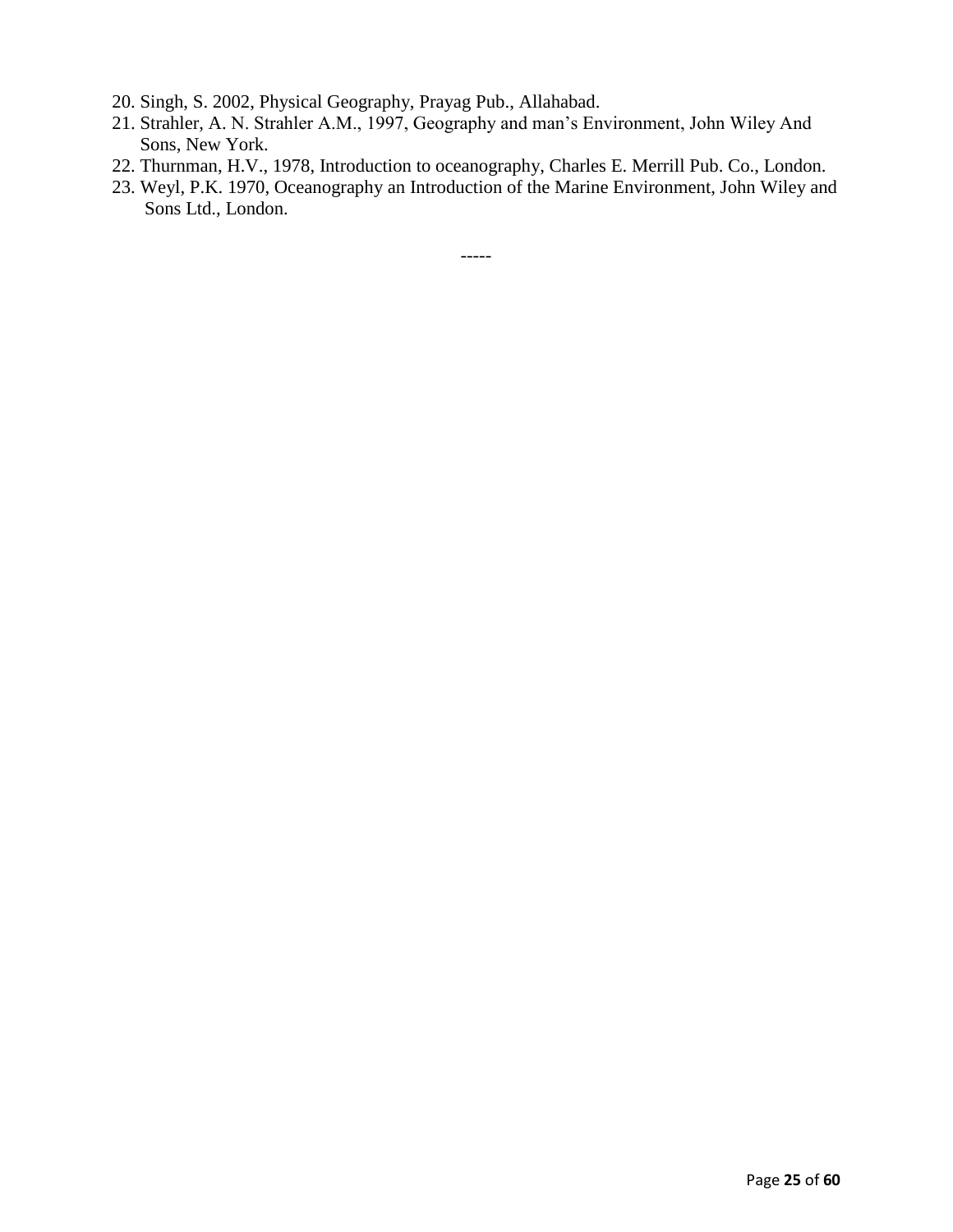## NORTH MAHARASHTRA UNIVERSITY, JALGAON M.A. /M.Sc. APPLIED GEOGRAPHY **SYLLABUS** Semester II (w. e .f. June 2013-14) **Gg. 203: Geo-Statistics & Research Methodology.**

| Unit           | Title                                                           | Periods |
|----------------|-----------------------------------------------------------------|---------|
| No.            |                                                                 |         |
|                |                                                                 |         |
| $\mathbf{1}$   | <b>Introduction:</b>                                            | 10      |
|                | 1. Geo-Science System and Statistical technique                 |         |
|                | 2. Characteristics of data – Units of expression of data.       |         |
|                | a) Nominal b) Ordinal c) Interval d) Ratio                      |         |
|                | <b>Probability Assessments:</b>                                 |         |
|                | a) Probability and Normal Probability distribution -            |         |
|                | Normal distribution function                                    |         |
|                | Critical Value - Mean Value                                     |         |
|                |                                                                 |         |
|                | <b>Standard Deviation</b>                                       |         |
|                | b) Binomial distribution                                        |         |
|                | 1) Binomial distribution function                               |         |
|                | 2) Characteristics of Binomial distribution.                    |         |
|                | c) Poisson Distribution                                         |         |
|                | 1) Poisson Distribution function                                |         |
|                | 2) Characteristics, Merits and demerits                         |         |
| $\overline{2}$ | A) Sampling and Sampling Plan in Geo-Science System:            | 12      |
|                | 1. Population and Sample                                        |         |
|                | 2. Types Sampling:                                              |         |
|                | i) Simple Random Sampling: Point, Area and Line Sampling        |         |
|                | ii) Restricted Random Sampling Systematic, Grid and Stratified. |         |
|                | <b>B)</b> Designing and conducting a Sample Survey:             |         |
|                | 1. Planning                                                     |         |
|                | 2. Data Collection                                              |         |
|                | 3. Data analysis and Conclusions.                               |         |
| 3              | A) Parametric Statistics in Geo-Science System:                 | 14      |
|                | 1) Sampling theory and Parametric Statistics.                   |         |
|                | 2) Null-Hypothesis and significance level                       |         |
|                | 3) One tailed and two tailed tests                              |         |
|                | 4) Test of Significance between sample mean and population      |         |
|                | mean.<br>B) Parametric Statistics in geo-science system:        |         |
|                | (Small sized sample)                                            |         |
|                | 1) Student's 'T' Statistics                                     |         |
|                | 2) Test of significance between sample mean and population mean |         |
|                | (when standard deviation is unknown)                            |         |
|                | 3) F – Distribution (Analysis of Variance)                      |         |
|                | C) Non Parametric Statistics in geo-science system:             |         |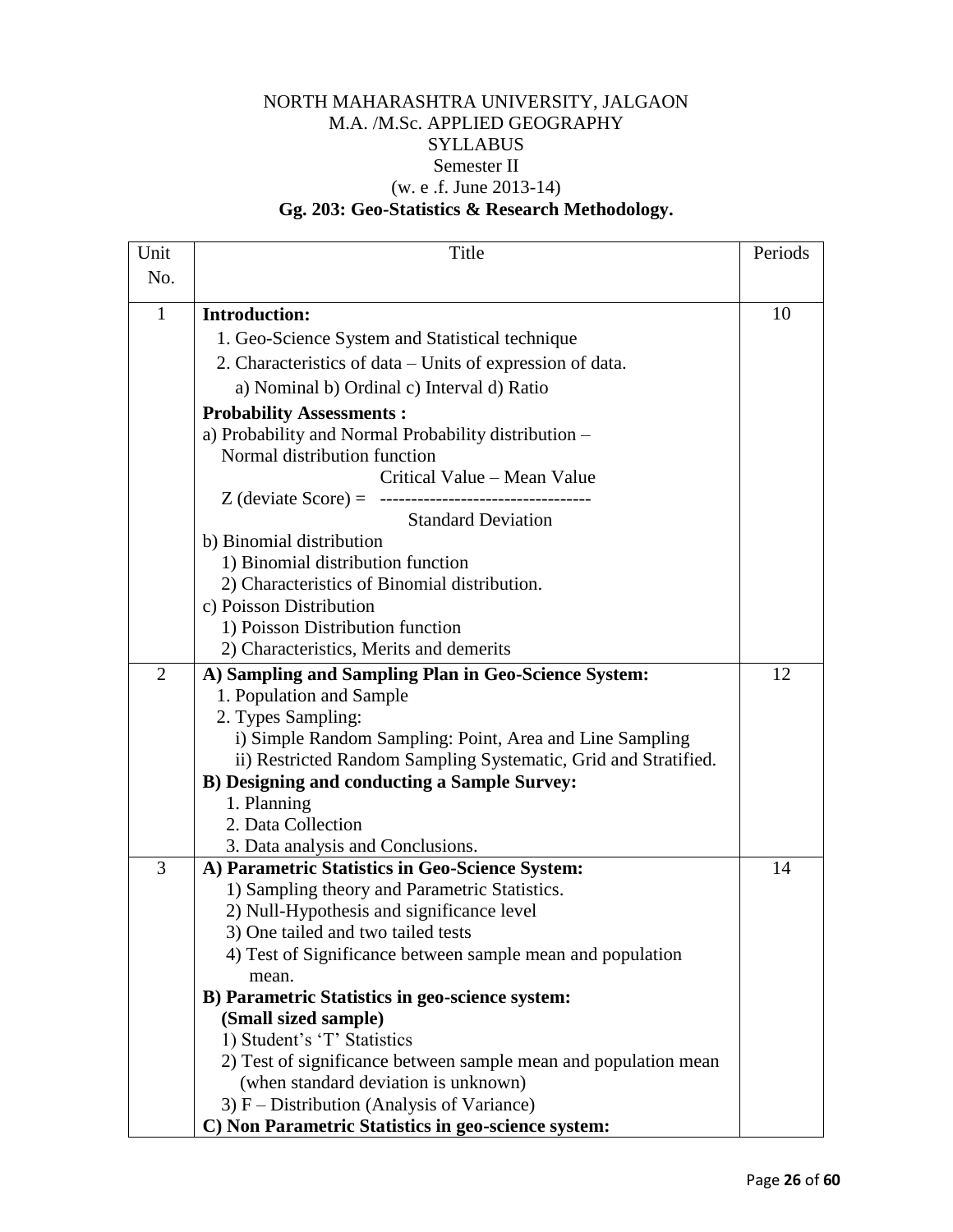|                | 1) Chi-Square Test- One Sample Test, Test of intendance of 2x2      |    |
|----------------|---------------------------------------------------------------------|----|
|                | contingency table.                                                  |    |
|                | 2) K-S Test-One-Sample, Two Sample.                                 |    |
| $\overline{4}$ | <b>Research Methodology:</b>                                        | 12 |
|                | 1) Meaning and objectives of research; research types; significance |    |
|                | of research; research process.                                      |    |
|                | 2) Research problem: Selection and techniques. Research Design,     |    |
|                | meaning, need and features of a good design.                        |    |
|                | 3) Measurements in research, scales; techniques of developing       |    |
|                | measurement tools.                                                  |    |
| $\mathfrak{S}$ | Data collection and Presentation:                                   | 12 |
|                | 1) Data collection, Methods, Preparation of questionnaires and      |    |
|                | schedules. Surveys and experiments.                                 |    |
|                | Processing and Analysis of data, statistics in research.            |    |
|                | 2) Hypotheses Formulation & Testing.                                |    |
|                | 3) Interpretation and Report Writing.                               |    |
|                | <b>Total Periods</b>                                                | 60 |

#### **Reference Books:**

- 1. Maquire, D.J., Good Child, M.F. and Rhind, D.W.: Geographical Information Systems: Principles and Application, Taylor and Francis Publication Washington,1991.
- 2. Fraser Taylor : Geographical Information System, Pergmon Press, U.K.,1991.
- 3. Cromley, R.G.: Digital Cartography, Prentice Hall, N. Jersey, 1992.
- 4. Monmonier, M. S.: Computer Assisted Cartography: Principles and Prospects, Prentice Hall, New Jersey, 1982
- 5. Campbell, J., Introductory Cartography, Prentice Hall, Inc., Englewood Cliff, New Jersey, 1984.
- 6. Robinson, A.H.: Elements of Cartography, John Willey and Sons, New York (New edition).
- 7. National Atlas and Thematic Maps Organization (NATMO): National Atlas of India Calcutta.
- 8. Glodard R. H.: Field Techniques and Research Methods in Geography, Dubuque 1982.
- 9. Mahmood A.: Statistical Methods in Geographical Studied, Rajesh Publication, Delhi, 1977.

-----

Page **27** of **60**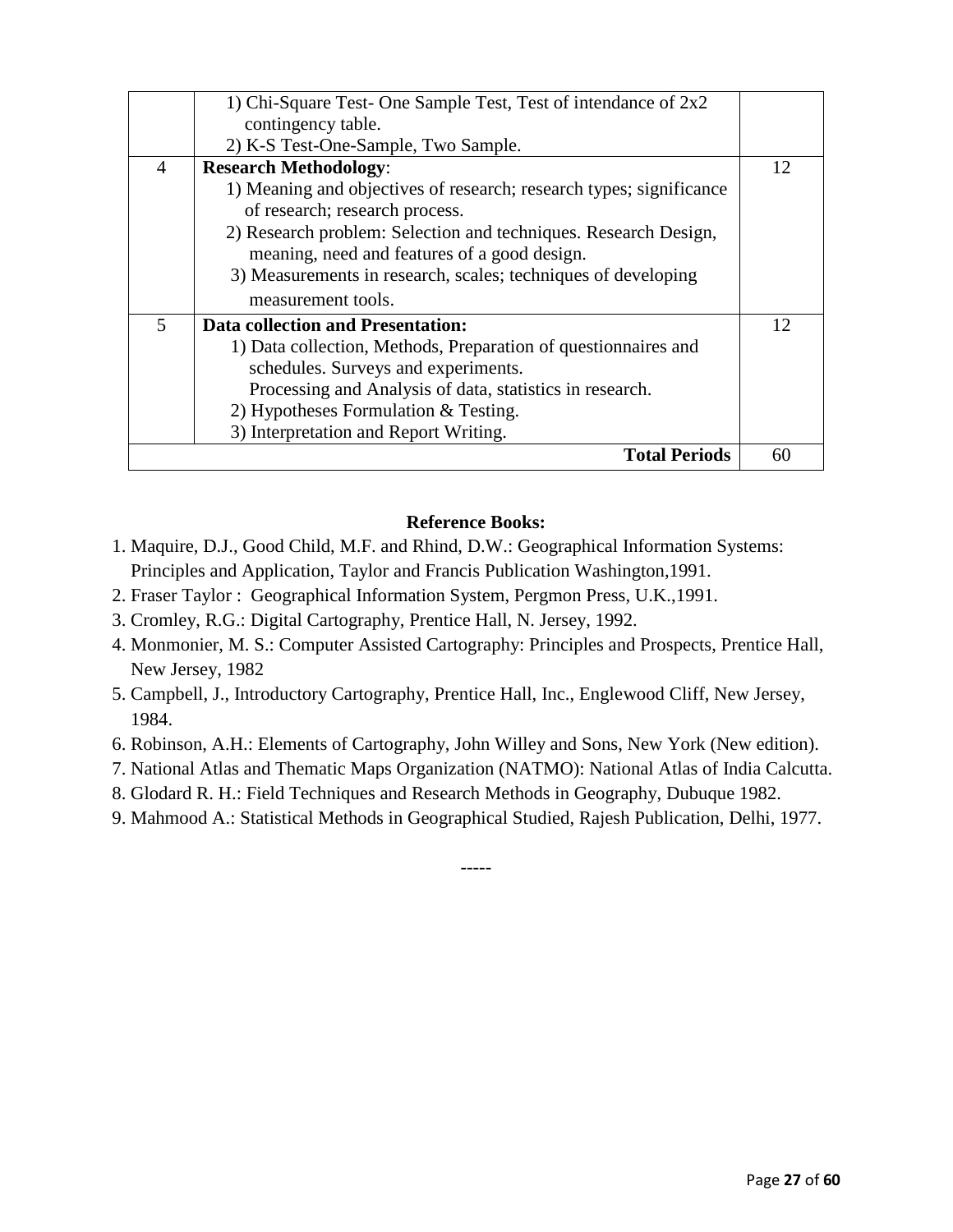## NORTH MAHARASHTRA UNIVERSITY, JALGAON M.A. /M.Sc. APPLIED GEOGRAPHY **SYLLABUS** Semester II (w. e .f. June 2013-14)

## **Gg. 204: Practical's in Human Geography**

| Unit           | Title                                                              | Periods |
|----------------|--------------------------------------------------------------------|---------|
| No.            |                                                                    |         |
| $\mathbf{1}$   | <b>Introduction to Microsoft Excel work sheet and Presentation</b> | 12      |
|                | <b>Techniques:</b>                                                 |         |
|                | A) Microsoft Excel:                                                |         |
|                | (a) Worksheets Workbooks & Worksheets.                             |         |
|                | (b) Data Analysis tools and Techniques:                            |         |
|                | (c) Development of Syntax on Formula Bar:                          |         |
|                | (d) Data Presentation Techniques                                   |         |
|                | <b>B) Presentation Techniques:</b>                                 |         |
|                | (a) Introduction to M.S. Power Point                               |         |
|                | (b) Preparation of Slides                                          |         |
|                | (c) Maps and Graphs import techniques for slide show               |         |
| $\overline{2}$ | Data Analysis Techniques in Population Geography:                  | 12      |
|                | A) Density:                                                        |         |
|                | a) Arithmetic Density of Population                                |         |
|                | b) Economic Density of Population                                  |         |
|                | c) Nutritional Density of Population                               |         |
|                | d) Agricultural Density of Population                              |         |
|                | e) Critical Density of Population                                  |         |
|                | <b>Measures:</b><br>B)                                             |         |
|                | a) Fertility Rates                                                 |         |
|                | b) Birth Rates: Crude & Age Specific                               |         |
|                | c) Mortality Rate                                                  |         |
|                | d) Child-Women Ratio                                               |         |
|                | C) Sex Ratio: Sex Ratio of all groups of Population                |         |
|                | <b>Population Change: Annual or Decadal</b><br>D)                  |         |
|                | <b>Dependency Ratio:</b><br>E)                                     |         |
|                | <b>Religious Composition:</b><br>F)                                |         |
| 3              | Data Analysis Techniques in Rural And Urban Settlement             | 12      |
|                | Geography:                                                         |         |
|                | A) Dispersion of Rural Settlements:                                |         |
|                | a) Bernhard's method                                               |         |
|                | b) Demangeon method                                                |         |
|                | c) Debouvrie's method                                              |         |
|                | B) Classification of Villages according to size of Population      |         |
|                | C) Growth Rate of Rural Population                                 |         |
|                | D) Growth of Urban Population                                      |         |
|                | E) Degree of Urbanization                                          |         |
|                | F) Functional Classification of Towns by Thompson                  |         |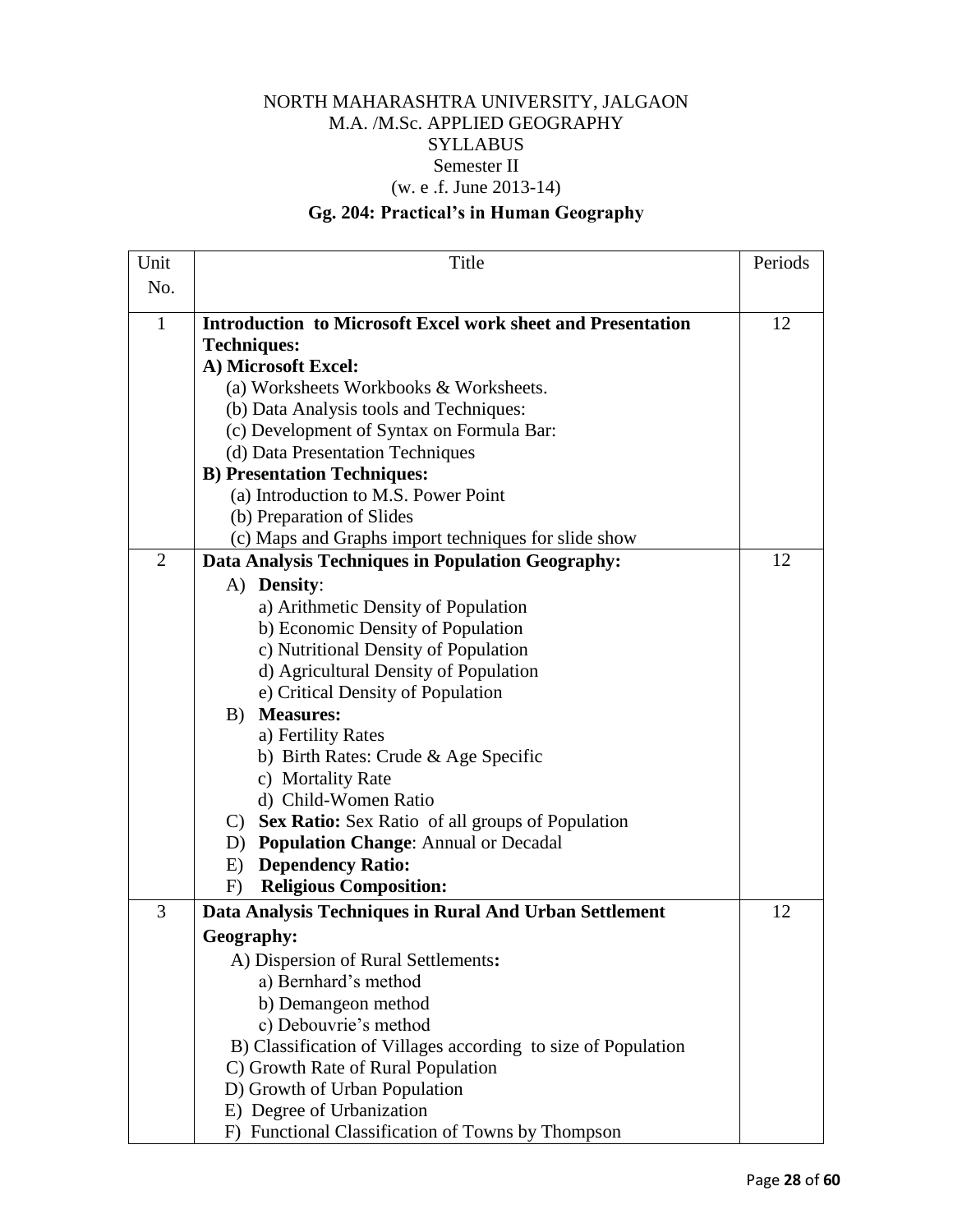|                | G) Centrality Index by Christaller                                           |    |
|----------------|------------------------------------------------------------------------------|----|
| $\overline{4}$ | Data Analysis Techniques in Agricultural Geography and                       | 12 |
|                | <b>Statistical Techniques:</b>                                               |    |
|                | A) Proportion of Cropped Land                                                |    |
|                | B) Crop Concentration by Bhatia                                              |    |
|                | C) Crop Diversification by Bhatia                                            |    |
|                | D) Crop Combination by Weaver's & Doi's Methods.                             |    |
|                | E) Correlation of Coefficient                                                |    |
|                | F) Quartile Deviation                                                        |    |
|                | G) Standard Deviation                                                        |    |
|                | H) Coefficient of Variation                                                  |    |
|                | I) Calculation of 'r' values to draw circles                                 |    |
| 5              | Field Work: Data Collection & Village Report Writing-                        | 12 |
|                | <b>Census Data Collection:</b>                                               |    |
|                | A) Prepare census questionnaires as per the Govt. census survey              |    |
|                | B) A group of five students should select one Village. Students              |    |
|                | should collect Census Data through personal interview of                     |    |
|                | villagers to fill up the question naires.                                    |    |
|                | C) Every group of students should take interview of at least 50              |    |
|                | villagers.                                                                   |    |
|                | <b>Report Writing Method:</b>                                                |    |
|                | A) Research Methodology                                                      |    |
|                | B) Data Analysis Techniques: Students Should analyze data by                 |    |
|                | using techniques given in the syllabus.                                      |    |
|                | A) Data Presentation Techniques                                              |    |
|                | B) Concluding remarks                                                        |    |
|                | C) References & Bibliography                                                 |    |
|                | <b>Report:</b> Group of five students will prepare a separate census report. |    |
|                | They will submit hard and soft copy of census report at the time of          |    |
|                | examination. Students should present report with the help of Power           |    |
|                | Point. (At least 10 slides)                                                  |    |
|                | <b>Total Periods</b>                                                         | 60 |

#### **Reference Books**

- 1. R.B.Mandal: "Statistic for Geography and Social Science".
- 2. Monkhouse: "Maps and Diagram".
- 3) Masjid Husen ":Agricultural Geography".
- 4) Hudson F.S.(1976): "Geography of Settlement" .
- 5) Yeats, M.H. (1974): "An Introduction to Quantitative Analysis in Human Geography".

6) Sing J. and Dhillon ( 1984) "Agricultural Geography".

- 7) Sing R.L. " Readings in Rural Settlement Geography".
- 8) Michaele E. and E. Hurse: 'Transportation Geography".
- 9) Edward Arnold: "The Study of Urban Geography".
- 10) George Omura: Mastering Auto CAD, BPB Publication, b14 Connautplace, New Delhi
- 11) Grini Courter and Annette Marquis (1999): "OFFICE 2000" BPB Publication.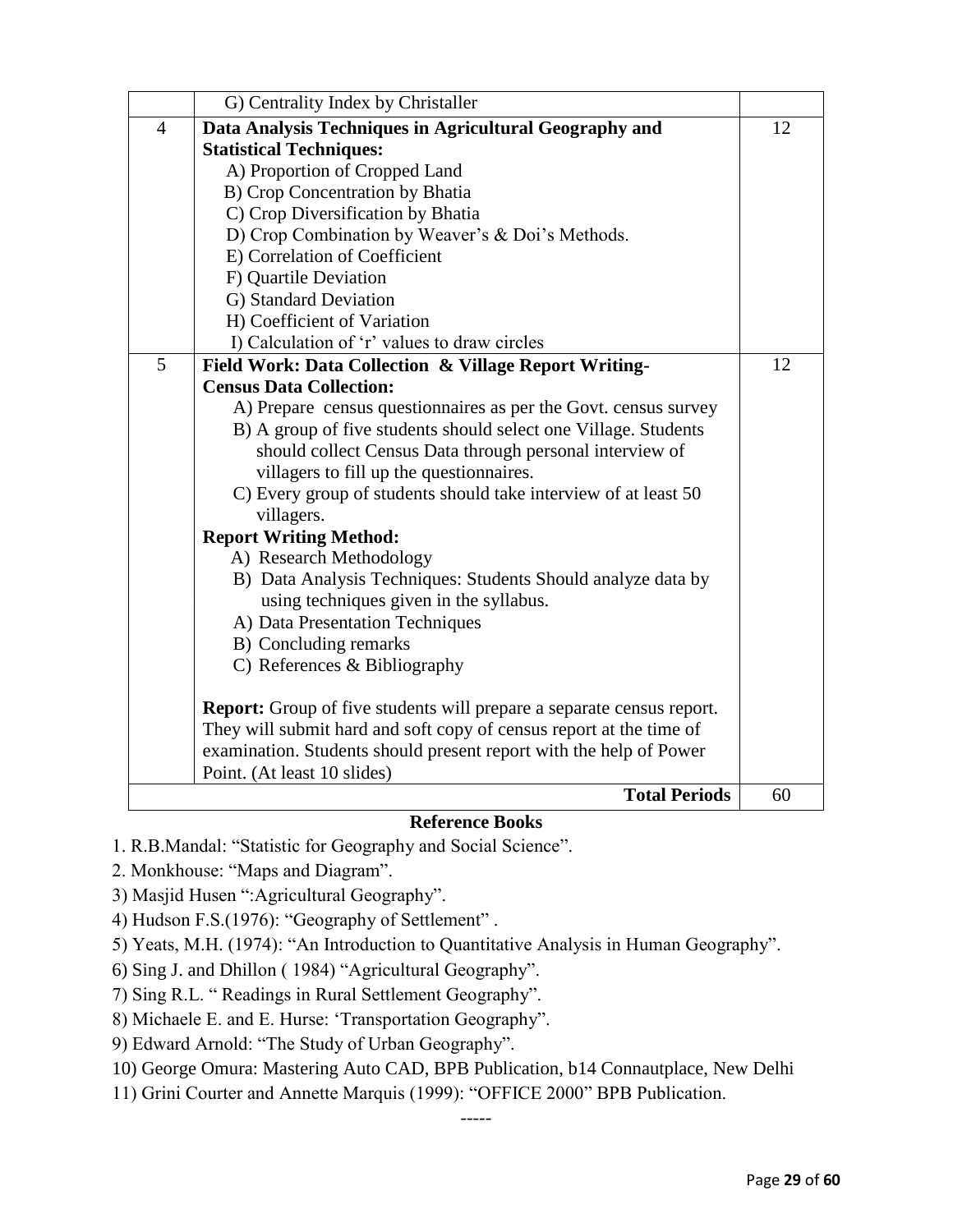## NORTH MAHARASHTRA UNIVERSITY, JALGAON M.A. /M.Sc. APPLIED GEOGRAPHY **SYLLABUS** Semester II (w. e .f. June 2013-14)

#### **Gg. 205: Practical's in Climatology and Oceanography.**

| Unit           | Title                                                                   | Periods |
|----------------|-------------------------------------------------------------------------|---------|
| No.            |                                                                         |         |
| $\mathbf{1}$   | <b>Weather Elements:</b>                                                | 12      |
|                | a) Processing of weather data:                                          |         |
|                | Instrumentation and measurement techniques of weather elements          |         |
|                | and processing of weather data (5-10 years data)                        |         |
| $\overline{2}$ | <b>Water balance - Principle and computation:</b>                       | 12      |
|                | Computation of water balance for 4 stations in different rainfall       |         |
|                | zones and irrigation scheduling                                         |         |
| 3              | <b>Preparation of Climatic Maps &amp; Diagrams:</b>                     | 12      |
|                | (data based on metric system should be used)                            |         |
|                | i) Simple temperature and rainfall graph, ii) Climatograph              |         |
|                | iii) Climograph, iv) Hythergraph, v) Foster's Climograph                |         |
|                | vi) Wind Roses: Simple, Compound & Octagonal                            |         |
|                | vii) Rainfall Dispersion.                                               |         |
| $\overline{4}$ | <b>Station Model:</b>                                                   | 12      |
|                | a) Preparation of Station Model:                                        |         |
|                | i) Synoptic data: Coding, decoding and plotting of synoptic data.       |         |
|                | ii) Use of weather data with the help of symbols.                       |         |
|                | b) Estimation of Potential Evapo-transpiration by Thornwaite's          |         |
|                | Method and Construction of graphs showing Surplus, Deficit Water        |         |
|                | Budget and their Analysis.                                              |         |
| 5              | <b>Indian Daily Weather Report (IDWR):</b>                              | 12      |
|                | a) Study of IDWR                                                        |         |
|                | b) Analysis of IDWR                                                     |         |
|                | i) Temperature, ii) Air Pressure, iii) Humidity, iv) wind, v) Rainfall, |         |
|                | etc. for various stations. Charting of Systems (5 years)                |         |
|                | c) Weather forecasting                                                  |         |
|                | <b>Total Periods</b>                                                    | 60      |

#### **Reference Books:**

- 1. WMO No. 8 (1983): Guide to meteorological instruments and methods of observations
- 2. Thornthwaite, C. W. & Mather, J. R. (1957): Instructions and Tables for computing potential evapo - transpiration and water balance, Drexel Institute of Technology, Laboratory of Climatology.
- 3. Indian Daily Weather Report, IMD, Pune.
- 4. Oliver, John E. (1973) : Climate and Man's Environment, John Wiley and Sons, New York.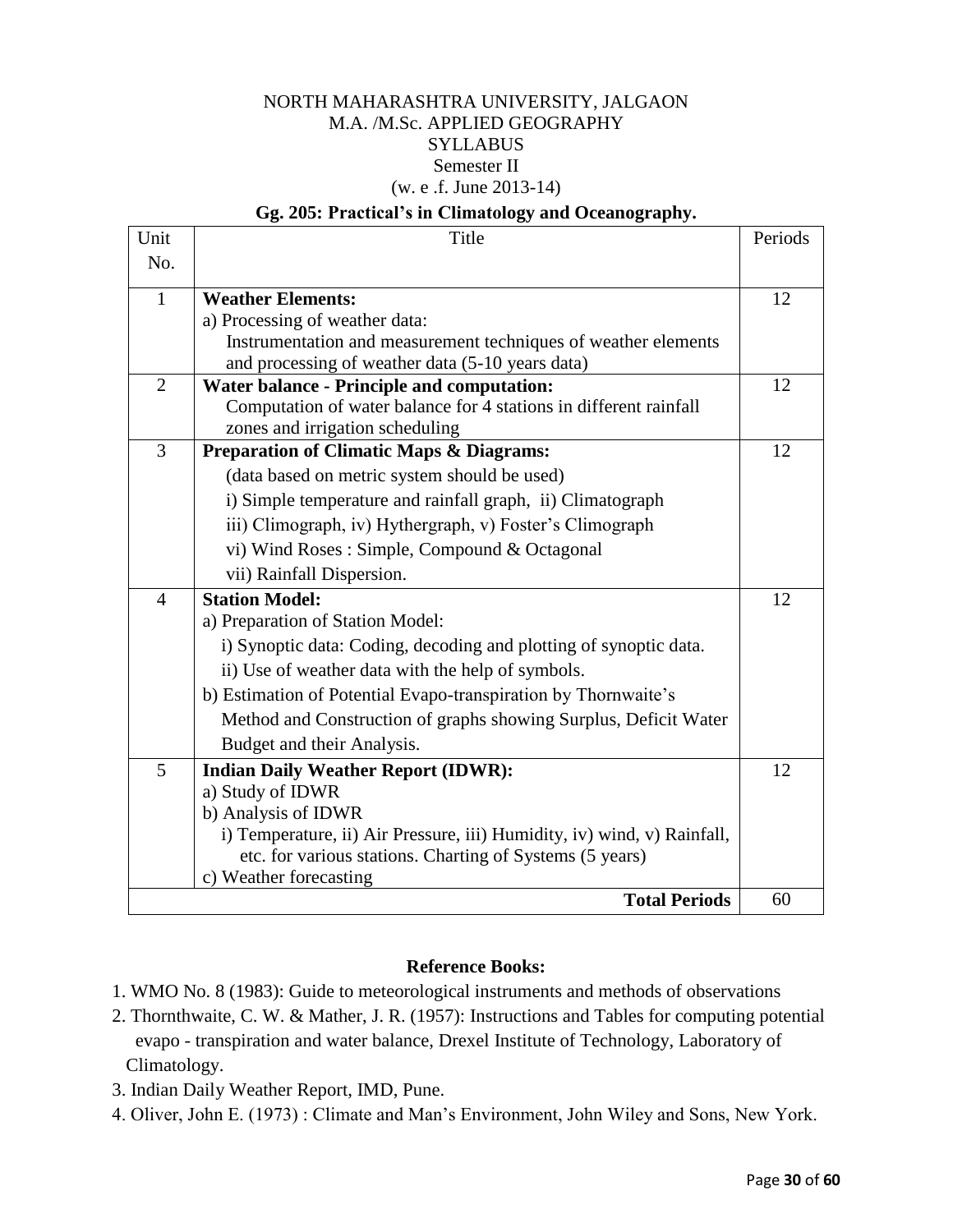- 5. Critchfield, H.J., General Climatology, Prentice Hall, N.J., 1975.
- 6. Frederick K. and Edward J. Tarbuck, The Atmosphere: An Introduction to Meteorology, Prentice Hall of India Pvt. Ltd., New Delhi,1995.
- 7. Strahler, A.N., Modern Physical Geography, John Wiley and Sons, New York, Singapore, 1987.
- 8. Trewartha, G.T., An Introduction to Climate, McGraw Hill, New York, 1980, Fifth Edition (International Student Edition).
- 9. Thompson Russell D., Applied Climatology Principles & Practice, John Willey, New York, 1997.
- 10. Barry & Perry., Synophic Climatology.
- 11. Blair, T.A., Climatology-General and Regional.
- 12. Chorley, R.J. & Barry, R.G., Atmospheric Weather and climate.
- 13. Donn, W.L., Meteorology.
- 14. Jackson, I.J., Climate, Water and Agriculture in the Tropics, 1977.
- 15. Kendrew, W.G., Climates of the Continents.
- 16. Lal, D.S., Climatology.
- 17. Mather, J.R., Climatology: Fundamental and Applications, 1974.
- 18. Patterson., Introduction to Meteorology.

-----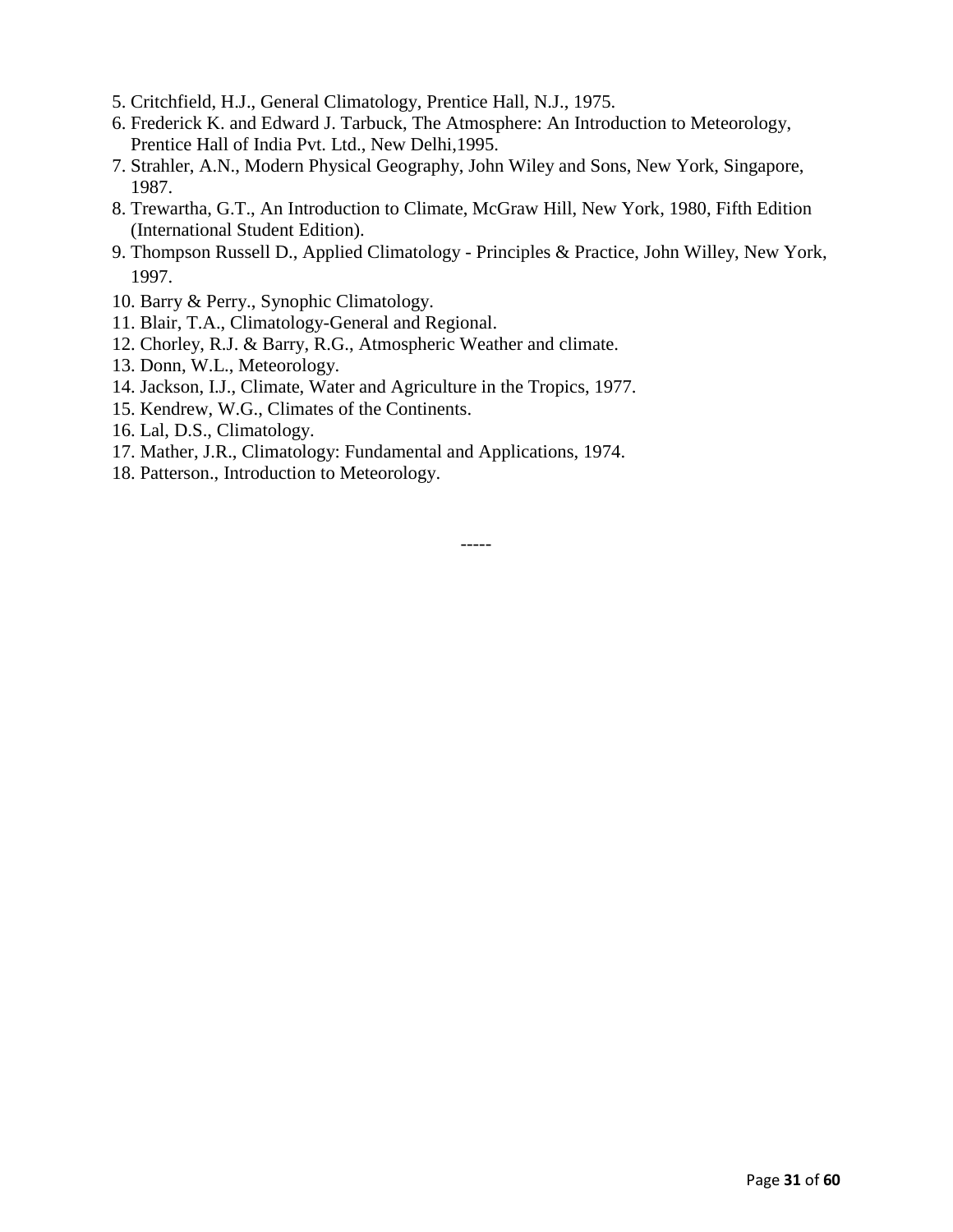# **NORTH MAHARASHTRA UNIVERSITY, JALGAON M.A. / M.Sc. APPLIED GEOGRAPHY**

## **SEMESTER III & IV**

# **W. E. F. JUNE 2014-15**

## **Semester III**

- Gg. 301: Geography of Resources.
- Gg. 302: Fundamental of Remote Sensing.
- Gg. 303: Fundamental of Geographical Information System & GPS.
- Gg. 304: Practical's in Remote Sensing and Image Processing.
- Gg. 305: Practical's in GIS & GPS Techniques with Help of Computer.
- Gg. 306: Seminar I

# **Semester IV**

- Gg. 401: Watershed Management and Planning.
- Gg. 402: Agricultural Geography.
- Gg. 403: Regional Geography of India and Maharashtra.
- Gg. 404: Instrumentation and Surveying.
- Gg. 405: Project Work and Dissertation.
- Gg. 406: Seminar II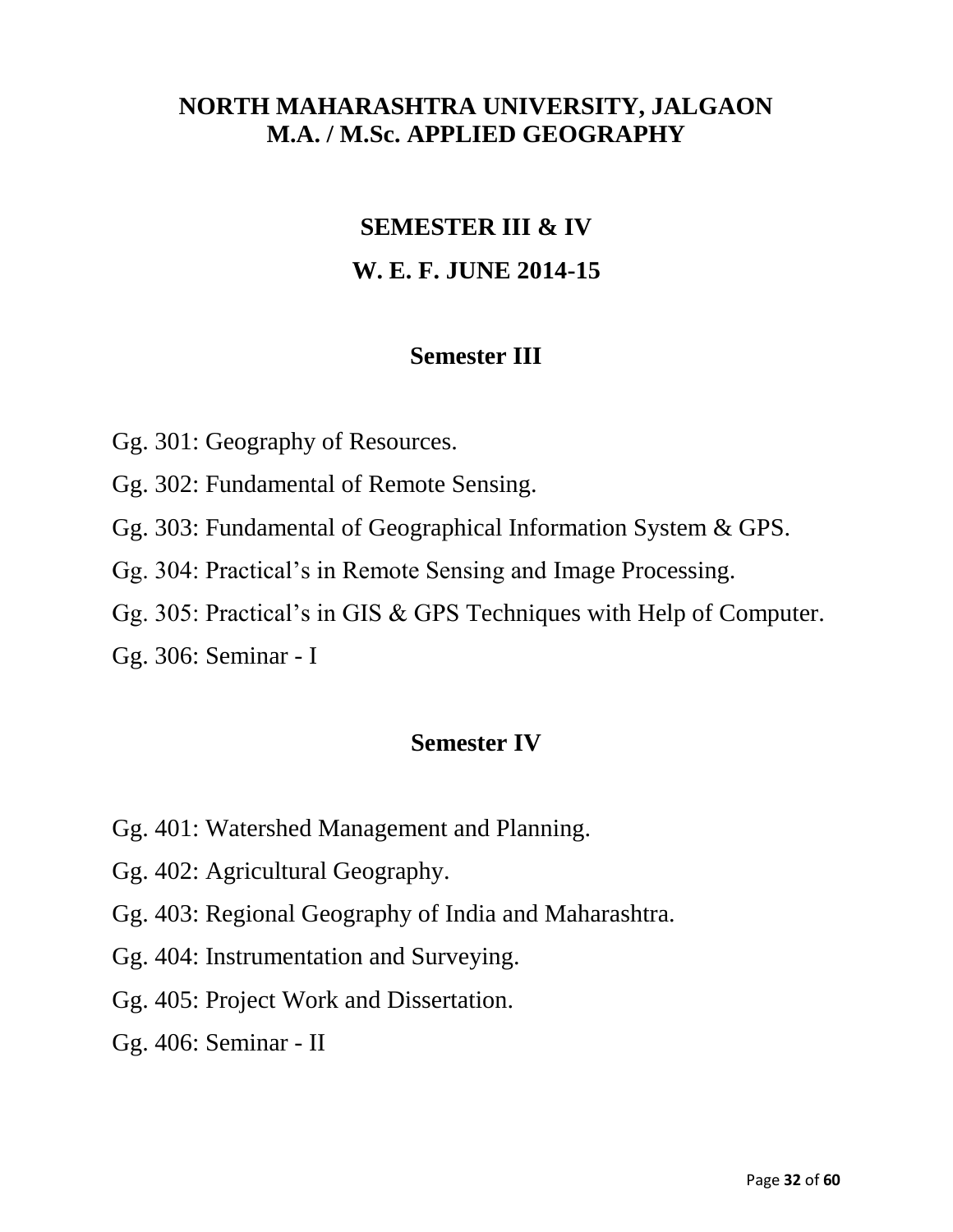## NORTH MAHARASHTRA UNIVERSITY, JALGAON M.A. /M.Sc. APPLIED GEOGRAPHY **SYLLABUS** Semester III (w. e .f. June 2014-15) **Gg. 301: Geography of Resources.**

| Unit<br>No.    | <b>Title</b>                                                                     | <b>Periods</b> |
|----------------|----------------------------------------------------------------------------------|----------------|
| $\mathbf{1}$   | A) Introduction to Resource Geography -                                          | 12             |
|                | a) Meaning and Definition of Resource.                                           |                |
|                | b) Importance of study of resources.                                             |                |
|                | c) Components of resources, natural and human.                                   |                |
|                | <b>B)</b> Classification of Resources -                                          |                |
|                | a) Basis of Classification: renewable and non-renewable resources.               |                |
|                | b) Importance of biotic and abiotic renewable resources.                         |                |
|                | c) Importance of biotic and abiotic non-renewable resources.                     |                |
| $\overline{2}$ | A) Forest Resources -                                                            | 12             |
|                | a) Use of forest resources.                                                      |                |
|                | b) Environmental significance of forests.                                        |                |
|                | c) Distribution of Forest resources in Maharashtra and India.                    |                |
|                | d) Meaning causes, significance and utilization of forest and effects of         |                |
|                | deforestation.                                                                   |                |
|                | e) Remedial measures to conserve forest resources.                               |                |
|                | f) Methods of conservation of Forest resources.                                  |                |
|                | <b>B) Water Resources -</b>                                                      |                |
|                | a) Water as a resource.                                                          |                |
|                | b) Sources of water, significance and utilization of water resources.            |                |
|                | c) Distribution of water resources in Maharashtra and India.                     |                |
|                | d) Uses of water resources –                                                     |                |
|                | i) domestic, ii) agriculture, iii) industry, iv) transportation, v) tourism etc. |                |
|                | e) Methods of conservation of water resources.                                   |                |
|                | C) Land Resources -                                                              |                |
|                | a) Significance and utilization of land resources.                               |                |
|                | b) Distribution of land resources in Maharashtra and India.                      |                |
|                | c) Use of land resources: agriculture, forest, mining, settlements $\&$ other.   |                |
|                | d) Land degradation due to agriculture, mining and deforestation.                |                |
|                | e) Methods of conservation of land resources.                                    |                |
| 3              | A) Mineral Resources -                                                           | 12             |
|                | a) World distribution and production of iron ore, bauxite in major Countries.    |                |
|                | b) Distribution and production of iron ore, bauxite in India.                    |                |
|                | c) Distribution and production of iron ore, bauxite in Maharashtra.              |                |
|                | <b>B) Energy Resources -</b>                                                     |                |
|                | a) Distribution and production of coal, petroleum and natural gas in World,      |                |
|                | India & Maharashtra.                                                             |                |
|                | b) Significance and utilization of solar, wind and nuclear energy resources in   |                |
|                | World, India and Maharashtra.                                                    |                |
|                | C) Human Resources -                                                             |                |
|                | a) Population as resource.                                                       |                |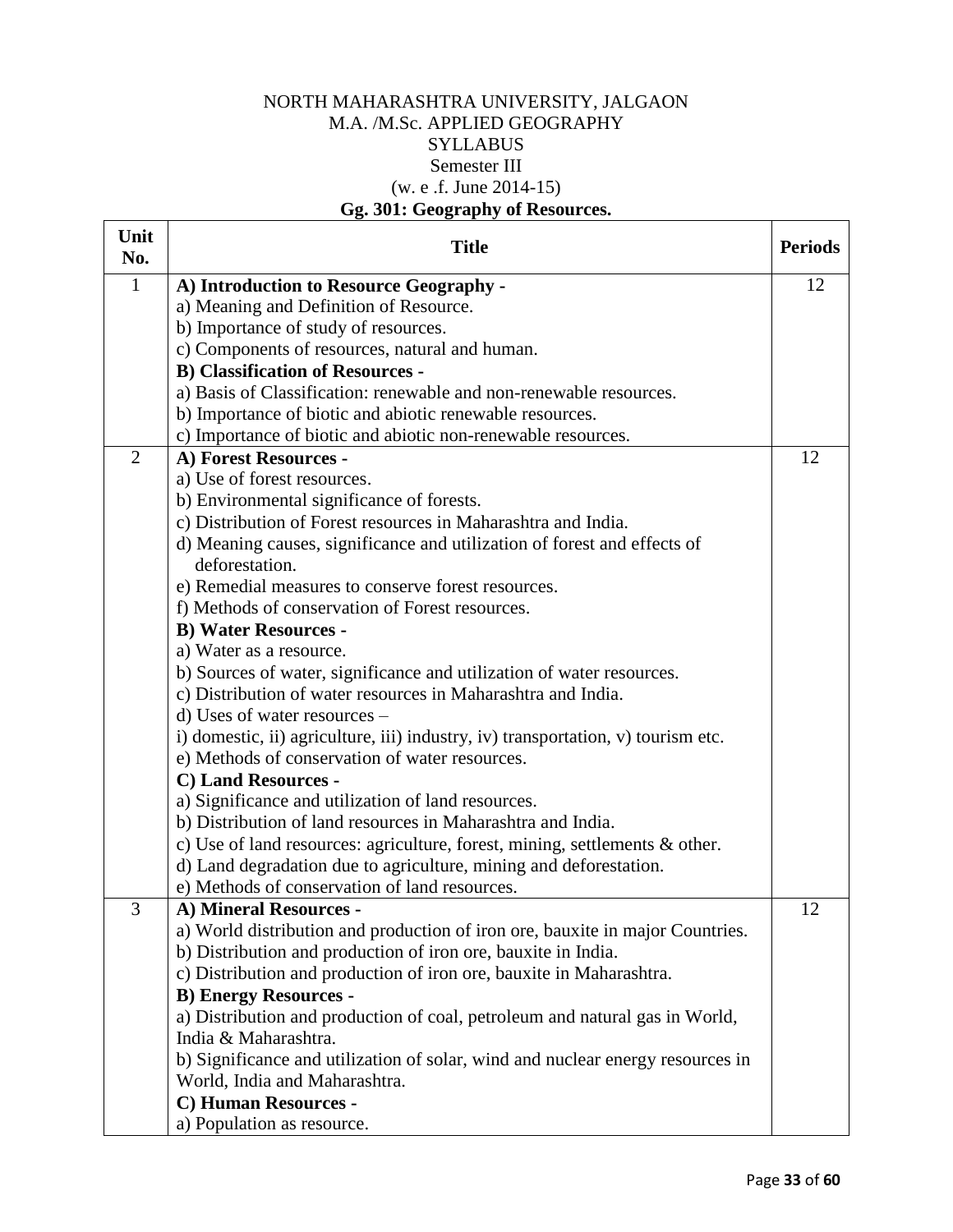|                | b) World distribution of population.                          |    |
|----------------|---------------------------------------------------------------|----|
|                | c) Population distribution in India.                          |    |
|                | d) Population distribution in Maharashtra.                    |    |
|                | e) Concepts of over, optimum and under population.            |    |
| $\overline{A}$ | <b>Resources and Economic development -</b>                   | 12 |
|                | with reference to Maharashtra and India.                      |    |
|                | a) Role of land resources in economic development.            |    |
|                | b) Role of water resources in economic development.           |    |
|                | c) Role of mineral resources in economic development.         |    |
|                | d) Role of energy resources in economic development.          |    |
|                | e) Role of human resources in economic development.           |    |
| 5              | <b>Planning and Management of Resources.</b>                  | 12 |
|                | a) Concept of resource planning.                              |    |
|                | b) Need of resource planning.                                 |    |
|                | c) Resource planning with reference to Maharashtra and India. |    |
|                | <b>Total Periods</b>                                          |    |

#### **Reference Books**

- 1. **Chempremave J. D.** (1989) : Geography and Energy, Longman Scientific and Technical Series. U. K.
- 2. **Daji J. A., Kadam J. R. and Patil, N. D.** (1996) : A Textbook of Soil Science, Media Promoters & Publishers Pvt. Ltd. Bombay.
- 3. **Gurjar & Jat** (2008): Geography of Water Resources, Rawat Publications, Jaipur.
- 4. **Negi B. S.** (1997) : Geography of Resources, Kedarnath Ramnath, Meerut.
- 5. **Owen S. and Owens P.L.** (1991) : Environment Resources and Conservation, Cambridge University Press, New York.
- 6. **Ray S.** (2008) : Natural Resources, Organization & Technology Linkages, Rawat Publication, Jaipur.
- 7. **Saxena H. M.** (2006) : Environmental Geography, Rawat Publications, Jaipur.
- 8. **Singh S.** (2004) : Environmental Geography, Prayag Pustak Bhawan, Allahabad.
- 9. **Skinner B. J.** (1969) : Earth Resources, Prentice-Hall, Englewood Cliffs, N. J.
- 10. **World Resources Institute (WRI)** 1994: World Resources 1994-95, Oxford University Press, New York.

-----

11. **Zimmerman E. W.** (1951) : World Resources & Industries.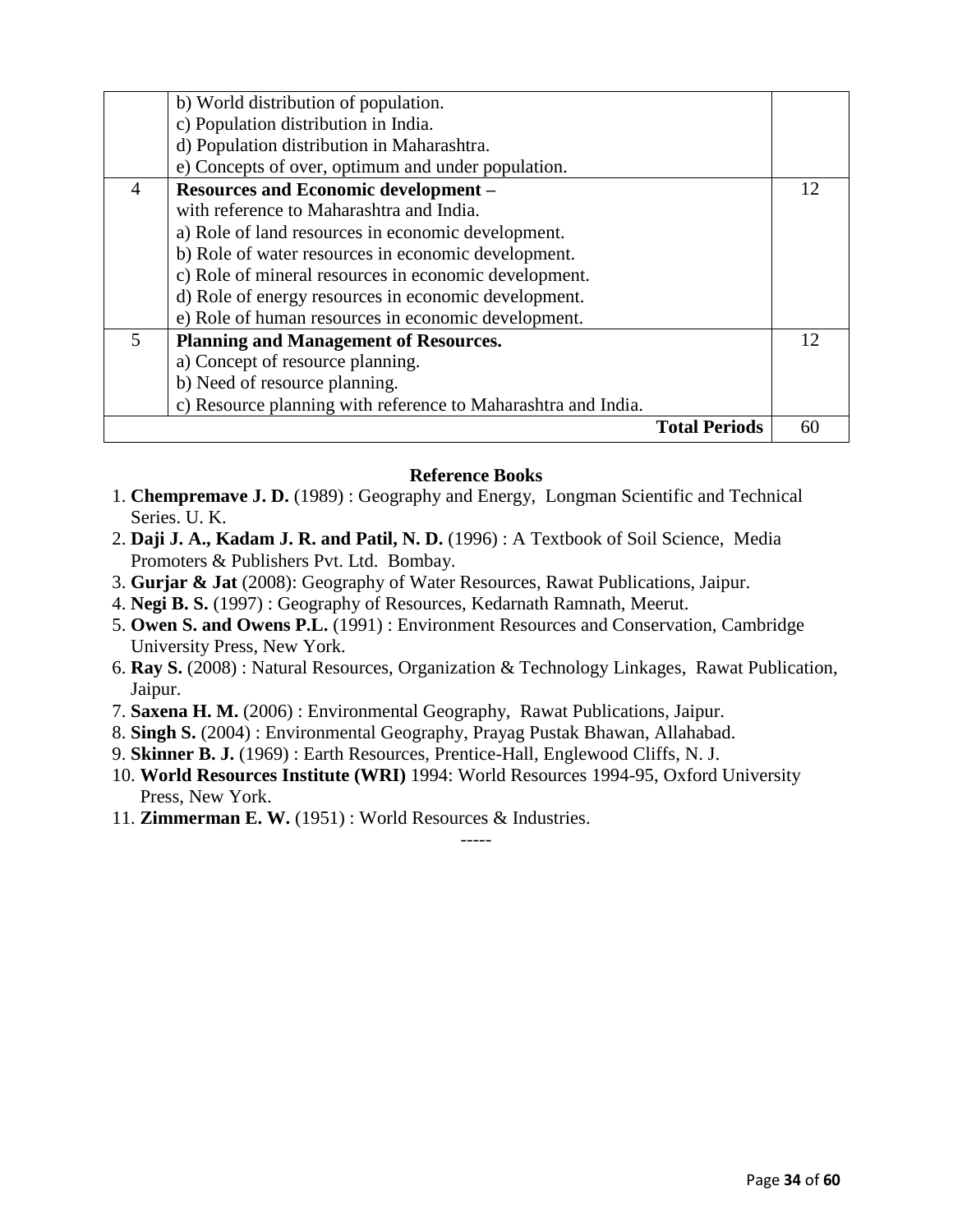#### NORTH MAHARASHTRA UNIVERSITY, JALGAON M.A. /M.Sc. APPLIED GEOGRAPHY **SYLLABUS** Semester III (w. e. f. June 2014-15) **Gg. 302: Fundamental of Remote Sensing.**

| Unit<br>No.    | <b>Title</b>                                                                          | <b>Periods</b> |
|----------------|---------------------------------------------------------------------------------------|----------------|
| 1              | <b>Introduction:</b>                                                                  | 12             |
|                | History and Concepts, Advantages of Remote Sensing over conventional aerial           |                |
|                | photography - Data acquisition and data analysis - Energy sources and radiation       |                |
|                | principles, Energy interactions in the atmosphere, energy interactions with the earth |                |
|                | surface features, Spectral reflectance of vegetation, soil and water.                 |                |
| $\overline{2}$ | <b>Electromagnetic Spectrum:</b>                                                      | 12             |
|                | Electromagnetic Spectrum and characteristics of Wavelength Regions, Energy            |                |
|                | reflectance Principles and Spectral Signature characteristics, Atmospheric            |                |
|                | Windows an Absorption Bands, Sensor Characteristics, Spatial, Spectral,               |                |
|                | Radiometric and Temporal Resolutions.                                                 |                |
|                | <b>Basic concepts:</b>                                                                |                |
|                | Visible, Infrared, Thermal and Microwave remote sensing.                              |                |
| 3              | <b>Microwave Remote Sensing:</b>                                                      | 12             |
|                | Introduction, Radar development, Side Looking Radars, Geometric characteristics       |                |
|                | of SLAR imagery - Earth surface feature characteristics influencing radar returns,    |                |
|                | image signatures and polarization.                                                    |                |
| $\overline{4}$ | <b>Earth Resource Satellites:</b>                                                     | 12             |
|                | Introduction, early history of space imaging, platforms (ground, aerial and space)    |                |
|                | and sensors - Indian Remote Sensing Programs: Aryabhata, Bhaskara I and II            |                |
|                | programs, IRS satellite missions and their capabilities - Overview and scope of the   |                |
|                | future IRS Missions.                                                                  |                |
| 5              | <b>Techniques of interpretation:</b>                                                  | 12             |
|                | Aerial photo interpretation, satellite image interpretation, Recognition elements:    |                |
|                | Tone, Colour, Texture, Pattern, Shape, Size and associated features                   |                |
|                | <b>Total Periods</b>                                                                  | 60             |

#### **Reference Books**

- 1. **Virginia (1966) :** Manual of Photogrammetry (3rd ed.) American Society of Photogrammetry.
- 2. **Virginia (1975) :** Manual of Remote Sensing, American Society of Photogrammetry.
- 3. **Avery, T. E. and G. L. Berlin (1983, 1992):** Fundamentals of Remote Sensing and Airphoto Interpretation, 5th ed., MacMillan Publishing Co. New York.
- 4. **Curran, P. J. (1988) :** Principles of Remote Sensing, Longman, ELBS edition, Hong Kong.
- 5. **Kellaway, George P. (1956) :** Map Projection, Methuen & Co., London.
- 6. **Lillesand, T. M., and Kieffer, R. W. (1979) :** Remote Sensing and Image Interpretation, John Wiley and Sons, New York.
- 7. **Sabins, F. F. (Jr.) (1987) :** Remote Sensing Principles and Interpretation, 2nd ed., W.H. Freeman and Co., New York.
- 8. **Steers, J. A. (1957) :** Map Projections, University of London Press, London.
- 9. **Manual of Remote Sensing (1980) :** Vol I and II, American Society of Photogrammetry. 4<sup>th</sup>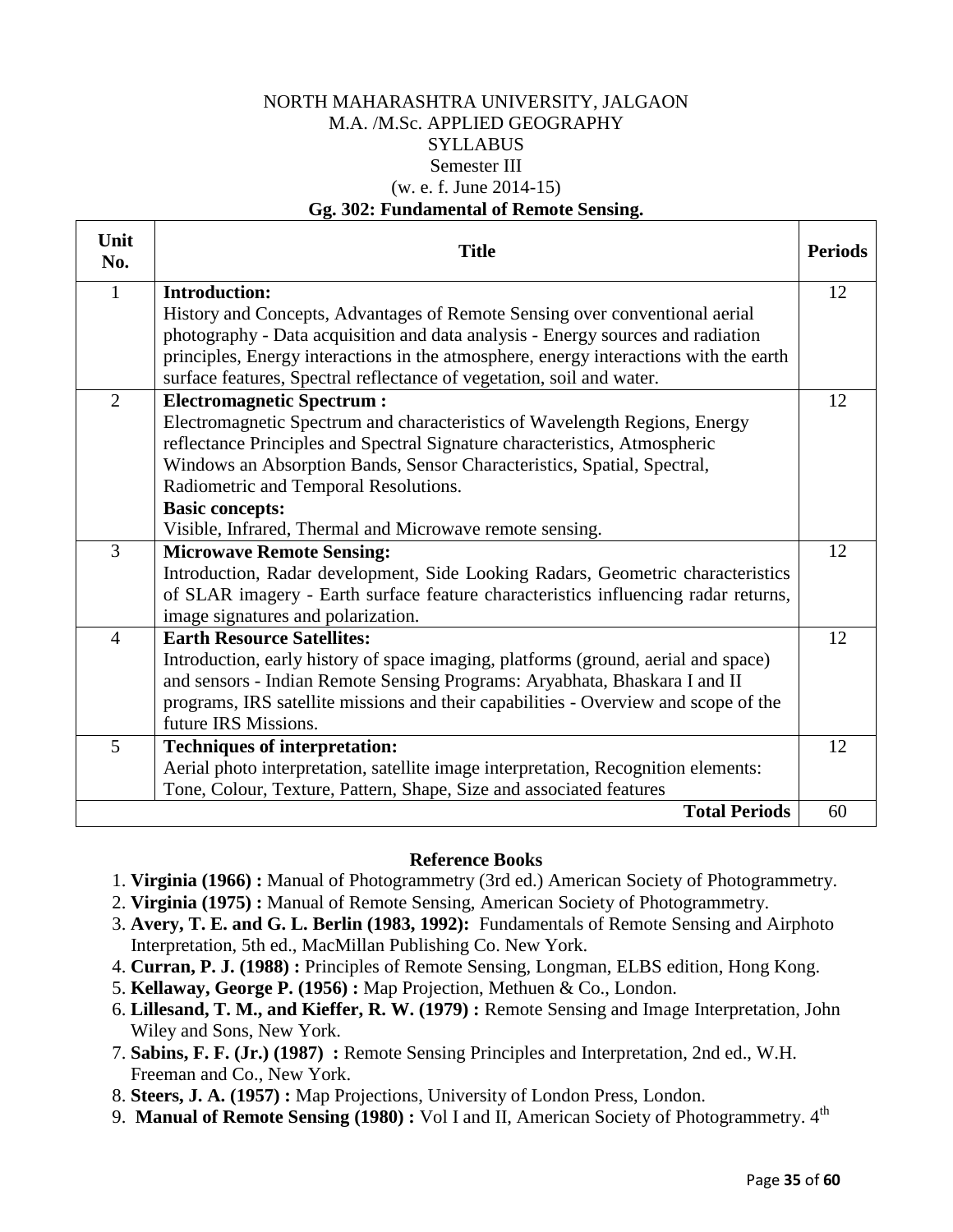Ed., Falls Church,.

- 10. Avery, T.E. and G.L. Berlin (1985) : Interpretation of Aerial Photographs, 4<sup>th</sup> Ed., Bergess Minneapolis, Minn.
- 11. **Bruno Marcolongo and Franco Mantovani (1997) :** Photogeology and Remote Sensing Applications in Earth Science, Oxford and IBH Pub. Co. Pvt. Ltd., New Delhi.
- 12. **Pandey S.N. (1987) :** Principles and Applications of Photogeology by, Wiley Eastern.
- 13. **W.G. Rees (1990) :** Physical Principles of Remote Sensing , Cambridge University Press.
- 14. **Sabins, F.F. (1986) :** Remote Sensing Principles and Interpretations by, 2nd Ed. W.H. Freeman and Company, New York.
- 15. **Verbyia D. (1995) :** Satellite Remote Sensing for natural resources, Lewis Publishers, Boca Rotaon, F.L.
- 16. **Wolf P.R. (1983) :** Elements of Photogrammetry, McGraw-Hill, New York.

-----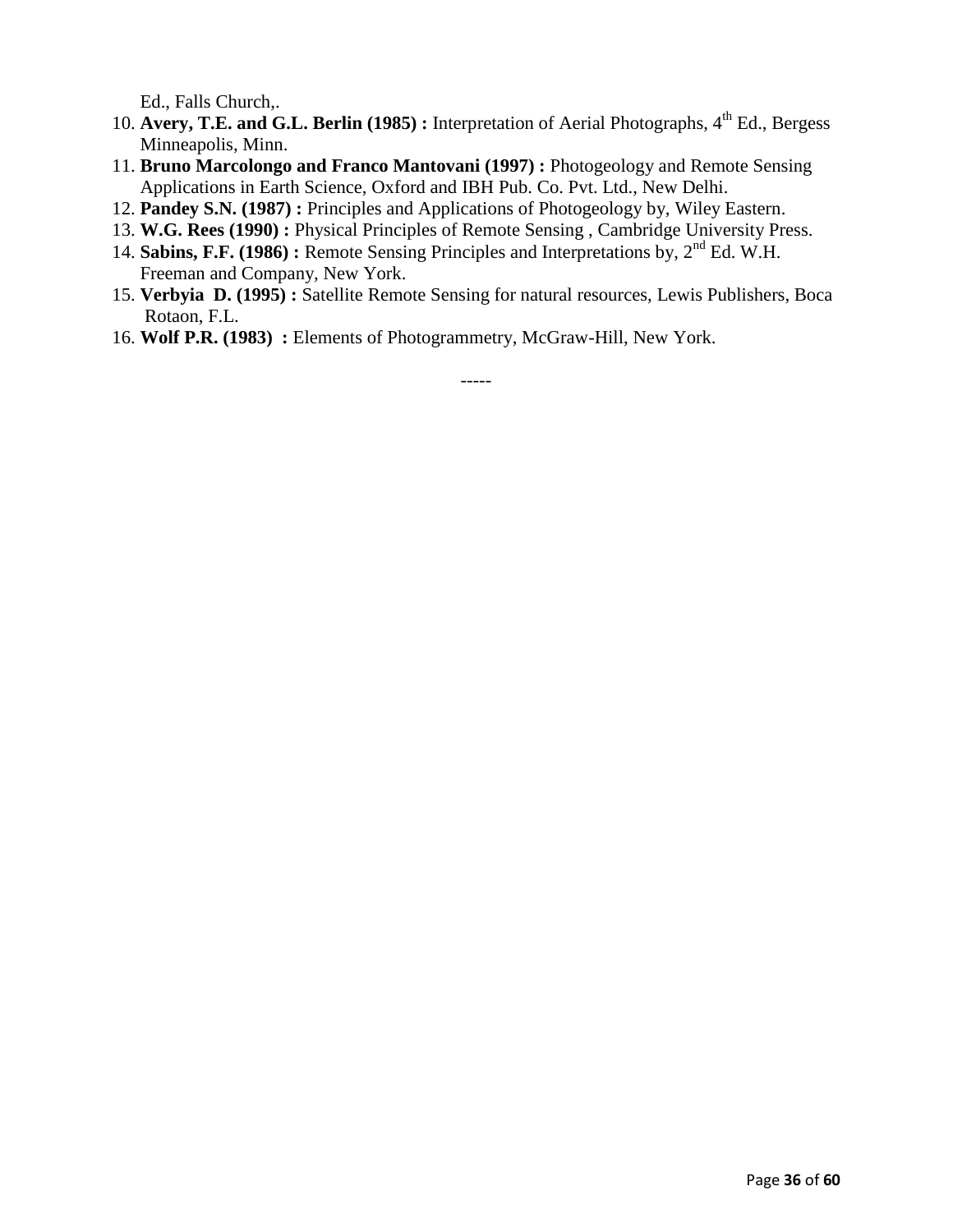#### NORTH MAHARASHTRA UNIVERSITY, JALGAON M.A. /M.Sc. APPLIED GEOGRAPHY SYLLABUS Semester III (w. e. f. June 2014-15)

#### **Gg. 303: Fundamental of Geographical Information System & GPS.**

| Unit<br>No.    | <b>Title</b>                                                                                                                                               | <b>Periods</b> |
|----------------|------------------------------------------------------------------------------------------------------------------------------------------------------------|----------------|
| $\mathbf{1}$   | <b>Fundamentals of GIS:</b>                                                                                                                                | 12             |
|                | Concepts and definitions; Evolution and development of GIS;                                                                                                |                |
|                | Computer environment for GIS; Elements of spatial data and their graphical                                                                                 |                |
|                | representation-Thematic maps; Scales and symbolization; Map projections;                                                                                   |                |
|                | spatial data models and data structure in GIS environment - modeling                                                                                       |                |
|                | surfaces, networks, terrain, relief and time – virtual maps.                                                                                               |                |
| $\overline{2}$ | <b>GIS Technology:</b>                                                                                                                                     | 12             |
|                | Co-ordinate system-basic principles of cartography and computer assisted                                                                                   |                |
|                | cartography for GIS; Remote Sensing data as a data source for GIS;                                                                                         |                |
|                | Integration of GIS, Remote Sensing & GPS technology; Creation of location                                                                                  |                |
|                | and attribute data bases-Vector and raster formats digitizing and scanning-                                                                                |                |
|                | data editing and validation - geocoding.                                                                                                                   |                |
| $\overline{3}$ | Data analysis and manipulation :                                                                                                                           | 12             |
|                | Measurement in GIS-classification, overlay analysis and intergradations of                                                                                 |                |
|                | data-buffering-shortest path-interpolation-analysis of surfaces and                                                                                        |                |
|                | networks; Modeling - physical and environmental processes and human                                                                                        |                |
|                | activities; visualization and mapping-forms of output: map, tables, report -<br>Cartographic principles and techniques of graphic representation - inbuilt |                |
|                | tools and facilities in a GIS package.                                                                                                                     |                |
| $\overline{4}$ | <b>Application of GIS technology:</b>                                                                                                                      | 12             |
|                | GIS as decision support system; Application of GIS technology in utilities                                                                                 |                |
|                | management and other fields - GIS in land information system, urban                                                                                        |                |
|                | management, environmental of management and emergency response                                                                                             |                |
|                | system; Adoption of GIS technology in India; GIS project designing and                                                                                     |                |
|                | implementation, Future prospects of GIS.                                                                                                                   |                |
| 5              | <b>Introduction of GPS:</b>                                                                                                                                | 12             |
|                | Overview of GPS technology, GPS receivers', Basic geodesy, Surveying,                                                                                      |                |
|                | Satellite constellation, Satellite signals & data, Single point positioning,                                                                               |                |
|                | Measuring distance & timing, GPS accuracy, Error corrections, Differential                                                                                 |                |
|                | GPS, GLONASS & GALILEO systems, Application of GPS, Carrying out                                                                                           |                |
|                | GPS survey.                                                                                                                                                |                |
|                | <b>Total Periods</b>                                                                                                                                       | 60             |

#### **Reference Books:**

- 1. **Chang, Kang - Tsung (2008) :** Introduction to Geographic Information Systems, 4th ed., Tata McGraw- Hill Publishing Company Limited, New Delhi.
- 2. **DeMeers, Michael N.(2005) :** Fundamentals of Geographic Information Systems, 3rd. ed., John Wiley & Sons, Toronto.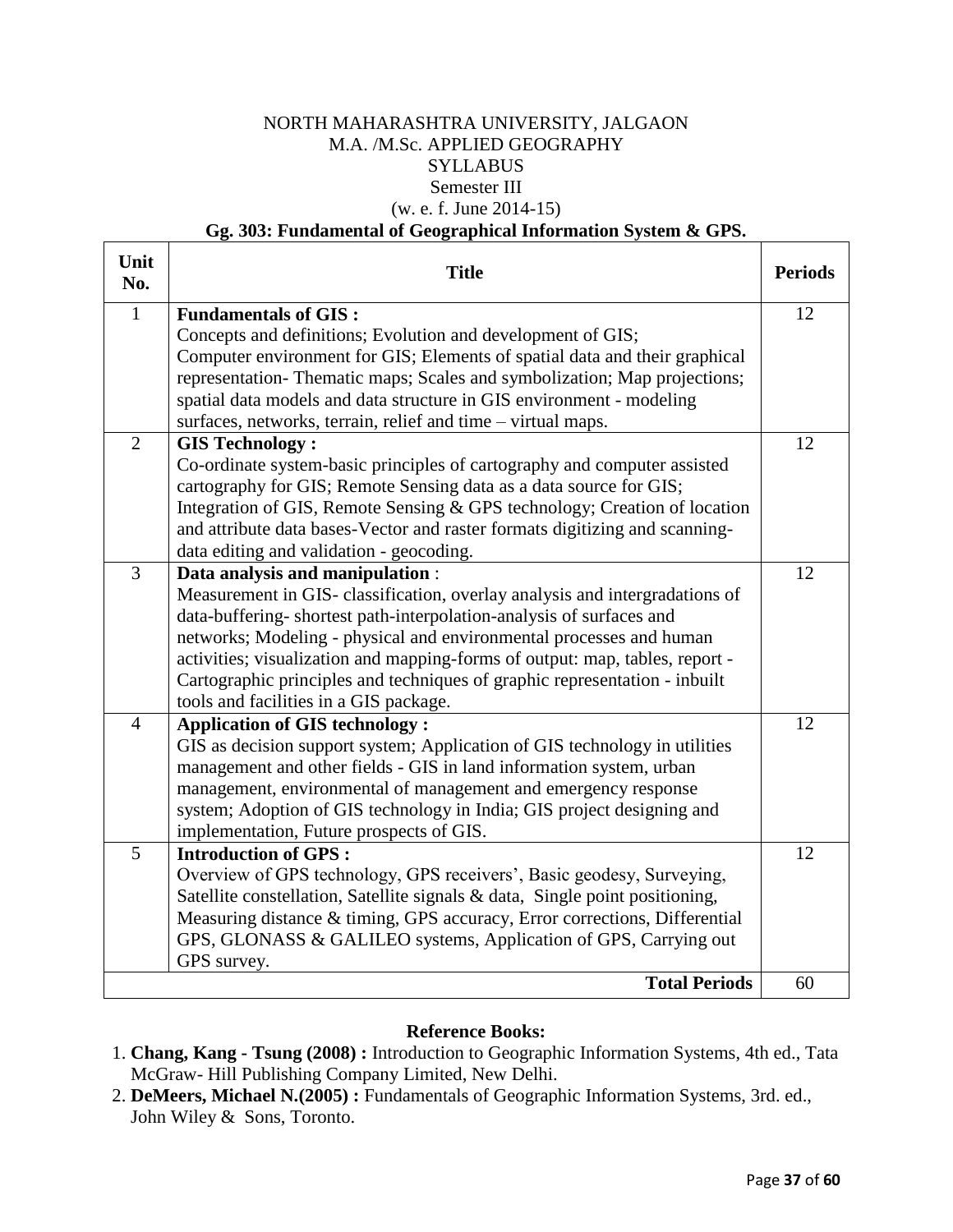- 3. **Fazal, S. (2008) :** GIS Basics, New Age International Publishers, New Delhi.
- 4. **Fazal, S. and Rahman, A. (2007) :** Geographic Information System (GIS) Terminology, New Age International Publishers, New Delhi.
- 5. **Heywood, Ian Cornelius, Sarah and Steve Carver (2006) :** An Introduction to Geographical Information Systems, 2nd ed., Pearson Education Limited, Toronto.
- 6. **Siddiqui, M.A. (2006) :** Introduction to Geographical Information Systems, Sharda Pustak Bhavan, Allahabad.
- 7. **Aronoff, S. (1992) :** Geographic Information Systems : A Management Perspective, WDL Publications Ottawa, Canada.
- 8. **Burrough, Peter A. and Rachael A. McDonnell. (1998)** : Principles of Geographical Information Systems, Oxford University Press, Toronto.
- 9. **ESRI (1990) :** Understanding GIS, Environmental Systems Research Institute, U.S.A., 1993.
- 10**. Jefrey, S. & John, E. :** Geographic Information Systems An Introduction, Prentice Hall, New Jersey, USA.
- 11. **Lo, C.P and Albert K.W., Yeung (2007) :** Concepts and Techniques of Geographic Information Systems, 2nd ed., Pearson Education Inc., Toronto, Canada.
- 12. **Longley, Paul A., Goodchild, Michael F.Maguire, David J., & David W. Rhind. (2005):** Geographic Information Systems and Science, 2nd ed., John Wiley and Sons, England.
- 13. **S. Aronoff (1989)** : Geographic Information Systems: A Management Perspective, D. D. L. Publication, Ottawa.
- 14. **P. A. Burrough (1986)** : Principles of Geographic Information Systems for Land Resource Assessment, Oxford University Press, New York.
- 15. **D. R. Fraser, Taylor (1991)** : Geographic Information Systems, Pergaman Press, Oxford.
- 16. **Marks S. Monmonier (1982)** : Computer- Assisted Cartography, Prentice Hall, Englewood Cliff, New Jersey.
- 17. **I. Heywood et al (2002)** : An Introduction to Geographical Systems, Pearson Education Ltd, New Delhi.
- 18. **David Martin (1996)** : Geographical Information Systems: Socio-Economic Application, IInd Edition, Routledge, London & New York.
- 19. **William E. Huxhold :** An Introduction to Urban Geographic Information Systems, Oxford University Press, New York.
- 20. **John Pickles (1995) :** Ground Truth: The Social Implications of Geographical Information Systems, the Guilford Press, New York, 1995.

-----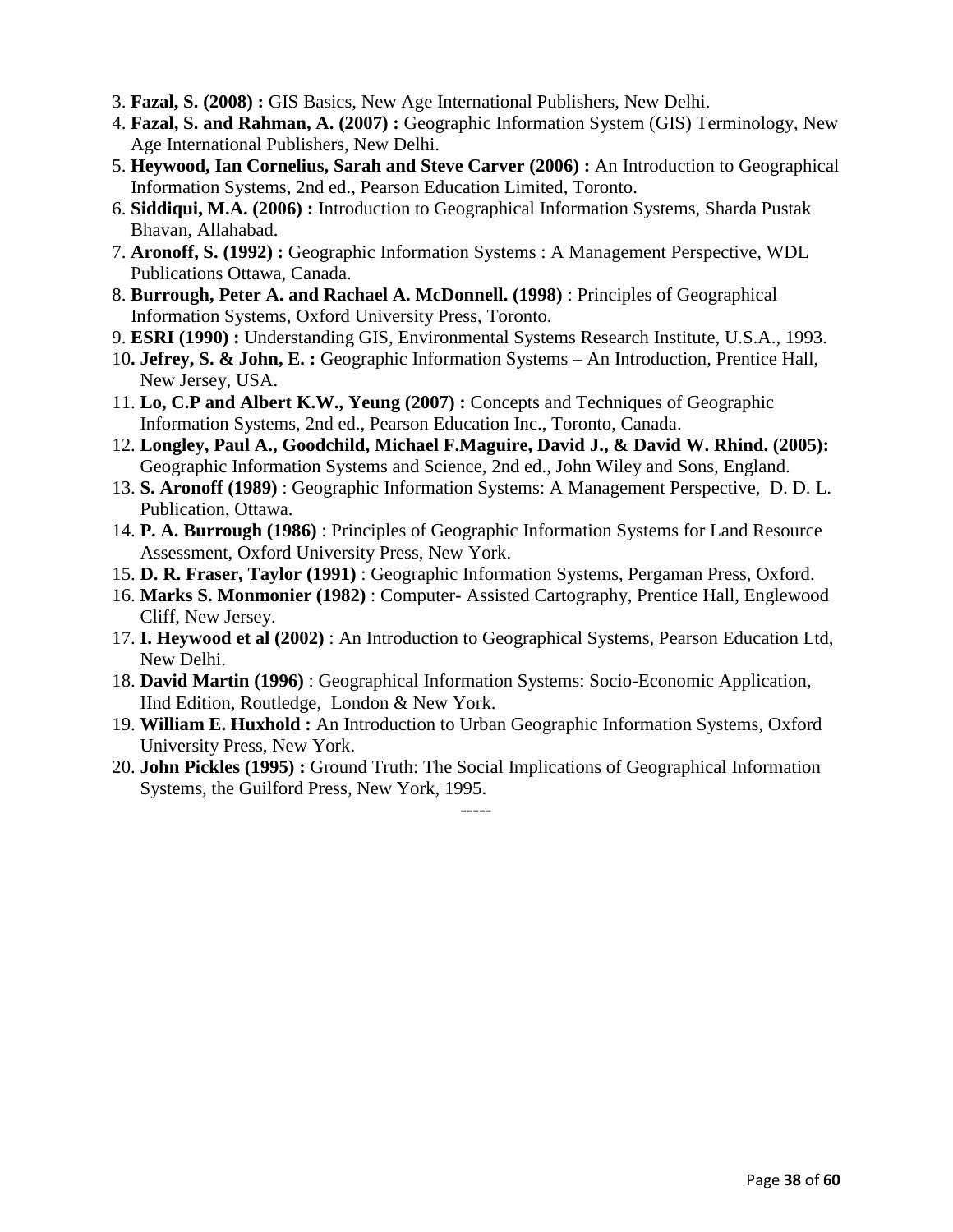## NORTH MAHARASHTRA UNIVERSITY, JALGAON M.A. /M.Sc. APPLIED GEOGRAPHY **SYLLABUS** Semester III (w. e. f. June 2014-15)

## **Gg. 304: Practical's in Remote Sensing and Image Processing.**

| Unit<br>No.    | <b>Title</b>                                                                                                                                                                                                                                                                                                                                                                                                                                                                                                                                                                                        | <b>Periods</b> |
|----------------|-----------------------------------------------------------------------------------------------------------------------------------------------------------------------------------------------------------------------------------------------------------------------------------------------------------------------------------------------------------------------------------------------------------------------------------------------------------------------------------------------------------------------------------------------------------------------------------------------------|----------------|
|                | Photogrammetry -<br>Stereoscopic Vision Test<br>Format and stereoscopic Orientation of Aerial Photographs<br>Determination of scale and Stereoscopic area                                                                                                                                                                                                                                                                                                                                                                                                                                           |                |
| $\mathbf{1}$   | Determination of Principal Point and Conjugate Principal Point<br>Direction of Flight line and Air Base.<br>Calculation of traffic Speed through Aerial Photographs<br>Calculation of Photographic coverage for a Planning Area                                                                                                                                                                                                                                                                                                                                                                     | 12             |
| $\overline{2}$ | Photogrammetry $-$<br><b>Height Determination Methods</b><br>Mapping Land Use change Detection<br><b>Land use Measurement Methods</b><br>Preparation of Land cover and Land use Map<br><b>Interpretation of Aerial Photographs</b><br>Population Census with Aerial Photographs                                                                                                                                                                                                                                                                                                                     | 12             |
| 3              | <b>Image Processing -</b><br>Image interpretation, basic principle, factors governing quality of images,<br>elements of image interpretation and techniques of image interpretation.<br>Use of multiple images in image interpretation, seasonal differences on<br>images, comparisons of seasonal images, winter and summer images.<br>Thermal infrared images; thermal processes and properties, heat, temperature<br>and radiant flux, IR region of the electromagnetic spectrum, IR detection and<br>imaging technology, characteristics of IR images, advantages of thermal imagery.           | 12             |
| $\overline{4}$ | <b>Image Processing -</b><br>Introduction of image processing, farms of mages, different image processing<br>techniques, computer image processing, digital image processing, image<br>restoration image enhancement, edge enhancement, ratio images.                                                                                                                                                                                                                                                                                                                                               | 12             |
| 5              | <b>Field Work and Survey:</b><br>A) Prepare questionnaires as per the Govt. survey methods.<br>B) A group of five students should select one geographical site.<br>C) Students should collect Census Data through instrument and modern<br>techniques.<br>Prepare report and present survey report with help of power point<br>presentation (PPT) in front of examiner at the examination time.<br>Report Writing Method -<br>a) Research Methodology<br>b) Data Analysis Techniques: Students Should analyze data by using techniques<br>given in the syllabus.<br>d) Data Presentation Techniques | 12             |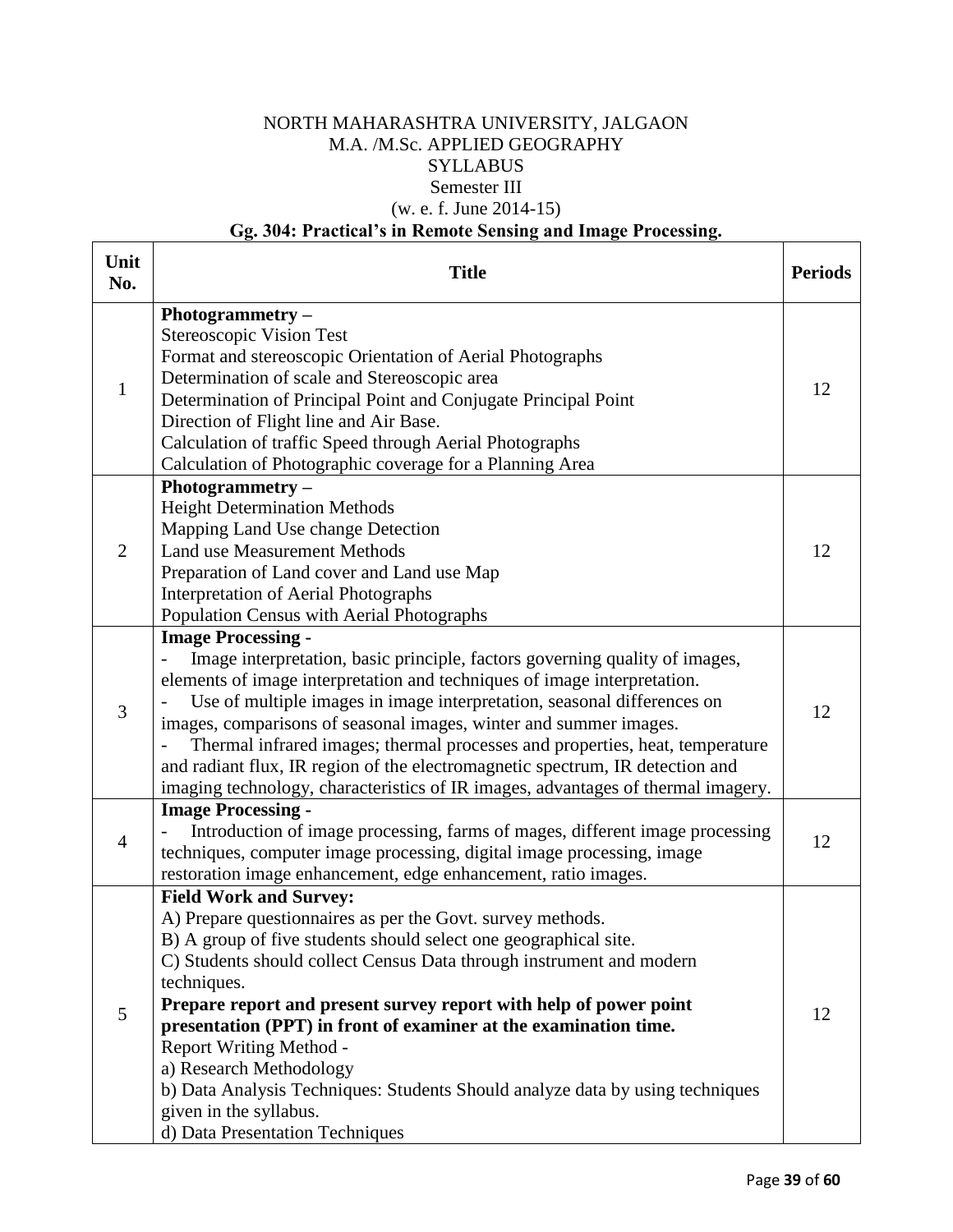| e) Concluding remarks<br>$\pm$ f) References & Bibliography |  |
|-------------------------------------------------------------|--|
| <b>Total Periods</b>                                        |  |

#### **Reference Books**

- 1. **Virginia (1966) :** Manual of Photogrammetry (3rd ed.) American Society of Photogrammetry.
- 2. **Virginia (1975) :** Manual of Remote Sensing, American Society of Photogrammetry.
- 3. **Avery, T. E. and G. L. Berlin :** Fundamentals of Remote Sensing and Airphoto Interpretation, 5th ed., New York, MacMillan Publishing Co., 1983, 1992.
- 4. **Curran, P. J. :** Principles of Remote Sensing, Longman, ELBS edition, Hong Kong, 1988.
- 5. **Kellaway, George P. :** Map Projection, Methuen & Co., London, 1956.
- 6. **Lillesand, T. M., and Kieffer, R. W. :** Remote Sensing and Image Interpretation, John Wiley and Sons, New York, 1979.
- 7. **Sabins, F. F. (Jr.) :** Remote Sensing Principles and Interpretation, 2nd ed., W.H. Freeman and Co., New York, 1987.

-----

8. **Steers, J. A. :** Map Projections, University of London Press, London, 1957.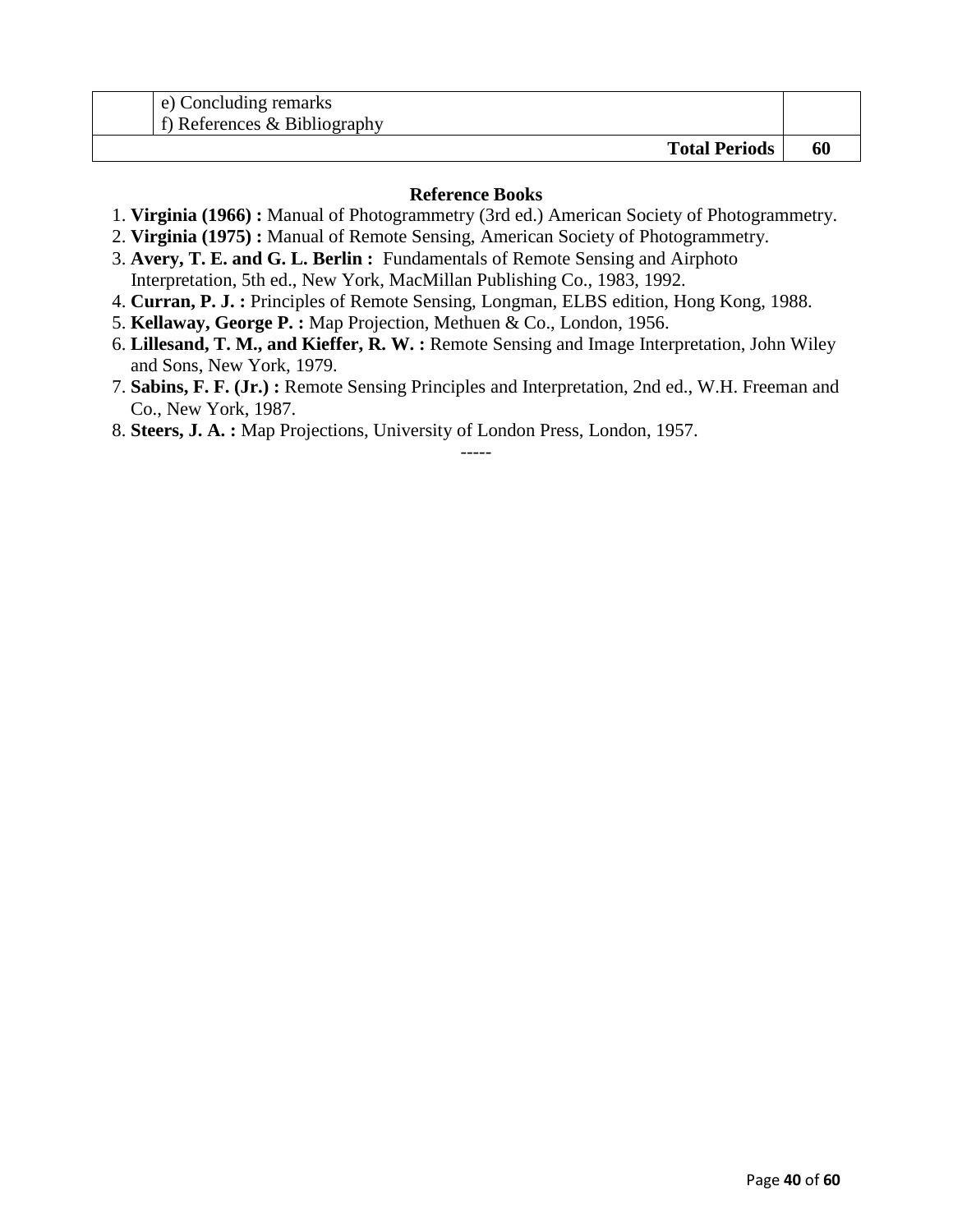## NORTH MAHARASHTRA UNIVERSITY, JALGAON M.A. /M.Sc. APPLIED GEOGRAPHY **SYLLABUS** Semester III (w. e. f. June 2014-15)

## **Gg. 305: Practical's in GIS & GPS Techniques with Help of Computer.**

| Unit<br>No.    | <b>Title</b>                                                                    | <b>Periods</b> |
|----------------|---------------------------------------------------------------------------------|----------------|
| $\mathbf{1}$   | <b>Introduction to GIS</b>                                                      | 12             |
|                | a) Introduction to GIS software ILWIS and Arc GIS and GPS etc.                  |                |
|                | b) Applications of ILWIS software -                                             |                |
|                | Introduction to Menu, main windows, tools, navigation bar, catalogue, operation |                |
|                | tree, command box, domain and attribute tables.                                 |                |
|                | c) Introduction of GPS, data collection and mapping by using GPS Software.      |                |
| $\overline{2}$ | Applications of ILWIS software -                                                | 12             |
|                | Geo-referencing                                                                 |                |
|                | a) Import scanned/digital image                                                 |                |
|                | b) Coordinate system                                                            |                |
|                | c) Geo-referencing                                                              |                |
|                | <b>Creation of layers</b>                                                       |                |
|                | a) Concepts: point, segment and polygon layers                                  |                |
|                | b) Point layers: Settlements and Wells                                          |                |
|                | c) Segments layers: Contours, boundaries, rivers and roads                      |                |
|                | d) Polygon layers: village, farm and forest<br><b>Attribute data</b>            |                |
|                | <b>Tabulation and attachments</b>                                               |                |
| 3              | <b>Applications of ArcGIS software -</b>                                        | 12             |
|                | Introduction to Menu, main windows, tools, navigation bar, catalogue, operation |                |
|                | tree, command box, domain and attribute tables.                                 |                |
| $\overline{4}$ | Applications of ArcGIS software -                                               | 12             |
|                | Geo-referencing -                                                               |                |
|                | a) Import scanned/digital image                                                 |                |
|                | b) Coordinate system                                                            |                |
|                | c) Geo-referencing                                                              |                |
|                | <b>Creation of layers</b>                                                       |                |
|                | a) Concepts: point, segment and polygon layers                                  |                |
|                | b) Point layers: Settlements and Wells                                          |                |
|                | c) Segments layers: Contours, boundaries, rivers and roads                      |                |
|                | d) Polygon layers: village, farm and forest                                     |                |
|                | <b>Attribute data</b>                                                           |                |
|                | <b>Tabulation and attachments</b>                                               |                |
| 5              | <b>Applications of GIS Software -</b>                                           | 12             |
|                | a) Mapping                                                                      |                |
|                | b) Interpolation                                                                |                |
|                | c) Classification                                                               |                |
|                | Applications of GIS Software in Geographical fields -                           |                |
|                | a) Applications of GIS Software for land management –                           |                |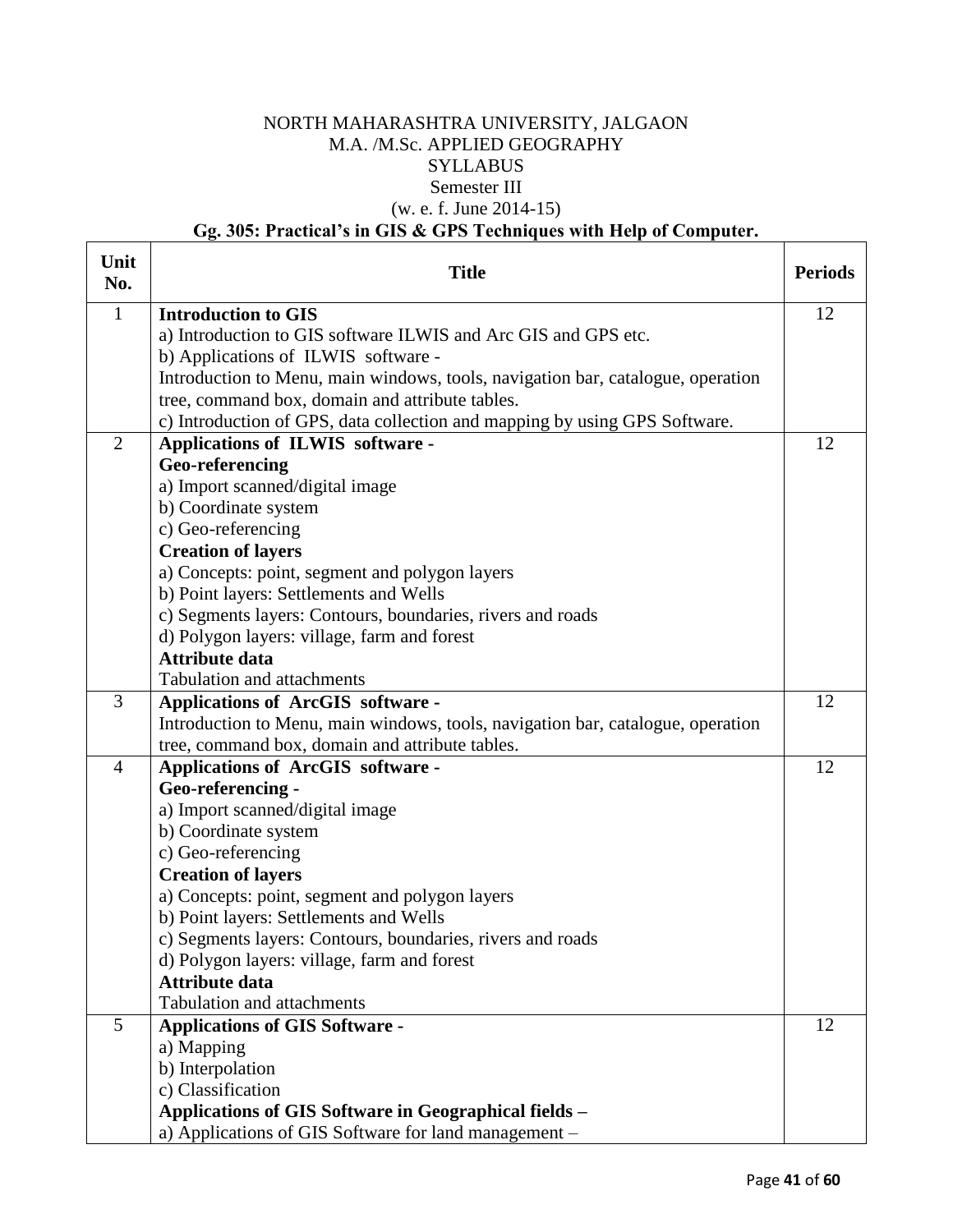| b) Applications of GIS Software for resource management –                  |    |
|----------------------------------------------------------------------------|----|
| c) Applications of GIS Software for water management -                     |    |
| d) Applications of GIS Software for rural $\&$ urban planning management - |    |
| <b>Total Periods</b>                                                       | 60 |

#### **Reference Books:**

- **1. Lillesand, Thomas M. & Kiefer Ralph (2000) :** Remote Sensing and Image interpretation, Jonh Wiley.
- **2. Agarwal C.S.and Garg P.K. (2002)** : Text Book on Remote Sensing, Wheeler Publishing New Delhi.
- **3. Prithvish Nag and M. Kudrat (1998)** : Digital remote Sensing , Concept Publishing Company, New Delhi.
- **4. William Jonathan (1995)** : Geographic information from Space : Processing and applications of Geocoded Satellite Images, John Wiley & Sons.
- **5. Taylor and Francis (1996)** : Spatial analytical on GIS DeBarry ,Paul A. (1999) GIS Modules and Distributed Models of the Watershed: A Report from ASCE Task Committee on GIS Modules and Distribution, ASCE.
- **6. Burrough, P.A. (1986)** : Principles of Geographical information System for Land Resources Assessment, Oxford University Press.
- **7. Environment System Research Institute (1993)** : Understanding GIS , The Arc Info Method.
- **8. Bernhardsen, Tor (1999)** : Geographic Information System, An Introduction, John Wiley & Sons.
- **9. Clarke ,Keith C. (1999)** : Getting Started with Geographic Information System , Prentice Hall.
- **10. Demers, Michael N. (2000)** : Fundamentals of Geographic Information System ,John Wiley.
- **11. Haywood, Ian (2000)** : Geographical Information System, Longman.
- **12. Chang, Kang-taung (2000)** : Introduction to Geographic information System, Tata McGraw Hill.

----------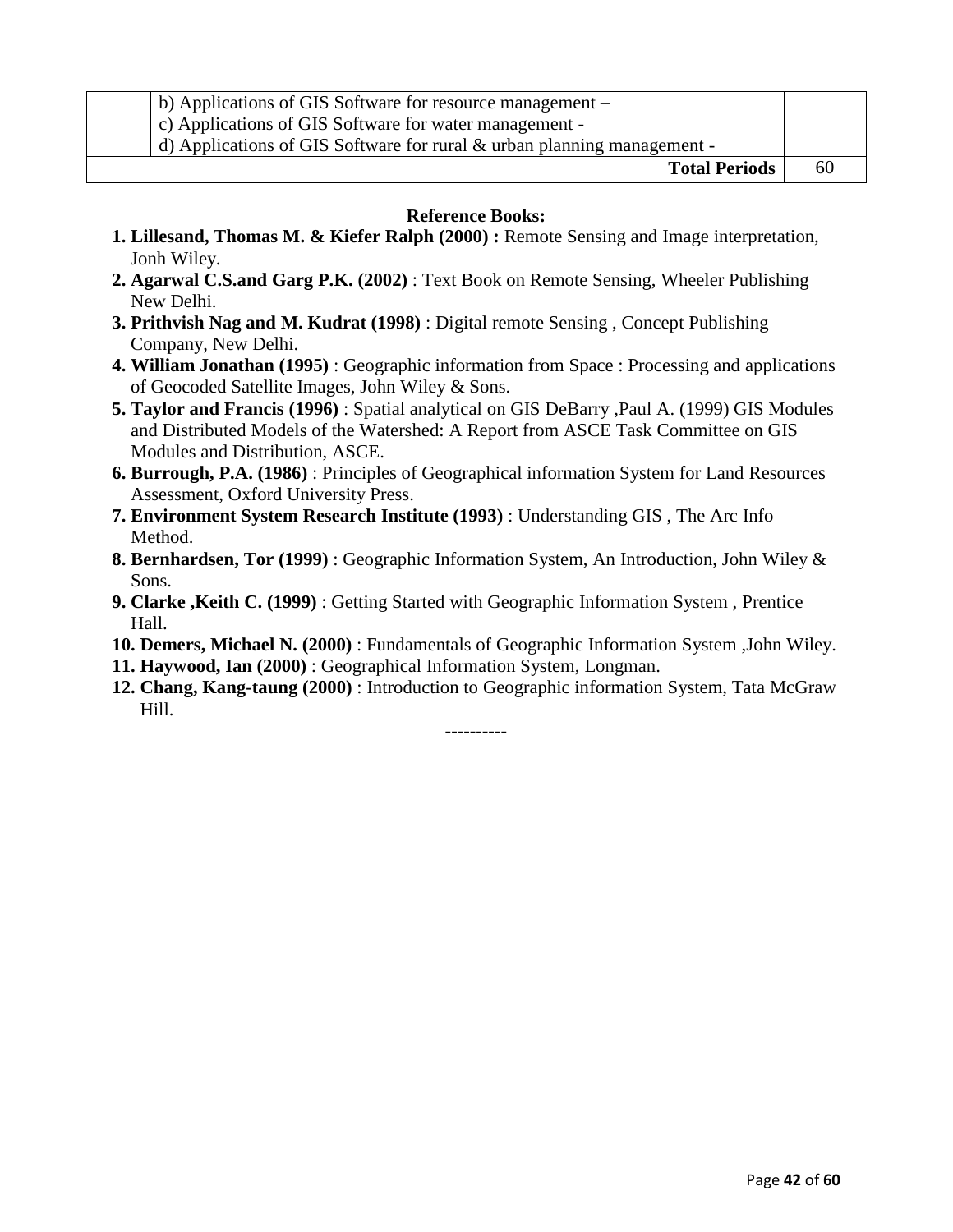# **NORTH MAHARASHTRA UNIVERSITY, JALGAON M.A. / M.Sc. APPLIED GEOGRAPHY**

# **SEMESTER IV W. E. F. JUNE 2014-15**

## **Semester IV**

- Gg. 401: Watershed Management and Planning.
- Gg. 402: Agricultural Geography.
- Gg. 403: Regional Geography of India and Maharashtra.
- Gg. 404: Instrumentation and Surveying.
- Gg. 405: Project Work and Dissertation.
- Gg. 406: Seminar II.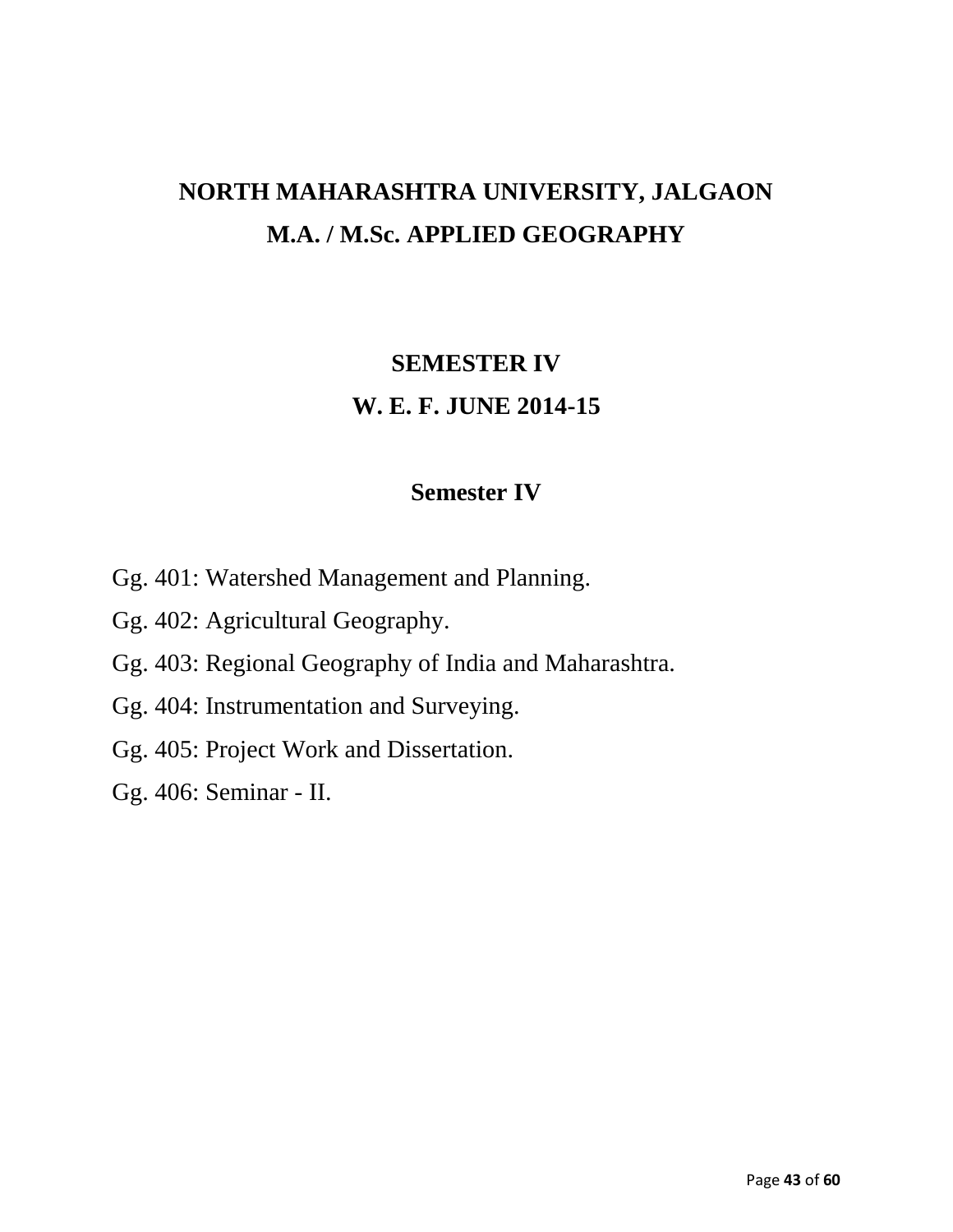## NORTH MAHARASHTRA UNIVERSITY, JALGAON M.A. /M.Sc. APPLIED GEOGRAPHY **SYLLABUS** Semester IV (w. e. f. June 2014-15)

## **Gg. 401: Watershed Management and Planning.**

| Unit<br>No.    | <b>Title</b>                                                               | <b>Periods</b> |
|----------------|----------------------------------------------------------------------------|----------------|
| $\mathbf{1}$   | <b>Introduction To Watershed -</b>                                         | 12             |
|                | a) Concept of watershed, characteristic of watershed and classification of |                |
|                | watershed.                                                                 |                |
|                | b) Significance of watershed development.                                  |                |
|                | c) Demarcation of watershed                                                |                |
|                | d) Types of watershed according to area and shape.                         |                |
| $\overline{2}$ | Physical parameters of watershed -                                         | 12             |
|                | A) Channel geometry & basin morphology:                                    |                |
|                | a) Hydraulic geometry at channel cross section & along the channel.        |                |
|                | b) Channel cross section pattern.                                          |                |
|                | c) Channel types.                                                          |                |
|                | <b>B)</b> Basin morphology:                                                |                |
|                | a) Drainage network & watershed boundary.                                  |                |
|                | b) Drainage frequency, drainage density $\&$ constant of channel           |                |
|                | maintenance.                                                               |                |
|                | c) Basin morphology.                                                       |                |
|                | i) Horton's form factor.                                                   |                |
|                | ii) Millar's circularity ratio.                                            |                |
|                | iii) Schumm's elongation ratio.                                            |                |
|                | iv) Strahler's ruggedness index.                                           |                |
|                | v) Strahler's hypsometric integral.                                        |                |
|                | C) Landuse:                                                                |                |
|                | a) Measurement & data sources.                                             |                |
|                | b) Use of land:                                                            |                |
|                | i) Total geographical area.                                                |                |
|                | ii) Area under forest.                                                     |                |
|                | iii) Area under agricultural.                                              |                |
|                | iv) Area under cultural waste.                                             |                |
|                | v) Area under natural waste.                                               |                |
|                | D) Terrain analysis:<br>Terrain analysis on the basis of -                 |                |
|                | i) Relief characteristics.                                                 |                |
|                | ii) Slope.                                                                 |                |
|                | iii) Dissection index.                                                     |                |
|                | iv) Drainage characteristics: Spatial distribution of drainage frequency   |                |
|                | and                                                                        |                |
|                | drainage density.                                                          |                |
|                | v) Soil                                                                    |                |
| 3              | Hydrological parameters -                                                  | 12             |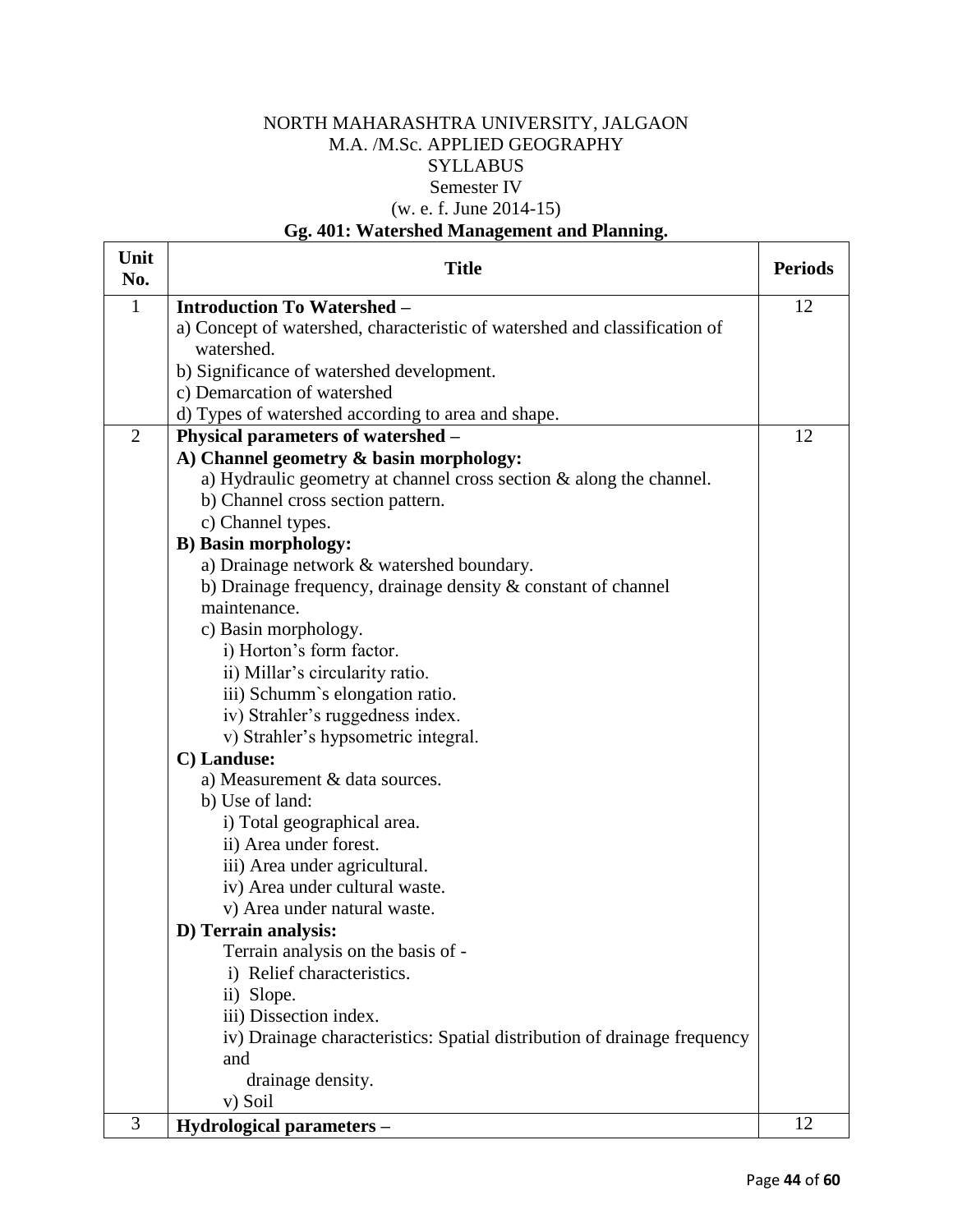| A) Rainfall: a) Intensity & duration, b) Measurements.                 |    |
|------------------------------------------------------------------------|----|
| B) Aerial precipitation: a) Thiessen polygons, b) Isohytal method.     |    |
| C) Evaporation & transpiration: a) Methods, b) Instruments.            |    |
| D) Infiltration: a) Methods, b) Instruments                            |    |
| E) Run off: a) Measurement, b) Selection, criteria of gouging station. |    |
| F) Discharge: a) Measurements, b) Unit hydrograph.                     |    |
| $\overline{4}$<br>A) Ground Water -                                    | 12 |
| i) Definition                                                          |    |
| ii) Aquifer types                                                      |    |
| iii) Water table                                                       |    |
| iv) Porosity                                                           |    |
| v) Ground water movement                                               |    |
| vi) Recharge & discharge                                               |    |
| <b>B)</b> Water management:                                            |    |
| a) Rainwater harvesting.                                               |    |
| b) Percolation tanks & pits.                                           |    |
| c) Sprinkle irrigation.                                                |    |
| C) Development programmes:                                             |    |
| a) Artificial recharge of ground water.                                |    |
| b) Dams & weirs.                                                       |    |
| c) Interlinking of rivers.                                             |    |
| 5<br><b>Sample of Watershed Management and Planning -</b>              | 12 |
| A) Types of Survey for watershed development                           |    |
| i) Physical survey                                                     |    |
| ii) Hydrological                                                       |    |
| iii) Land use                                                          |    |
| iv) Survey of Resources                                                |    |
| <b>B) Advance Techniques for watershed development</b>                 |    |
| i) Remote sensing data analysis                                        |    |
| ii) Application of GIS software                                        |    |
| <b>Total Periods</b>                                                   | 60 |

#### **Reference Books**

1. **Murthy J.V.S.** (1994) : Watershed Management in India, Wiley Eastern Ltd. New Delhi. 2. **Paranjape S. and Other** (1980) : Water based Development, Bharat Gyan Vigyan Samithi,

New Delhi.

3. **Mutreja K.N.** (1990) : Applied Hydrology, Tata Mc Graw Hill Pub. Co. Ltd. New Delhi.

4. **Shing R.J.** (2000) : Watershed planning and Management, Yash Publishing House, Bikaner.

5. **Chanda B. , Dattaa D., Mujumdar** (2001) : Digital Image Processing and Analysis, Prentice-Hall of India.

6. **Prithvish Nag and M. Kudrat** (1998) : Digital Remote Sensing , Concept Publishing Co. New Delhi-

7. **Basudeb Bhatta**: Remote Sensing and GIS, 2nd ed., Oxford university press, Printed by-Radha press, New Delhi.

8. **M. Anji Reddy**: Text book of Remote Sensing and GIS, 3rd Ed., BS Publications, Hydrabad. -----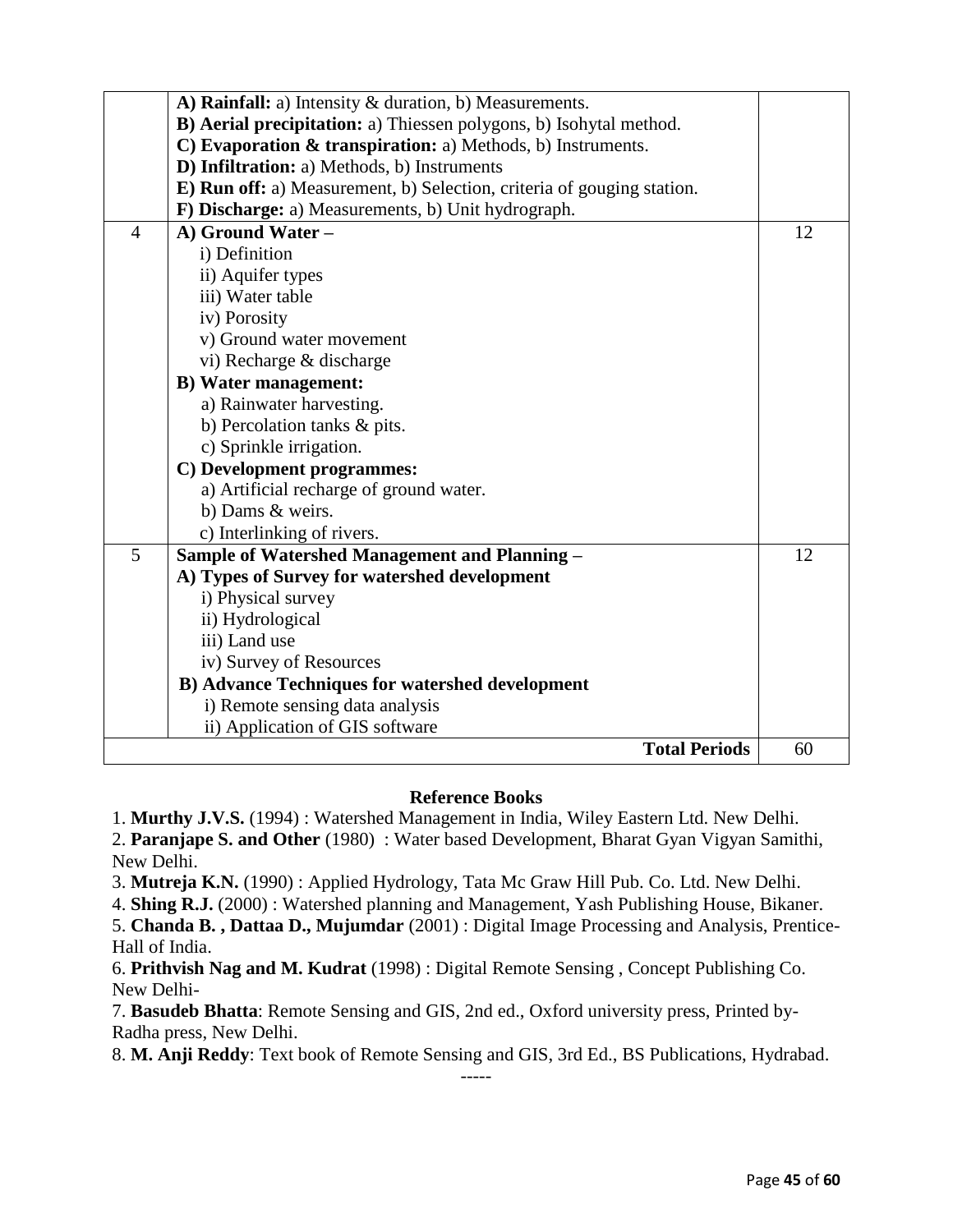## NORTH MAHARASHTRA UNIVERSITY, JALGAON M.A. /M.Sc. APPLIED GEOGRAPHY **SYLLABUS** Semester IV (w. e. f. June 2014-14) **Gg. 402: Agricultural Geography.**

| Unit<br>No.    | <b>Title</b>                                                                          | <b>Periods</b> |
|----------------|---------------------------------------------------------------------------------------|----------------|
| $\mathbf{1}$   | Introduction to Agricultural Geography -                                              | 12             |
|                | Definition, Nature, Scope and Approaches, Origin and dispersal of agriculture,        |                |
|                | significance and development of agricultural geography.                               |                |
|                | Approaches to the study of agricultural geography -                                   |                |
|                | Environmental, Regional, Commodity and Behavioral approach                            |                |
|                | Significance of Agriculture - Place of agriculture in Different Economies -           |                |
|                | Significance of agriculture in world regions,                                         |                |
|                | Importance of agriculture in the Indian Economy.                                      |                |
| $\overline{2}$ | A) Fundamental concepts in agricultural geography – Meaning and                       | 12             |
|                | explanation.                                                                          |                |
|                | $1)$ Crops :                                                                          |                |
|                | i) Cropping pattern, ii) Crop rotation, iii) Intensity of cropping, iv) Crop          |                |
|                | concentration, v) Crop diversification, vi) Crop combination.                         |                |
|                | 2) Agricultural Production and Development:                                           |                |
|                | i) Agricultural efficiency, ii) Agricultural productivity, iii) Agricultural labor    |                |
|                | productivity, iv) Marginal land, v) Agricultural development, vi) Sustainable         |                |
|                | Agricultural development.                                                             |                |
|                | <b>B)</b> Determinants of Agricultural Patterns -                                     |                |
|                | Influence of Physical, Economic and Technological Factors.                            |                |
|                | 1. Altitude, Relief, Climate, Soil -                                                  |                |
|                | 2. Size of Land holding,                                                              |                |
|                | 3. Land Tenancy,                                                                      |                |
|                | 4. Marketing facilities -                                                             |                |
|                | 5. Transport -                                                                        |                |
|                | 6. Irrigation -                                                                       |                |
|                | 7. Mechanization and Equipments -                                                     |                |
|                | 8. Biochemical inputs -                                                               |                |
|                | 9. Government policies -                                                              |                |
|                | 10. Capital and Labor -                                                               |                |
|                | 11. Religion -                                                                        |                |
| 3              | A) Agricultural Types and Characteristics -                                           | 12             |
|                | Study of the following types of agriculture in respect of areas, salient features and |                |
|                | their problems -                                                                      |                |
|                | 1. Shifting cultivation                                                               |                |
|                | 2. Intensive subsistent farming.                                                      |                |
|                | 3. Mixed farming                                                                      |                |
|                | 4. Plantation agriculture                                                             |                |
|                | 5. Commercial grain farming                                                           |                |
|                | 6. Dairy farming                                                                      |                |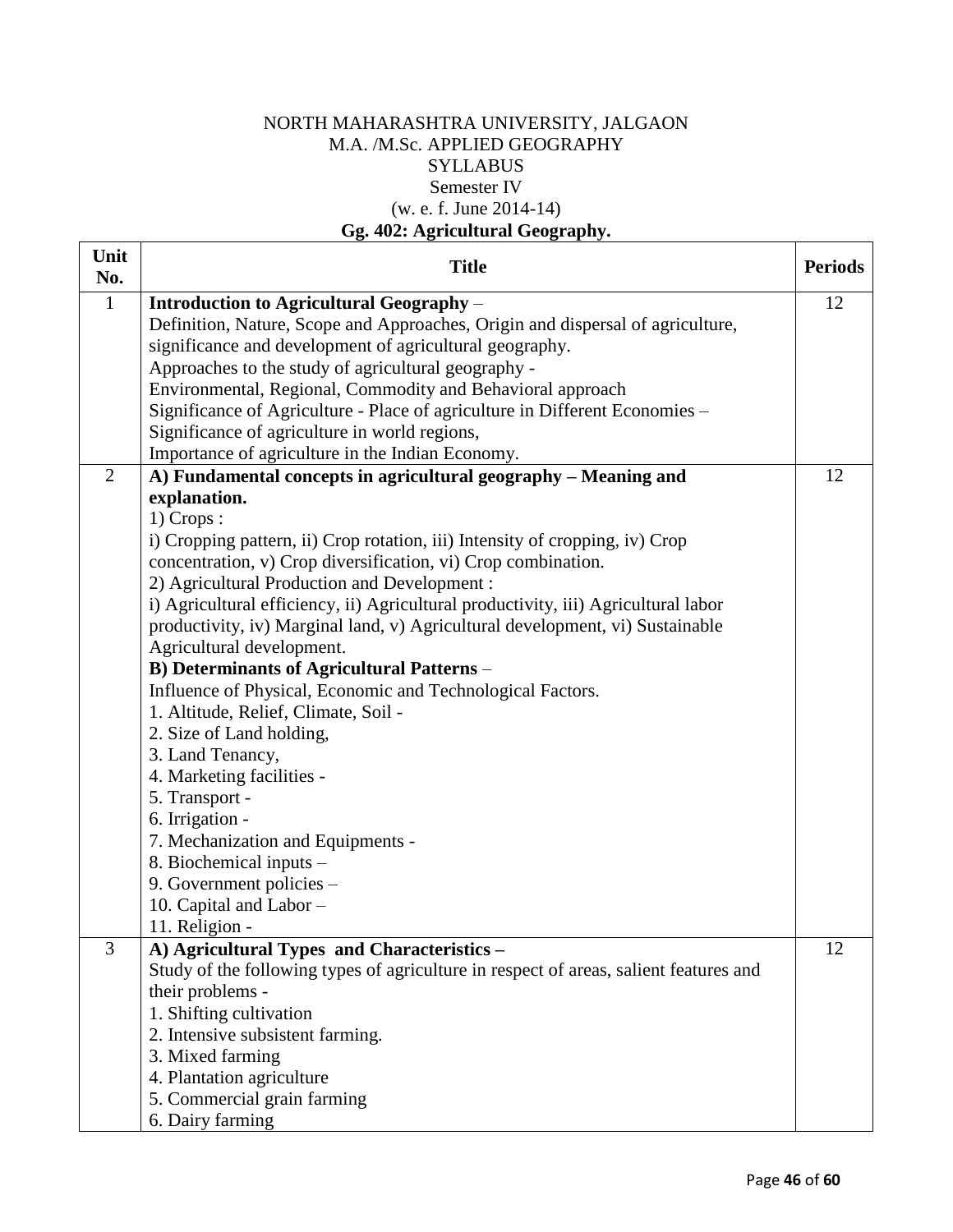| $\overline{4}$ | A) Land Use Concepts -                                                                      | 12 |
|----------------|---------------------------------------------------------------------------------------------|----|
|                | 1. General Land use, 2. Agricultural Land use, 3. Arable land, 4. Net sown area, 5.         |    |
|                | Gross cropped area, 6. Land reform and 7. Land tenure -                                     |    |
|                | B) Agricultural Statistics & Land use Survey techniques -                                   |    |
|                | Sources of agricultural statistics -                                                        |    |
|                | i) Primary Sources of Agricultural data observation, interview, questionnaire $\&$          |    |
|                | schedule)                                                                                   |    |
|                | ii) Secondary Sources of agricultural data (Indian Agricultural Statistics,                 |    |
|                | Agricultural seasons and crop reports, crop statistics, irrigation statistics, agricultural |    |
|                | prices, World Agricultural Statistics & other statistics)                                   |    |
|                | C) Land Classification in India and Maharashtra -                                           |    |
| 5              | A) Agricultural regionalization Methods of Regionalization -                                | 12 |
|                | 1. Views of Baker Whittles Hann.                                                            |    |
|                | 2. Crop combination techniques - Weaver and Thomas method.                                  |    |
|                | 3. Agricultural efficiency - Kendall's ranking coefficient, Bhatia's method.                |    |
|                | 4. Agricultural location models: Von Thunen and Losch Models $\&$ its modifications.        |    |
|                | 5. Agricultural regions of India.                                                           |    |
|                | B) Problems & Prospects of Agriculture in India -                                           |    |
|                | Semi-arid & arid regions in India                                                           |    |
|                | 1. Definition and characteristics of arid and semi-arid regions.                            |    |
|                | 2. Droughts and famines                                                                     |    |
|                | 3. Role of irrigation and dry farming.                                                      |    |
|                | C) Contemporary Issues In Indian Agriculture -                                              |    |
|                | 1. Nutrition, Malnutrition and Hunger;                                                      |    |
|                | 2. Rural poverty and unemployment;                                                          |    |
|                | 3. Poverty alleviation strategies;                                                          |    |
|                | 4. Food aid and nutrition programmes;                                                       |    |
|                | 5. Food security and its components.                                                        |    |
|                | <b>Total Periods</b>                                                                        | 60 |
|                |                                                                                             |    |

## **Reference Books**

1. **Singh. J. & Dhillon S.S.** (1994) – Agricultural Geography, Tata McGraw Hill, Publishing Co. Ltd.

2. **Grigg. D.G.** (1964) – An Introduction to Agricultural Geography Hutchinson & Co.Ltd.,

- 3. **Morgan. W.B. & S.C. Monton** (1971) Agricultural Geography Methuen, London.
- 4. **Symons Leslie** (1970) Agricultural Geography, G. Belt and Sons Ltd., London.
- 5. **Tarrent, J. R.** (1970) Agricultural Geography, David and Charles, Newton Abbot.
- 6. **Grigg. D. G.** (1974) The Agricultural Systems of the world An Evolutionary Approach.

7. **Illbery, B.W.** (1985) – Agricultural Geography, Social & Economic Analysis, Oxford University Press.

8. **Husain M.** (1979) : Agricultural Geography; Inter India Publishers; New Delhi.

9. **Randhawa M. S.** (1980) – An History of Agriculture in India Vols. I, II, III,IV ICAR, New Delhi.

10. **Majid Husain** (2010) – Systematic Agricultural Geography , Rawat Publications, Jaipur. 11. **Grigg, D. B.** (1974.) : The Agricultural Systems of the World. Cambridge University Press, New York.

12. **Morgan, W.B.** (1978) : Agriculture in the Third World - A Spatial Analysis. West view Press, Boulder.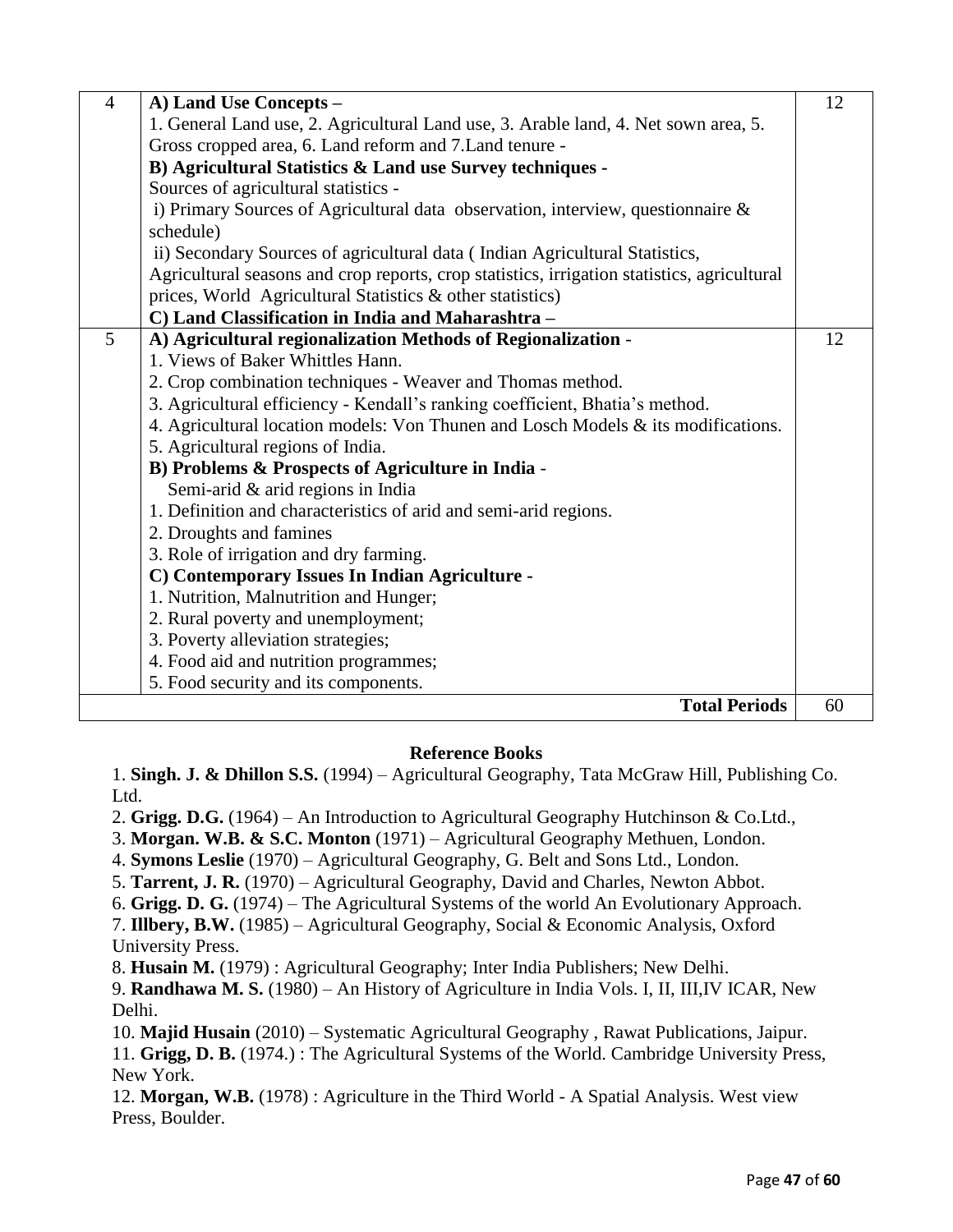#### 13. **Tarrant, J. R.** (1974.) : Agricultural Geography. Wiley, New York.----- NORTH MAHARASHTRA UNIVERSITY, JALGAON M.A. /M.Sc. APPLIED GEOGRAPHY SYLLABUS Semester IV (w. e. f. - June 2014-15)

#### **Gg. 403: Regional Geography of India and Maharashtra.**

| Unit<br>No.    | <b>Title</b>                                                                                                                                                  | <b>Periods</b> |
|----------------|---------------------------------------------------------------------------------------------------------------------------------------------------------------|----------------|
| $\mathbf{1}$   | India in the context of Southeast and South Asia; India:                                                                                                      | 12             |
|                | (With reference to Maharashtra)                                                                                                                               |                |
|                | Land of diversities; unity within diversities, Major terrain elements of India                                                                                |                |
|                | and their role in shaping physical landscape of India.                                                                                                        |                |
|                | Drainage systems of India and their functional significance.                                                                                                  |                |
|                | The morphological regions of India.                                                                                                                           |                |
| $\overline{2}$ | <b>Regional and Seasonal variations of Climate:</b>                                                                                                           | 12             |
|                | (With reference to Maharashtra)                                                                                                                               |                |
|                | The monsoon, western disturbance, norwesters, Climatic regions of India.                                                                                      |                |
|                | Soil types of India-their distribution and characteristics;                                                                                                   |                |
|                | Vegetation types and their distribution,                                                                                                                      |                |
|                | Forests, Minerals and Power resources - The status of their use and need for                                                                                  |                |
|                | conservation.                                                                                                                                                 |                |
| $\overline{3}$ | <b>Spatial distribution:</b>                                                                                                                                  | 12             |
|                | (With reference to Maharashtra)                                                                                                                               |                |
|                | Spatial distribution of population and density; socio-economic implications of                                                                                |                |
|                | population explosion; urbanization, changing nature of Indian economy.                                                                                        |                |
|                | Agricultural growth during the plan period; Green Revolution vis-à-vis                                                                                        |                |
|                | traditional farming; regionalization of Indian agriculture, and typology of<br>agricultural regions and their relevance in agricultural development planning. |                |
|                | Industrial development and Indian economy; industrial regions of India and                                                                                    |                |
|                | their industrial structure, composition of domestic and international trade.                                                                                  |                |
| $\overline{4}$ | <b>Basis of regional divisions of India:</b>                                                                                                                  | 12             |
|                | (With reference to Maharashtra)                                                                                                                               |                |
|                | Macro, meso and micro - regions of India – their comparative analysis.                                                                                        |                |
|                | Resource Regions of India, regional planning of rural and urban regions.                                                                                      |                |
| 5              | <b>Contemporary issues:</b>                                                                                                                                   | 12             |
|                | (With reference to Maharashtra)                                                                                                                               |                |
|                | Regional disparity; poverty, population explosion, globalization,                                                                                             |                |
|                | Impact of development on Environment, social and ethnic tension; gender                                                                                       |                |
|                | discrimination and empowerment of women.                                                                                                                      |                |
|                | <b>Total Periods</b>                                                                                                                                          | 60             |

#### **Reference Books:**

1. **Deshpande C.D**. (1992) : India-A Regional Interpretation Northern Book Centre, New Delhi.

- 2. **Farmer, B.H.** (1983) : An Introduction to South Asia. Methuen, London.
- 3. **Govt. of India** (2001): India Reference Annual, 2001 Pub. Div, New Delhi.
- 4. **Govt. of India**: National Atlas of India, NATMO Publication, Calcutta.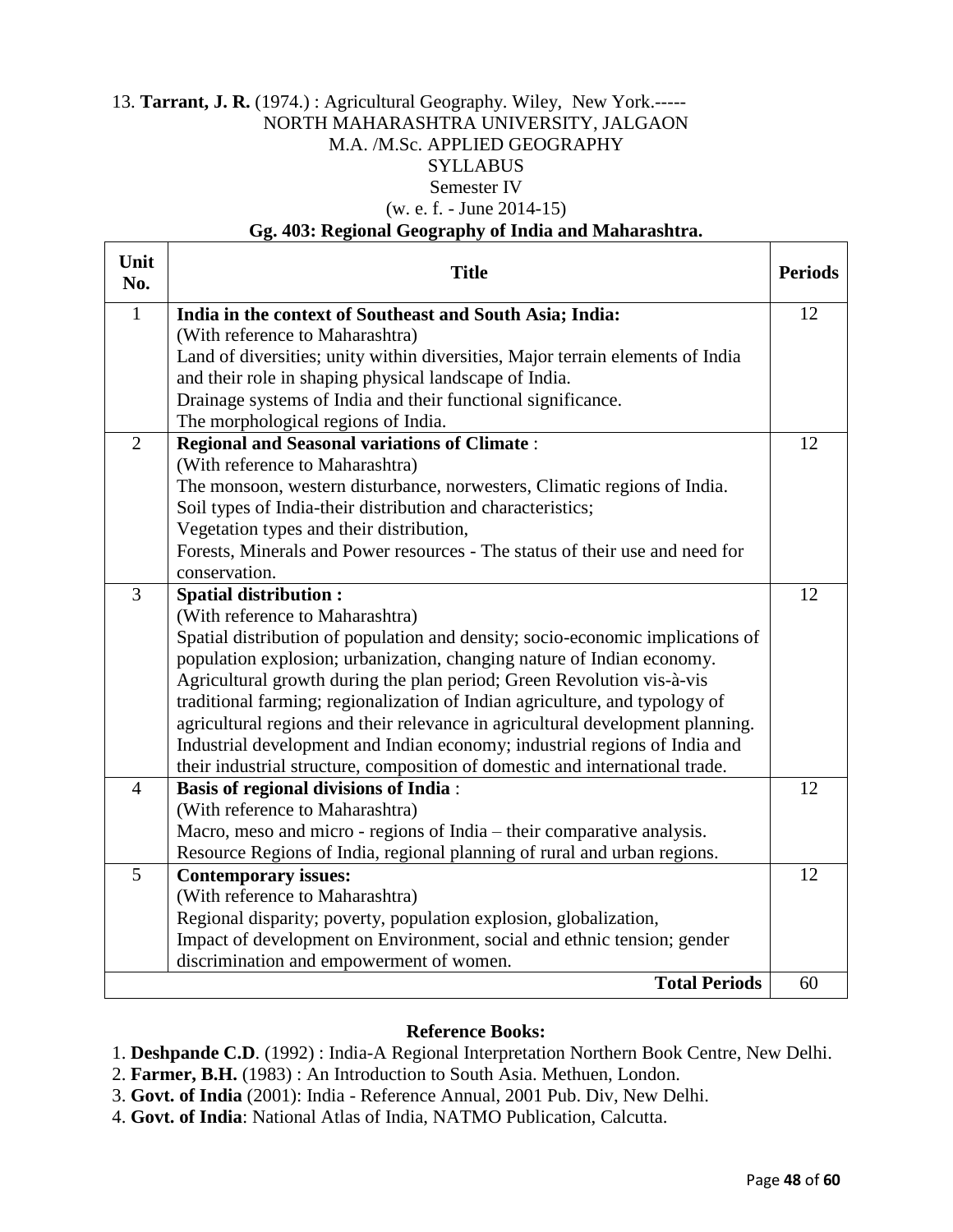5. **Govt. of India** (1965): The Gazetteer of India. Vol I & III Publication Division, New Delhi.

6. **Learmonth, A.T.A.** : Man and Land of South Asia Concept, New Delhi.

7. **Mitra, A.** (1967) : Levels of Regional Development India Census of India, Vol - I, Part I- (i) and (ii) New Delhi.

8. **Routray, J.K.** (1993) : Geography of Regional Disparity Asian Institute of Technology, Bangkok.

9. **Shafi, M.** (2000): Geography of South Asia, McMillan & Co., Calcutta.

10. **Singh, R.L.** (1971) : India: A Regional Geography, National Geographical Society, Varanasi, India.

11. **Spate, O.H.K. and Learmonth, A.T.A.** (1967) : India and Pakistan - Land, People and Economy Methuen & Co., London.

12. **Valdiya, K.S.** (1998) : Dynamic Himalaya, University Press, Hyderabad.

13. **Wadia, D.N.** (1967) : Geology of India, McMillan & Co., London.

-----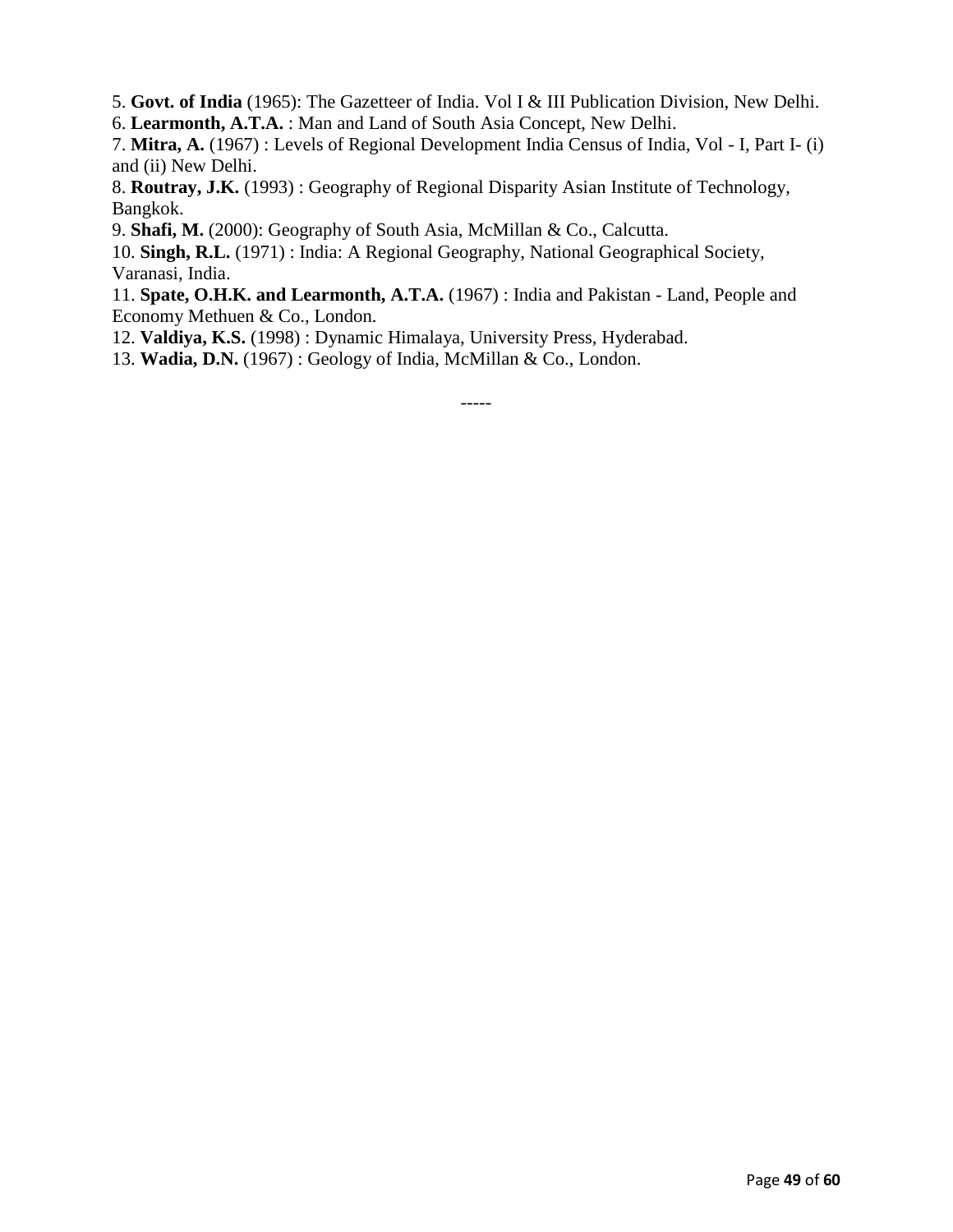## NORTH MAHARASHTRA UNIVERSITY, JALGAON M.A. /M.Sc. APPLIED GEOGRAPHY **SYLLABUS** Semester IV (w. e. f. June 2014-15)

## **Gg. 404: Instrumentation and Surveying.**

| Unit<br>No.    | <b>Title</b>                                                         | <b>Periods</b> |
|----------------|----------------------------------------------------------------------|----------------|
| $\mathbf{1}$   | Surveying: Meaning and definition, Types of surveying,               | 12             |
|                | Characteristics, Importance and application in various sectors.      |                |
|                | A) Plane Table Survey -                                              |                |
|                | i) Equipments required for plane table survey                        |                |
|                | ii) Plane table survey-Radiation and Intersection method.            |                |
|                | <b>B) Prismatic Compass Survey -</b>                                 |                |
|                | i) Systems of expressing bearing-                                    |                |
|                | 1) Whole circle System 2) Quadrant system.                           |                |
|                | ii) Prismatic compass traverse methods-                              |                |
|                | 1) Open Traverse 2) Closed Traverse.                                 |                |
|                | iii) Correction of bearing and closing of error by Bowditch method.  |                |
|                | C) Chain-Tape Survey -                                               |                |
|                | i) Equipments required for chain - tape survey                       |                |
|                | ii) Methods for chain – tape Survey                                  |                |
|                | D) Geodetic Surveying -                                              |                |
|                | Definition and methods, triangulation, benchmarks, spot heights and  |                |
|                | reduced levels, interpolation, contouring.                           |                |
| $\overline{2}$ | Theodolite-                                                          | 12             |
|                | The Instrument, types, advantages and disadvantages and application  |                |
|                | of Theodolite.                                                       |                |
|                | 1. Various components and least count of the instrument.             |                |
|                | 2. Methods of surveying and preparation of at least two contour maps |                |
|                | by intersection and tachometry                                       |                |
| 3              | Dumpy level -                                                        | 12             |
|                | The instrument, types, advantages and disadvantages and application  |                |
|                | of Dumpy Level.                                                      |                |
|                | 1. Various components: Methods of surveying and leveling.            |                |
|                | 2. Field surveying and leveling by Colimination and rise and fall    |                |
|                | method and block contouring.                                         |                |
| $\overline{4}$ | Advance Surveying techniques - Total Station -                       | 12             |
|                | The instrument, types, advantages and disadvantages and application  |                |
|                | of Total Station.                                                    |                |
|                | 1. Various components, methods of surveying.                         |                |
|                | 2. Leveling, Centering and Station setup-                            |                |
|                | 3. Data Collection -                                                 |                |
|                | 4. Stakeout and Demarcation -                                        |                |
|                | 5. Post processing by using any supported GIS software.              |                |
| 5              | <b>Advance Surveying techniques -</b>                                | 12             |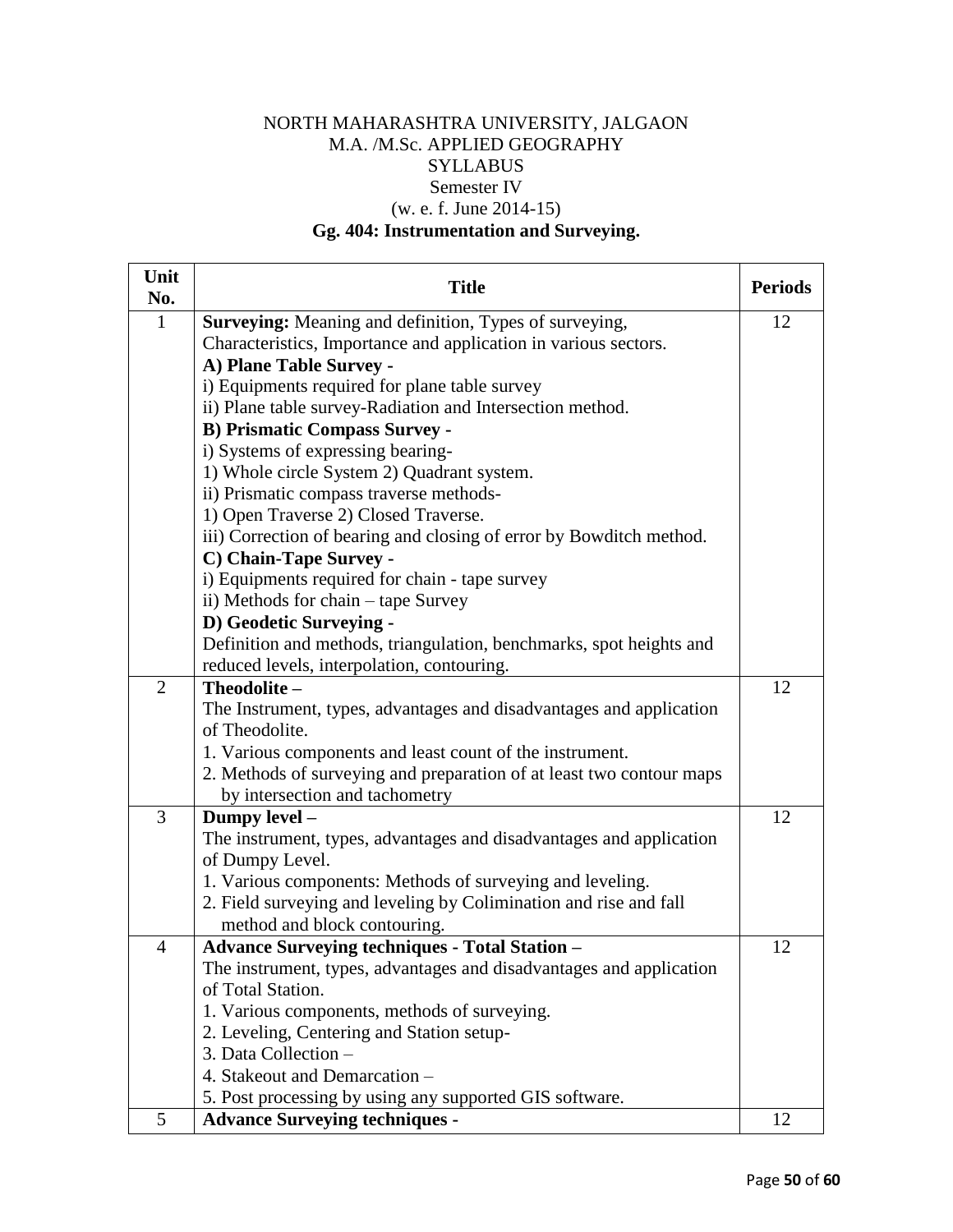| A) Global Positioning System (GPS) –<br>Introduction GPS, Components of GPS, Application of GPS and Data<br>collection, Prepare map using Surfer Software.<br>B) Differential Global Positioning System (DGPS) -<br>The instrument, types, advantages and disadvantages and application<br>of DGPS.<br>C) Remote Sensing Survey –<br>Aerial photography and satellite imageries - |    |
|-----------------------------------------------------------------------------------------------------------------------------------------------------------------------------------------------------------------------------------------------------------------------------------------------------------------------------------------------------------------------------------|----|
| <b>Total Periods</b>                                                                                                                                                                                                                                                                                                                                                              | 60 |

#### **Reference Books**

1) **Gopal Singh:** Map Work and Practical Geography, Vikas publishing house, New Delhi.

2) **Kanatkar T. P. and Kulkarni S.V. :** Surveying and Leveling, Pune vidyarthi griha prakashan, pune.

3) **Davis, R.E. and Foote, F.S. (1953) :** Surveying, McGraw-Hill Book Co. New York.

4) **Deshpande, G.B.(1991) :** Surveying, Everest publishing house, pune.

5) **Khan M.Z. (1998):** Text book of Practical Geography, concept publishing company, New Delhi.

7) **Sing R.L. & Singh R.P. (1993) :** Elements of Practical Geography, Kalyani Publisher, New Delhi.

-----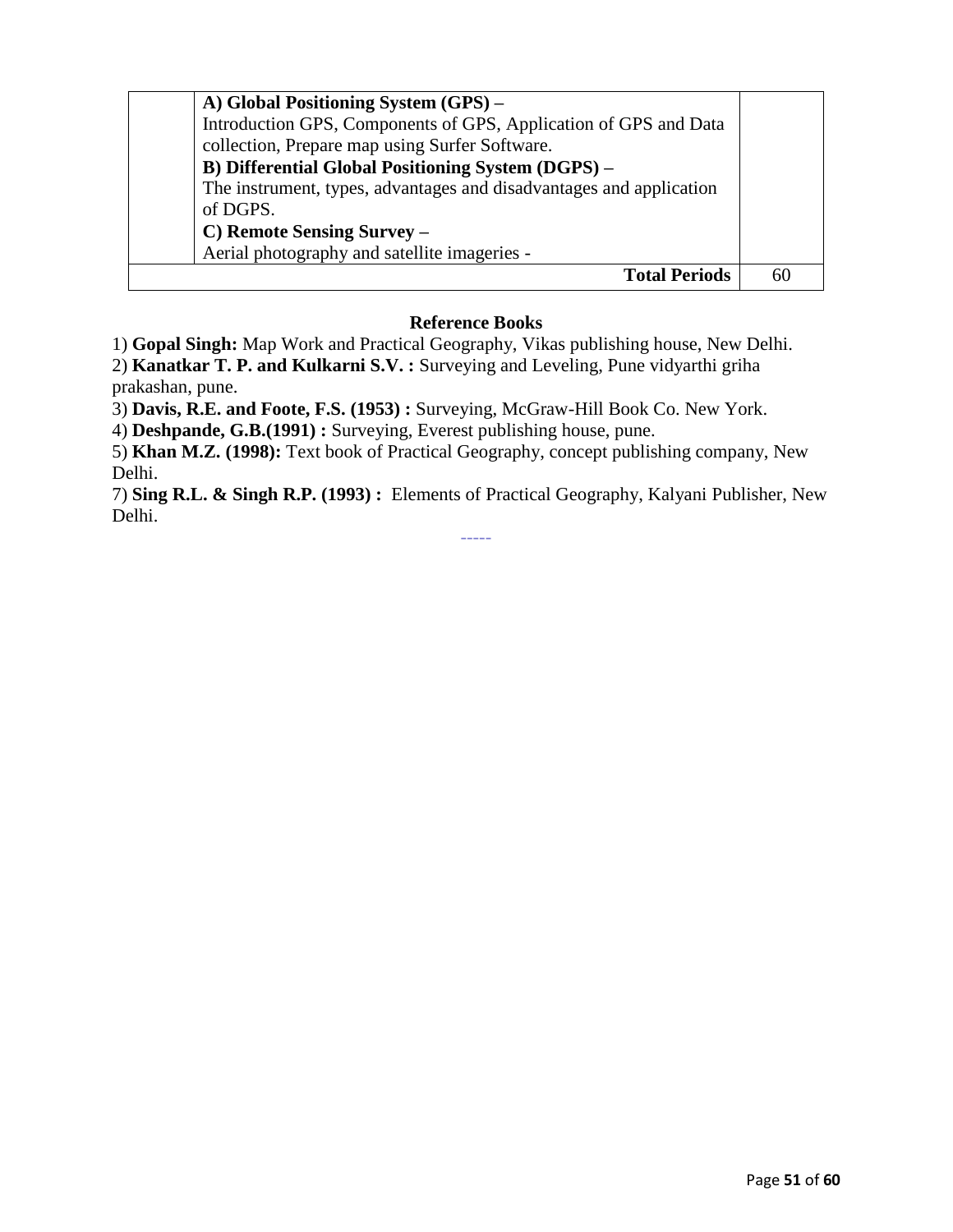## NORTH MAHARASHTRA UNIVERSITY, JALGAON M.A. /M.Sc. APPLIED GEOGRAPHY **SYLLABUS** Semester IV (w. e. f. - June 2014-15)

## **Gg. 405: Project Work and Dissertation.**

 $\Gamma$ 

 $\top$ 

| Unit<br>No.    | <b>Title</b>                                                                                                                                          | <b>Periods</b> |
|----------------|-------------------------------------------------------------------------------------------------------------------------------------------------------|----------------|
| $\mathbf{1}$   | <b>Research Techniques and Methodology -</b>                                                                                                          | 12             |
|                | a) Introduction to Project Report                                                                                                                     |                |
|                | b) Selection of Topic, sources of data collection and types of data                                                                                   |                |
|                | c) Data feeding techniques                                                                                                                            |                |
|                | d) Research techniques and methodology                                                                                                                |                |
|                | e) Data Analysis techniques                                                                                                                           |                |
|                | f) Cartographic techniques                                                                                                                            |                |
|                | g) Guidance for report writing, checking and to prepare the students for                                                                              |                |
|                | examination                                                                                                                                           |                |
|                | h) Total five Seminars (two hours per seminar) of students on selected topic and                                                                      |                |
|                | guidance to develop the communication skill of the students                                                                                           |                |
| $\overline{2}$ | Students should prepare individual project report on any one topic from                                                                               | 12             |
|                | the list of the following subjects with the help of concern guide:                                                                                    |                |
|                | a) Physical Geography -                                                                                                                               |                |
|                | i) Geomorphology, ii) Climatology, iii) Oceanography, iv) Soil Geography, v)                                                                          |                |
|                | Environmental Geography, vi) Plant Geography, vii) Animal Geography, viii)                                                                            |                |
|                | Bio-Geography or any other related to Physical Geography.                                                                                             |                |
|                | <b>B)</b> Human Geography –                                                                                                                           |                |
|                | <u>i) Economic Geography –</u>                                                                                                                        |                |
|                | a) Agriculture Geography, b) Resources Geography, c) Industrial Geography,                                                                            |                |
|                | d) Trade and Transport Geography, e) Travel and Tourism Geography, f)                                                                                 |                |
|                | Commercial Geography, g) Marketing Geography, h) Regional Geography.                                                                                  |                |
|                | $\overline{ii}$ ) Social Geography –                                                                                                                  |                |
|                | a) Population Geography, b) Settelment Geography, c) Social Geography, d)<br>Cultural Geography, e) Rural Geography, f) Urban Geography, g) Geography |                |
|                | of Health, h) Criminal Geography, i) Behavioral Geography.                                                                                            |                |
|                | C) Analytical Techniques in Geography -                                                                                                               |                |
|                | i) Cartography, ii) GIS and Computer mapping, iii) Remote Sensing                                                                                     |                |
|                | Techniques, iv) Quantitative Techniques.                                                                                                              |                |
| 3              | While preparing the project students should follow the guidelines cited as                                                                            | 12             |
|                | below:                                                                                                                                                |                |
|                | a) Research methodology should be adopted.                                                                                                            |                |
|                | b) Data should be analyzed through M.S. Excel worksheet or Access, Minitab,                                                                           |                |
|                | SPSS for data calculation.                                                                                                                            |                |
|                | c) All maps should be prepared by using GIS Software.                                                                                                 |                |
|                | d) At list 10 maps and necessary diagrams should be prepared                                                                                          |                |
| $\overline{4}$ | <b>Submission of Project Report:</b>                                                                                                                  | 12             |

 $\top$ 

٦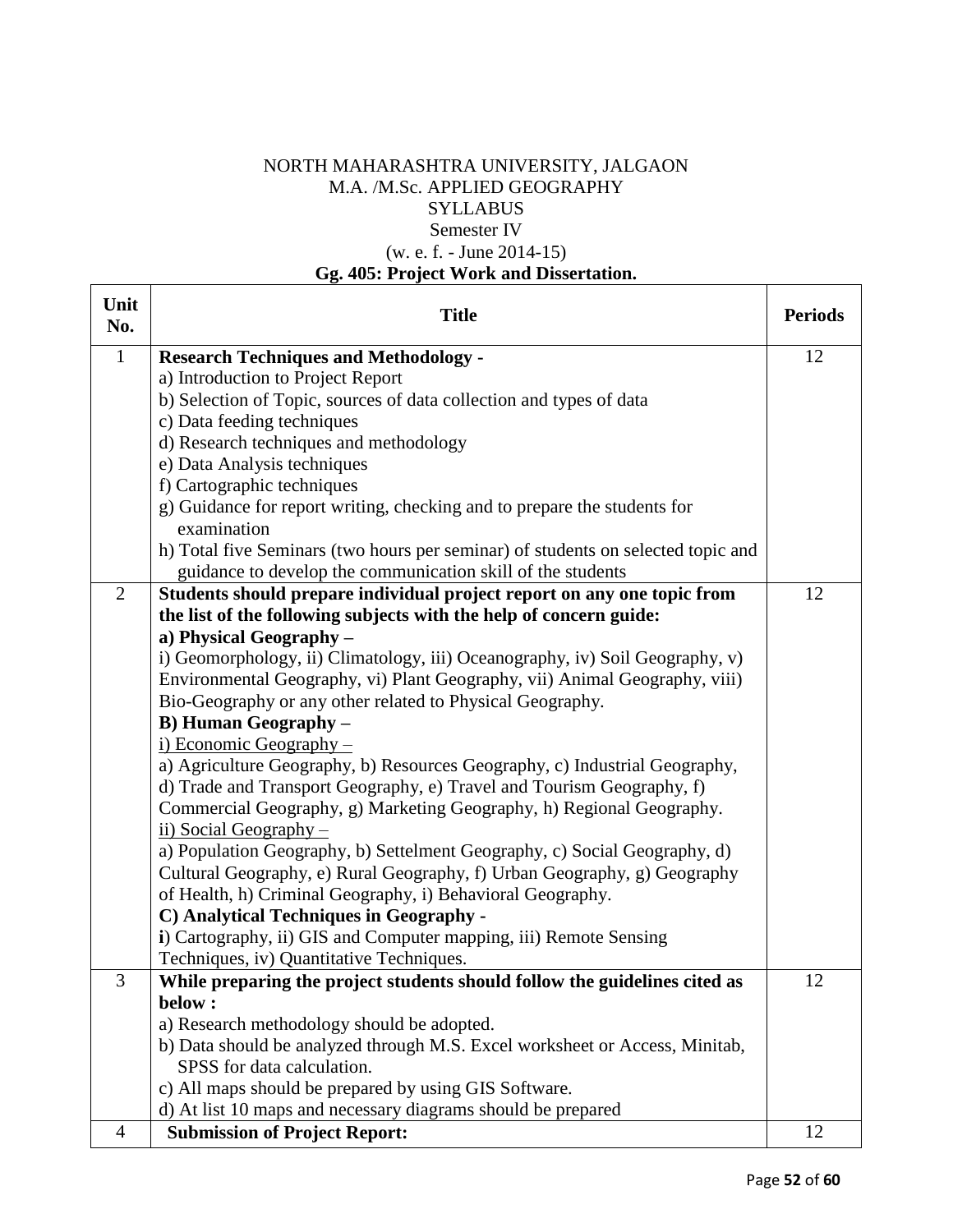|   | a) Student will prepare three printed copies of their project report.<br>b) Submit two printed copies of project along with two CDs of project report |    |
|---|-------------------------------------------------------------------------------------------------------------------------------------------------------|----|
|   | in PDF format and PPT of presentation to department Eight days before                                                                                 |    |
|   | the practical examination.                                                                                                                            |    |
|   | c) Submit hard copy of raw data used for project report.                                                                                              |    |
| 5 | <b>Examination System:</b>                                                                                                                            | 12 |
|   | a) At the time of examination student will present the project with the help of<br>PowerPoint.                                                        |    |
|   | b) Student will interface the questions asked by examiners and participants                                                                           |    |
|   | c) All students are allowed to attend the open defense viva at the time of                                                                            |    |
|   | examination.                                                                                                                                          |    |
|   | <b>Note:</b> Manual data analysis & mapping will not be entertained.                                                                                  |    |
|   | <b>Marking System:</b>                                                                                                                                |    |
|   | A) Internal Assessment and performance of student --------------------- 40 marks                                                                      |    |
|   |                                                                                                                                                       |    |
|   |                                                                                                                                                       |    |
|   |                                                                                                                                                       |    |
|   | a) Project Report:                                                                                                                                    |    |
|   | i) Research methodology and techniques adopted-------------------------- 10 marks                                                                     |    |
|   |                                                                                                                                                       |    |
|   | iii) Preparation and set-up of Project report---------------------------------- 10 marks                                                              |    |
|   | <b>b) Project Presentation:</b>                                                                                                                       |    |
|   |                                                                                                                                                       |    |
|   |                                                                                                                                                       |    |
|   |                                                                                                                                                       |    |
|   | iv) Preparation of slides and animation techniques----------------------- 04 marks                                                                    |    |
|   |                                                                                                                                                       | 60 |
|   | <b>Total Periods</b>                                                                                                                                  |    |

-----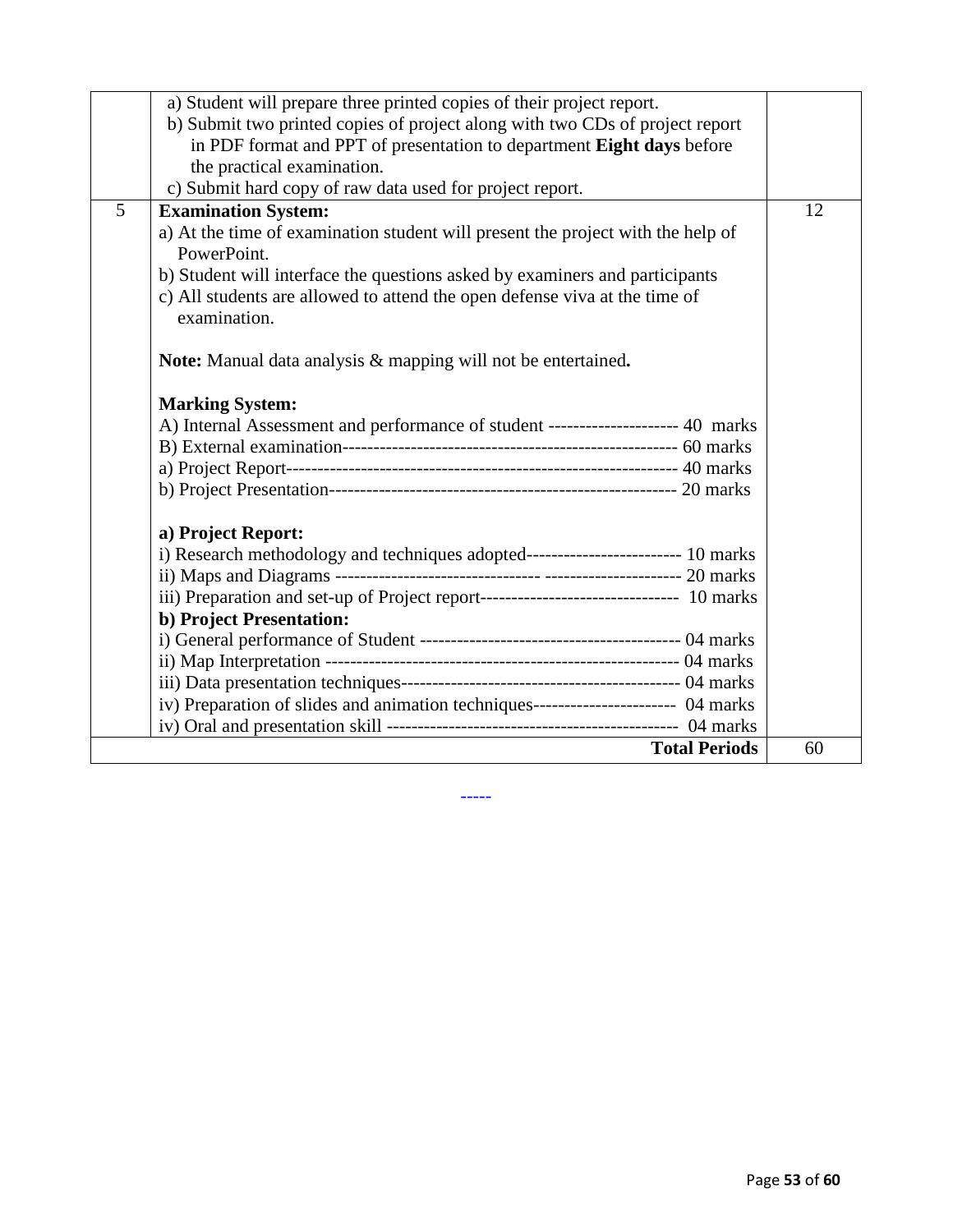## **SCHOOL OF ENVIRONMENTAL AND EARTH SCIENCES North Maharashtra University, Jalgaon**

#### **Model for implementation of the**

#### **Credit-Grade based Performance and Assessment (CGPA) system**

#### **M. A. / M. Sc. Course**

In tune with the concept and suggestions of the UGC and NAAC, technological advancement and social needs and to make the teaching effective and meaningful, School of Environmental and Earth Sciences has been permitted to adopt Credit-Grade based Performance and Assessment (CGPA) system from the academic year 2009-2010 for the course M. A. & M.Sc. (Applied Geography) being run in the school. The modalities and operational details of the credit system shall be as follows.

#### **A. Features of the CGPA System:**

- 1. Master's degree course, M. A. & M. Sc being run in School would be of 84 credits each.
- 2. One credit for the theory course shall be of the one clock hour per week running for 15 weeks. Thus, each theory course of 4 h per week teaching shall be of 4 credits.
- 3. Four credits for each practical course shall be awarded to the 8 h of laboratory exercise per week for a semester. As per the guidelines of the work load, each batch for practical course shall consist of 8-12 students and each batch shall perform the laboratory exercise twice in a week. Thus, each practical course shall be of 8 h laboratory exercise per week with 4 credits.
- 4. Four credits shall be awarded to the Project course, which will commence from III Semester and the final work and report will be completed during IV Semester. The marks and the credits will be allotted in IV Semester.
- **5.** Two credits, one each in first two semesters (i.e. for Semester I and II) have been allocated for the Tutorials/Home assignments. Besides, for every theory course one Take Home Assignments of 40 marks each shall be conducted. Average marks of all the home assignment in the given semester will be considered. No grade will be given for the tutorial. However, the completion of the credit for the tutorial shall be compulsory.
- 6. Two credits, one each in the III and IV semesters have been allocated for the Seminar. There shall be one seminar per student. Marks out of 40 will be allocated per semester for this as per break up given below in (g). No grade will be given for the seminar. However, the completion of the credit for the seminar shall be compulsory.
- 7. Every student shall complete 84 credits in a minimum of four semesters. All Semesters will have 21 credits each.
- 8. Academic calendar showing dates of commencement and end of teaching, internal assessment tests and term end examination shall be duly notified before commencement of each semester every year by the School.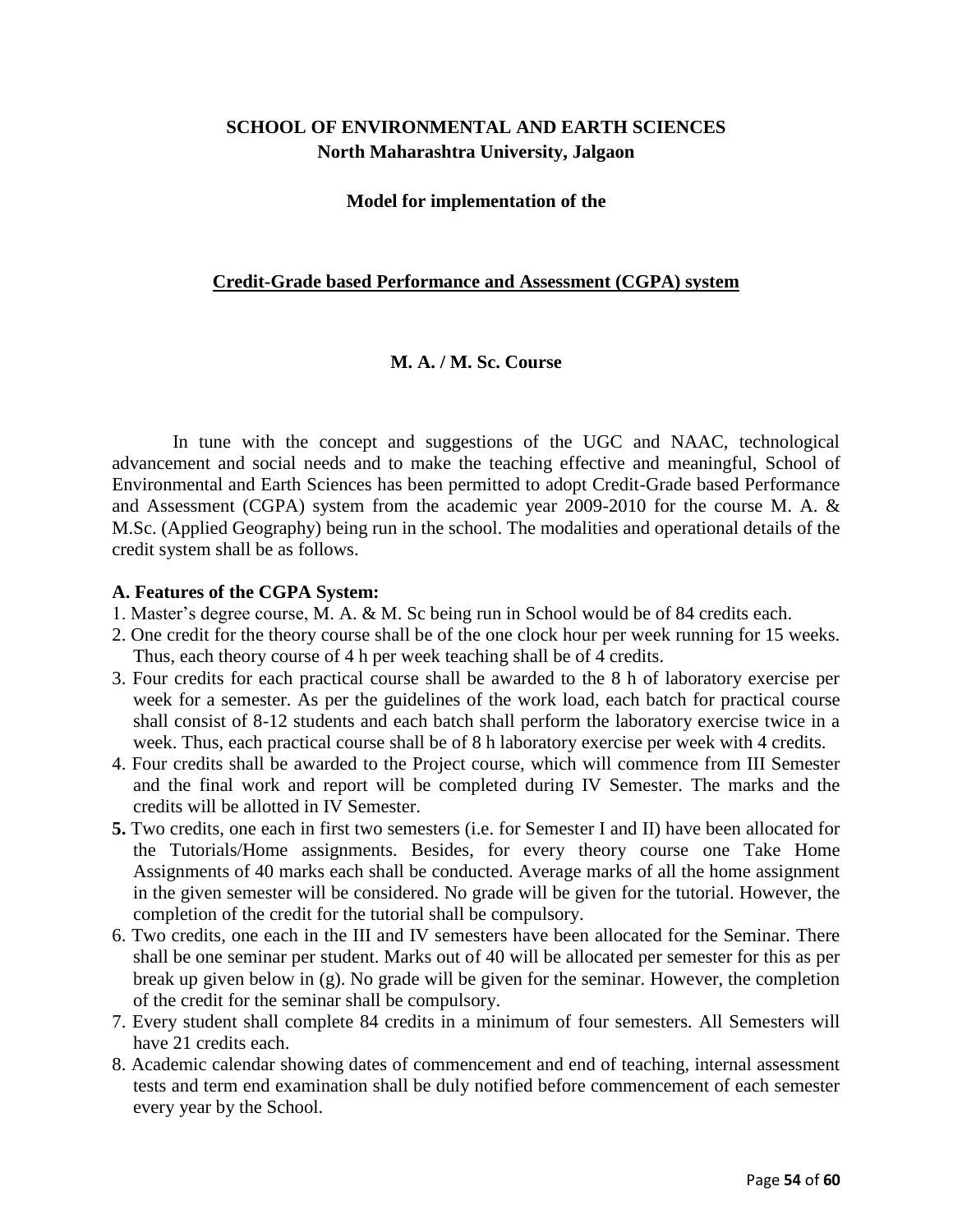#### **B. Evaluation of the student:**

- **(a)** The evaluation of the student shall be divided into two parts viz. **Internal Assessment** and **Term End Examination (semester end examination)** with a weightage in the ratio of 40:60 as approved by the committee.
- **(b)** Standard of passing –
- (i) There shall not be pass or fail for the internal assessment. However, the attendance for the internal assessment shall be compulsory.
- (ii) Minimum marks for passing the Term End Examination in theory/practical/project course shall be 40%.
- (iii) Minimum marks for passing the theory/practical/project course ( i.e. sum of the marks obtained in internal and term end examination) shall be 40%.
- **(c)** The distribution of marks for each theory paper of 4 credits at term (Semester) end examination and for continuous internal assessment (Minor tests), as approved by the committee shall be as follows:

| <b>Theory Examination</b> | <b>Maximum marks</b> |
|---------------------------|----------------------|
| Internal assessment       |                      |
| Term end examination      | 60                   |
| Total marks               |                      |

**(d)** The distribution of marks for each laboratory course of 4 credits at term (Semester) end examination and for continuous internal assessment (Minor tests), as approved by the committee shall be as follows:

| <b>Practical Examination</b> | <b>Maximum marks</b> |
|------------------------------|----------------------|
| Internal assessment          | 40                   |
| Term end examination         | 60                   |
| Total marks                  | 100                  |

**(e)** The Project course will commence from III Semester and the final work and report will be completed during IV Semester. The marks and the credits will be allotted in IV Semester. The distribution of marks for Project course of 4 credits at term (Semester) end examination and for continuous internal assessment (Minor tests), as approved by the committee shall be as follows:

| <b>Practical Examination</b> | <b>Maximum marks</b> |  |
|------------------------------|----------------------|--|
| Internal assessment          |                      |  |
| Term end examination         | 60                   |  |
| Total marks                  | 1 ( ) ( )            |  |

#### **(f) Internal Assessment:**

- (i) Internal assessment for each course would be continuous and dates for each internal test/practical test will be pre-notified in the time table for teaching or placed separately as a part of time table.
- (ii) Each subject teacher shall coordinate this activity and maintain the record of the internal tests conducted.
- (iii) Internal assessment for each course shall be of 40 marks.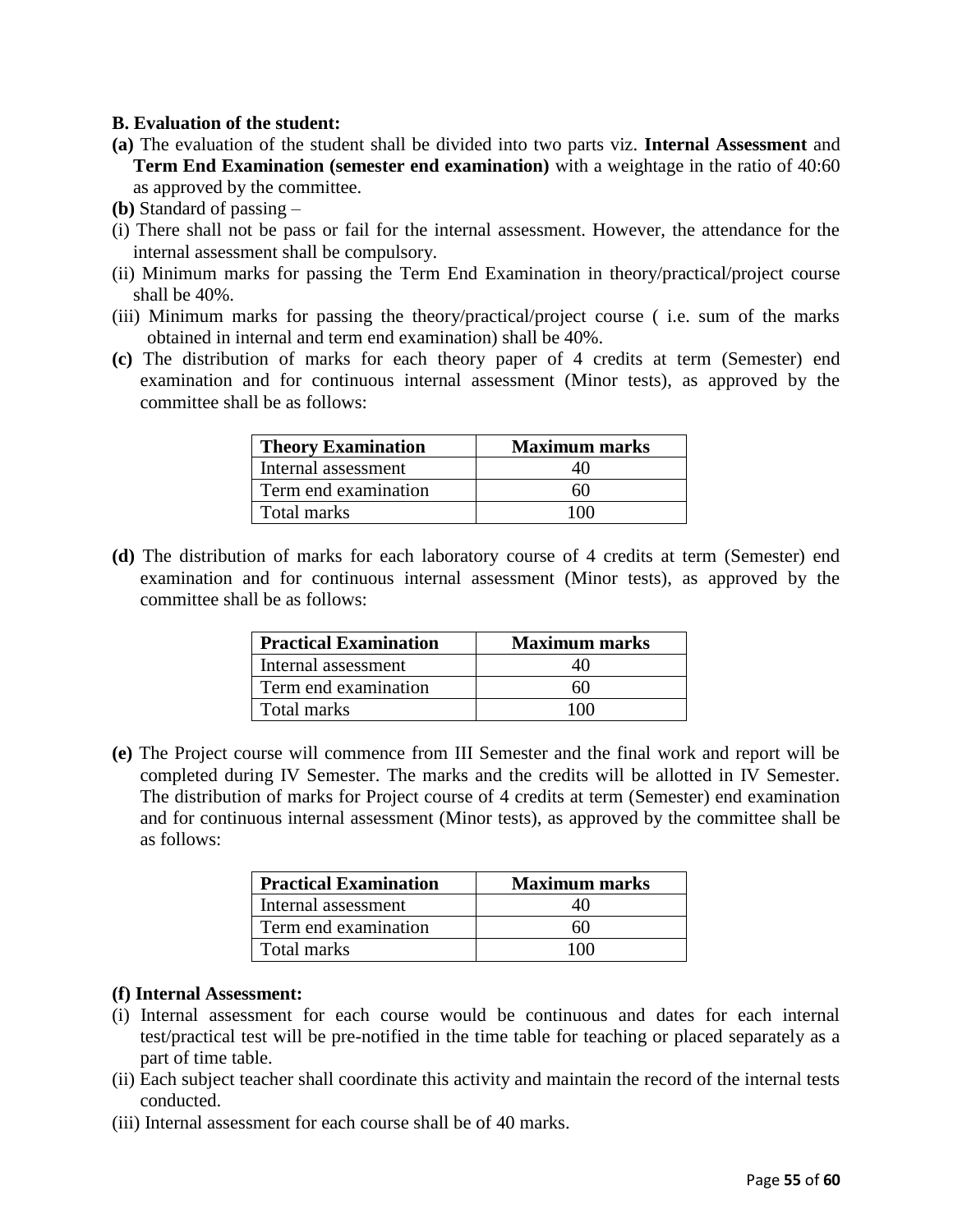|      | <b>Heads</b>                         | <b>Marks</b> | <b>Evaluating Authority</b> |
|------|--------------------------------------|--------------|-----------------------------|
| (iv) | Marks for journal                    |              | Concerned practical         |
|      | Experimental work carried by student | 20           | incharge                    |
|      | Viva-voce                            |              |                             |
|      | Total marks                          | 40           |                             |

There shall not be pass or fail for the internal assessment. However, the attendance for the internal assessment shall be compulsory.

#### **For Theory Courses:**

- (i) Two internal tests for each theory course comprising of 4 credits shall be conducted by the subject teacher.
- (ii) Each test shall be of 40 marks.
- (iii) The marks for each test shall be displayed on notice board within seven days of conducting the test.
- (iv) It is mandatory to show the answer sheets of all tests to the students.

#### **For Practical Courses:**

The internal assessment for the practical courses will be based on the following 03 heads:

## **For Project course**

- (i) The Project course will commence from III Semester and the final work and report will be completed during IV Semester.
- (ii) Every student has to undertake a project of interest. The project may be related to a theoretical analysis, an experimental investigation, a proto-type design, a new correlation and analysis of data, fabrication and setup new equipment. Ordinarily, the Project Co-ordinator shall be chosen by the student depending on his/her subject interest. The project co-ordinator assigns the topic for the project and the work is done uniformly during both the semesters of the final year.
- (iii) The marks and the credits will be allotted in IV Semester.
- (iv) On the basis of marks obtained in Seminar, the marks out of 40 will be given for the Seminar.

| <b>Heads</b>                      | <b>Marks</b> | <b>Evaluating</b>        |
|-----------------------------------|--------------|--------------------------|
|                                   |              | <b>Authority</b>         |
| Performance of the student in the |              |                          |
| collection of reference material  |              |                          |
| for project work and punctuality  |              | <b>Concerned Project</b> |
| Experimental work carried out by  | 20           | guide                    |
| the student                       |              |                          |
| Viva-voce                         |              |                          |
| Total marks                       |              |                          |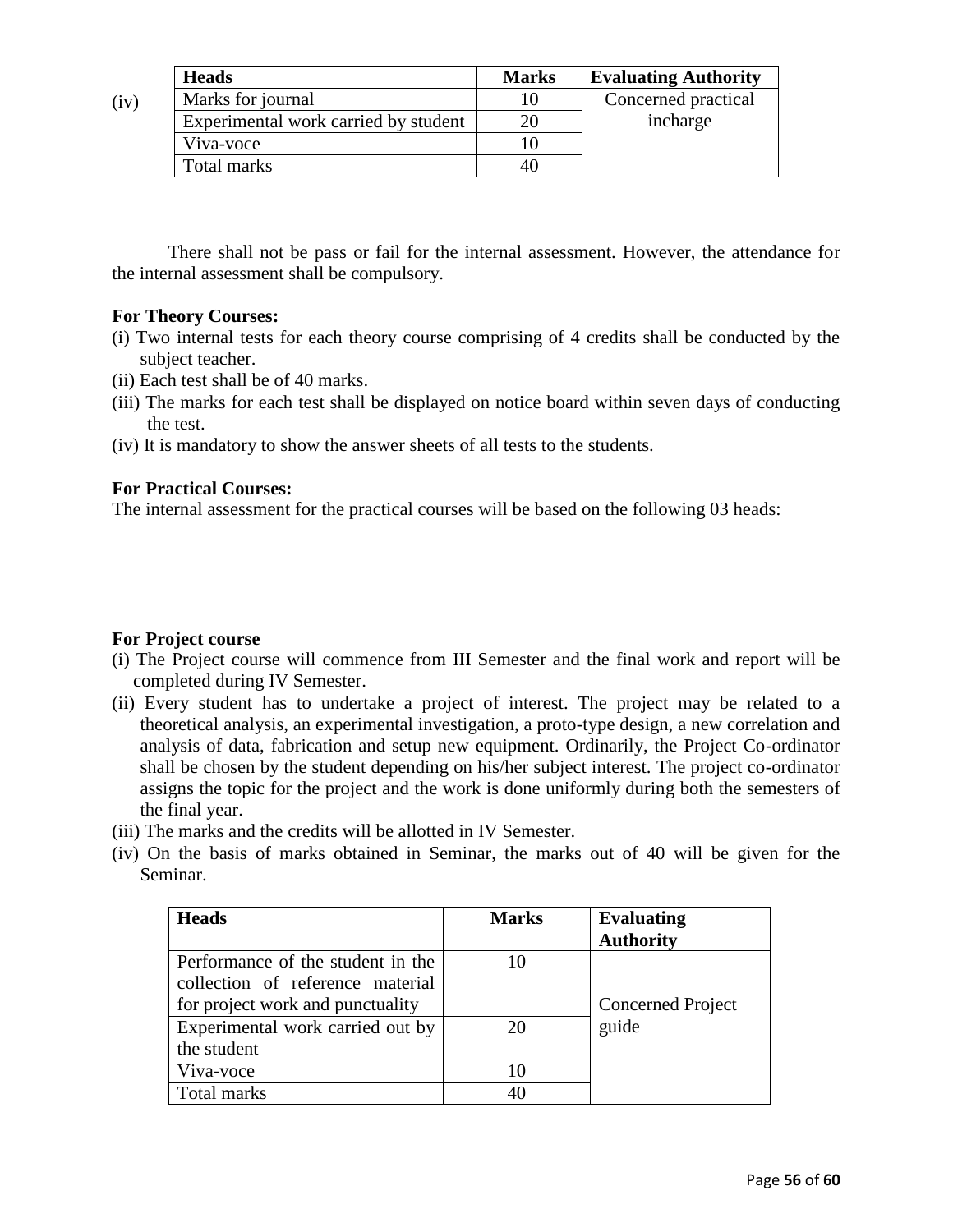#### **For Tutorial:**

- (i) Two credits based on Tutorial component, one each in I and II semesters will constitute the compulsory part.
- (ii) For every theory course one Take Home Assignments of 40 marks each shall be given.
- (iii) The evaluation will be based on following two heads:

| <b>Head</b>          | <b>Marks</b> | <b>Evaluating Authority</b> |
|----------------------|--------------|-----------------------------|
| Take Home Assignment | 40           | Concerned subject teacher   |

(iv) On the basis of marks in Tutorials for theory courses, the average will be calculated and the marks out of 40 shall be awarded for the Tutorial.

#### **For Seminar:**

- (i) Two credits based on Seminar component, one each in the III and IV semesters will constitute the compulsory part.
- (ii) Each student shall deliver one seminar per semester and there will be a continuous evaluation of the seminar.
- (iii) The evaluation will be based on following four heads:

| <b>Heads</b>                     | <b>Marks</b> | <b>Evaluating Authority</b> |
|----------------------------------|--------------|-----------------------------|
| collection of reference material |              |                             |
| for seminar                      |              |                             |
| Content of the seminar           |              | Concerned course teacher    |
| Performance<br>ın                |              |                             |
| seminar/presentation             |              |                             |
| Total marks                      |              |                             |

iv) On the basis of marks obtained in Seminar, the marks out of 40 will be given for the Seminar.

#### **g) Term end examination:**

- (i) The term end examination for 60 marks per course would be held about a week after completion of teaching for the semester.
- (ii) The term end examination of maximum marks 60 and its assessment work shall be conducted by the School from the academic year 2009-10 under the academic flexibility granted to the School by the University.

#### **For Theory Courses:**

- (i) The pattern of the objective question paper for the academic year 2013-2014 remains same as at present.
- (ii) Each theory paper of 60 marks shall be of the three hours duration.

#### **For Practical Courses :**

- (i) The term end practical examination shall be of 60 marks and it is of duration 06 h.
- (ii) There shall be two examiners for the practical examination out of which one examiner shall be from the other University/Institute.

#### **For Project course**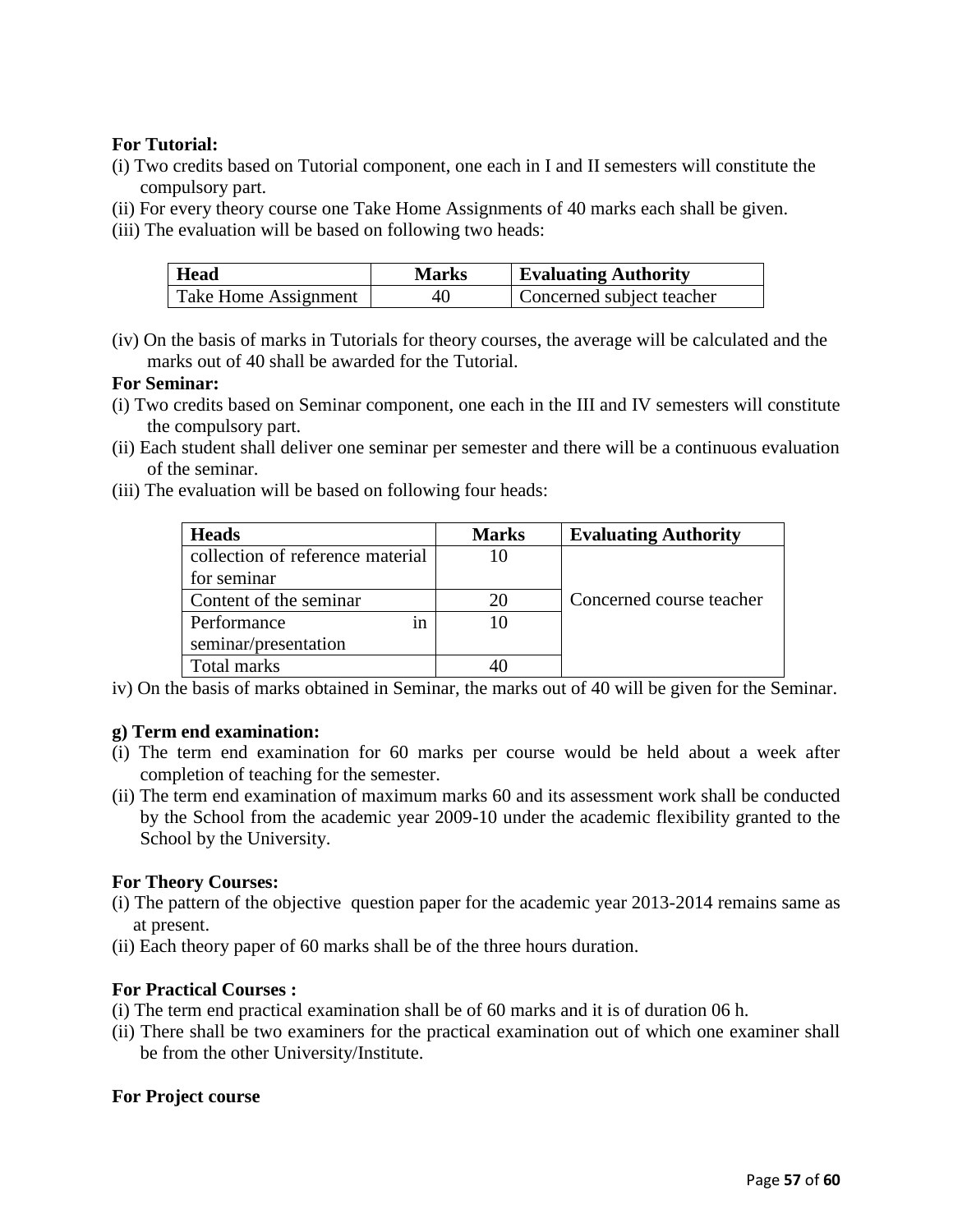- (i) The project report should be submitted by the prescribed date. Submission of the project cannot be postponed beyond the date specified in the calendar.
- (ii) Students should submit 2 bound typed copies of Project Report to the department. A student who is unable to complete his/her Project may be awarded 'X' grade and he/she will be required to register for the next Semester and pay the fees under following circumstances: Exceptional circumstances beyond students / supervisor control Medical grounds
- (iii) There shall be two examiners for the evaluation of Project, out of which one examiner shall be from the other University/Institute.
- (iv) The examiners shall evaluate the report and an oral examination shall be conducted. The assessment of the project work is done on the following basis-

| <b>Heads</b>                                                                     | <b>Marks</b> | <b>Evaluating Authority</b> |
|----------------------------------------------------------------------------------|--------------|-----------------------------|
| Performance of the student in the<br>presentation of the project work and report | 10           |                             |
| Experimental work carried out by the<br>student                                  | 40           | Panel of examiners          |
| Viva-voce                                                                        | 10           |                             |
| Total marks                                                                      | 60           |                             |

#### **C. Grades :**

(i) Marks for each course would be converted to grades as shown in Table 1.

Table 1: Conversion of marks to grades in credit system

| <b>Marks obtained</b> | Grade   | <b>Grade Points</b> |
|-----------------------|---------|---------------------|
| 90-100                | $A+$    | 10                  |
| 80-89                 | A       |                     |
| 70-79                 | $B+$    |                     |
| 60-69                 | R       |                     |
| 55-59                 | $C_{+}$ |                     |
| $45 - 54$             |         |                     |
| 40-44                 |         |                     |
| 39 and less           |         |                     |

- (ii) The grade point will be given on the total marks (sum of mark obtained in internal assessment and term end examination) obtained in the said subject.
- (iii) A student who fails in a course (i.e. He scores less than 24 out of 60 marks in the Term End Examination or less than 40 out 100 marks) shall be given F grade. Student with F grade in course would be granted credit for that course but not the grade for that course and shall have to clear the concerned course within 1.5 year from appearing for first time in the concerned paper.
- (v) The **total grade points earned in each course** shall be calculated as –

 *Grade points obtained (vide Table-1) X Credits for the course*  Maximum grade points that can be earned in a semester are 200.